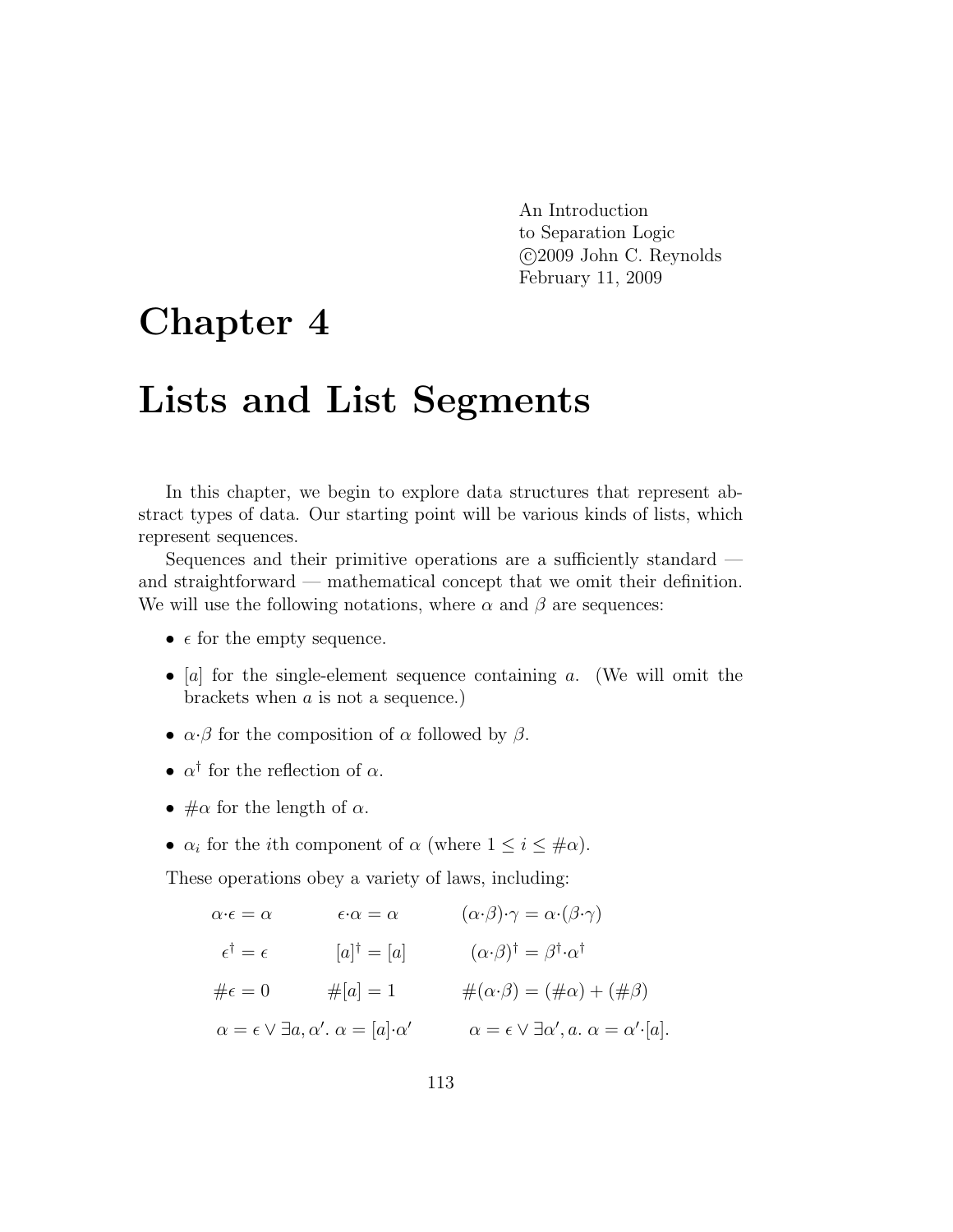### 4.1 Singly-Linked List Segments

In Section 1.6, we defined the predicate list  $\alpha$  i, indicating that i is a list representing the sequence  $\alpha$ ,



by structural induction on  $\alpha$ :

$$
\begin{aligned}\n\text{list } \epsilon \, \text{ i } & \stackrel{\text{def}}{=} \text{emp } \land \text{ i } = \text{nil} \\
\text{list } (\text{a} \cdot \alpha) \, \text{ i } & \stackrel{\text{def}}{=} \exists \text{j. } \text{i } \mapsto \text{a, j } * \text{ list } \alpha \, \text{j.}\n\end{aligned}
$$

This was sufficient for specifying and proving a program for reversing a list, but for many programs that deal with lists, it is necessary to reason about parts of lists that we will call list "segments".

We write  $\textsf{lseg}\ \alpha\ (\textsf{i},\textsf{j})$  to indicate that i to j is a *list segment* representing the sequence  $\alpha$ :

| ٠ | $\alpha_1$ | $\alpha$ |  | $\alpha_n$ |
|---|------------|----------|--|------------|
|   |            |          |  |            |

As with list, this predicate is defined by structural induction on  $\alpha$ :

$$
\begin{aligned}\n\text{lseg } \epsilon \text{ (i, j) } &\stackrel{\text{def}}{=} \textbf{emp} \land \text{i = j} \\
\text{lseg a·\alpha \text{ (i, k) } &\stackrel{\text{def}}{=} \exists \text{j. i \mapsto a, j * \text{ lseg } \alpha \text{ (j, k)}}.\n\end{aligned}
$$

It is easily shown to satisfy the following properties (where a and b denote values that are components of sequences):

$$
lseg a (i, j) \Leftrightarrow i \mapsto a, j
$$
  

$$
lseg \alpha \cdot \beta (i, k) \Leftrightarrow \exists j. lseg \alpha (i, j) * lseg \beta (j, k)
$$
  

$$
lseg \alpha \cdot b (i, k) \Leftrightarrow \exists j. lseg \alpha (i, j) * j \mapsto b, k
$$
  

$$
list \alpha i \Leftrightarrow lseg \alpha (i, nil).
$$

It is illuminating to prove (by structural induction on  $\alpha$ ) the second of the above properties, which is a composition law for list segments. In the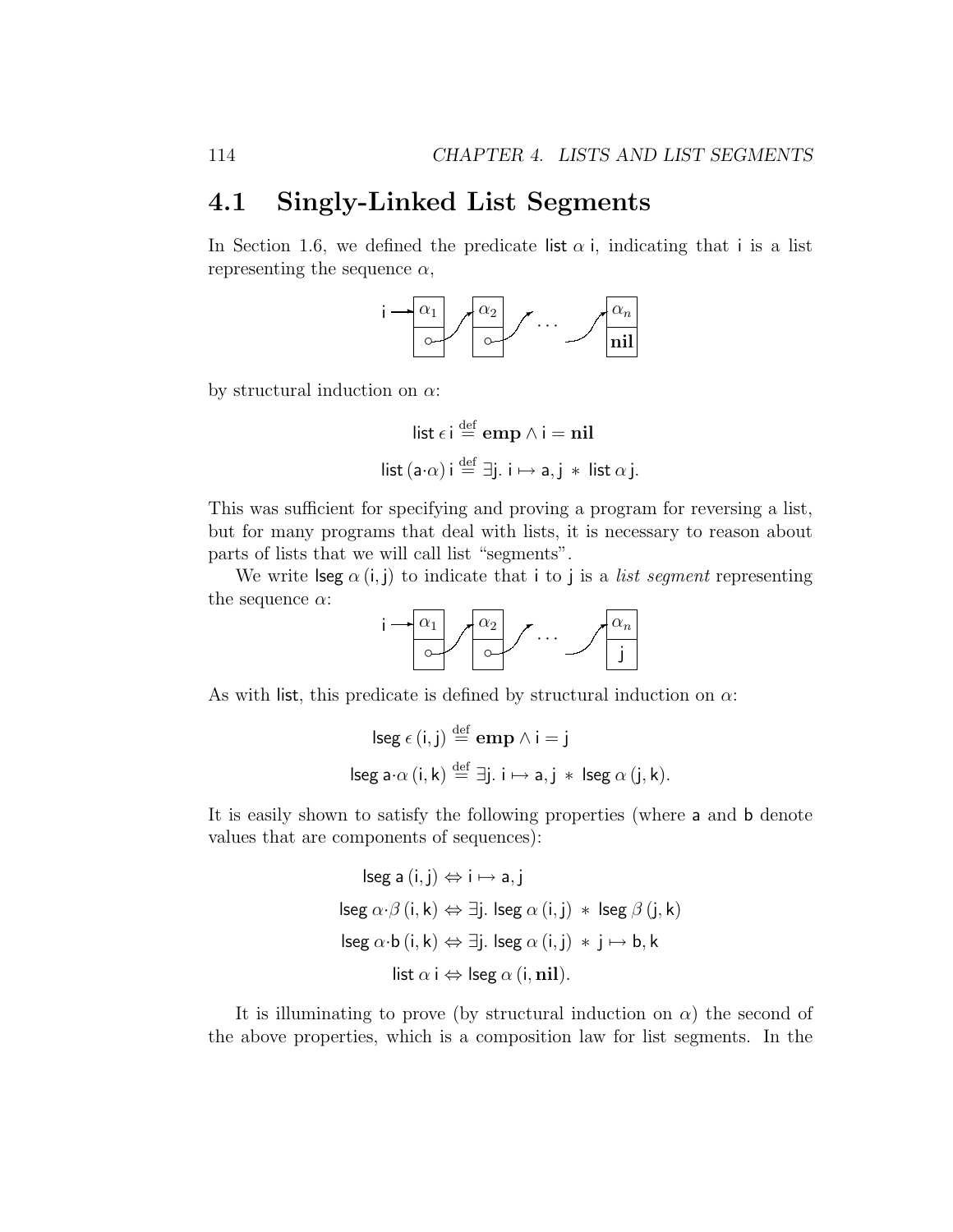#### 4.1. SINGLY-LINKED LIST SEGMENTS 115

base case, where  $\alpha$  is empty, we use the definition of lseg  $\epsilon(i, j)$ , the purity of  $i = j$ , the fact that **emp** is a neutral element, and the fact that  $\epsilon$  is an identity for the composition of sequences, to obtain

$$
\exists j. \text{ } \text{lse } \epsilon (i, j) * \text{ } \text{lse } \beta (j, k)
$$
\n
$$
\Leftrightarrow \exists j. \text{ } (\textbf{emp} \land i = j) * \text{ } \text{lse } \beta (j, k)
$$
\n
$$
\Leftrightarrow \exists j. \text{ } (\textbf{emp} * \text{ } \text{lse } \beta (j, k)) \land i = j
$$
\n
$$
\Leftrightarrow \exists j. \text{ } \text{lse } \beta (j, k) \land i = j
$$
\n
$$
\Leftrightarrow \text{lse } \beta (i, k)
$$
\n
$$
\Leftrightarrow \text{lse } \epsilon \cdot \beta (i, k).
$$

For the induction step, when  $\alpha$  has the form  $a \cdot \alpha'$ , we use the definition of lseg a $\cdot\alpha'$  (i, j), the induction hypothesis, the definition of lseg a $\cdot(\alpha'\cdot\beta)$  (i, j), and the associativity of the composition of sequences:

$$
\exists j. \text{ } \text{lseg a} \cdot \alpha' (i, j) * \text{ } \text{lseg } \beta (j, k)
$$
\n
$$
\Leftrightarrow \exists j, l. \text{ } i \mapsto a, l * \text{ } \text{lseg } \alpha' (l, j) * \text{ } \text{lseg } \beta (j, k)
$$
\n
$$
\Leftrightarrow \exists l. \text{ } i \mapsto a, l * \text{ } \text{lseg } \alpha' \cdot \beta (l, k)
$$
\n
$$
\Leftrightarrow \text{lseg a} \cdot (\alpha' \cdot \beta) (i, k)
$$
\n
$$
\Leftrightarrow \text{lseg (a} \cdot \alpha') \cdot \beta (i, k).
$$

For lists, one can derive a law that shows clearly when a list represents the empty sequence:

list 
$$
\alpha
$$
 i  $\Rightarrow$  (i = nil  $\Leftrightarrow \alpha = \epsilon$ ).

Moreover, as we will see in Section 4.3, one can show that list  $\alpha$  i and  $\exists \alpha$ . list  $\alpha$  i are precise predicates. For list segments, however, the situation is more complex.

One can derive the following valid assertions, which, when  $\deg \alpha(i, j)$ holds, give conditions for determining whether a list segment is empty (i.e., denotes the empty sequence):

$$
lseg \alpha (i,j) \Rightarrow (i = nil \Rightarrow (\alpha = \epsilon \land j = nil))
$$
  

$$
lseg \alpha (i,j) \Rightarrow (i \neq j \Rightarrow \alpha \neq \epsilon).
$$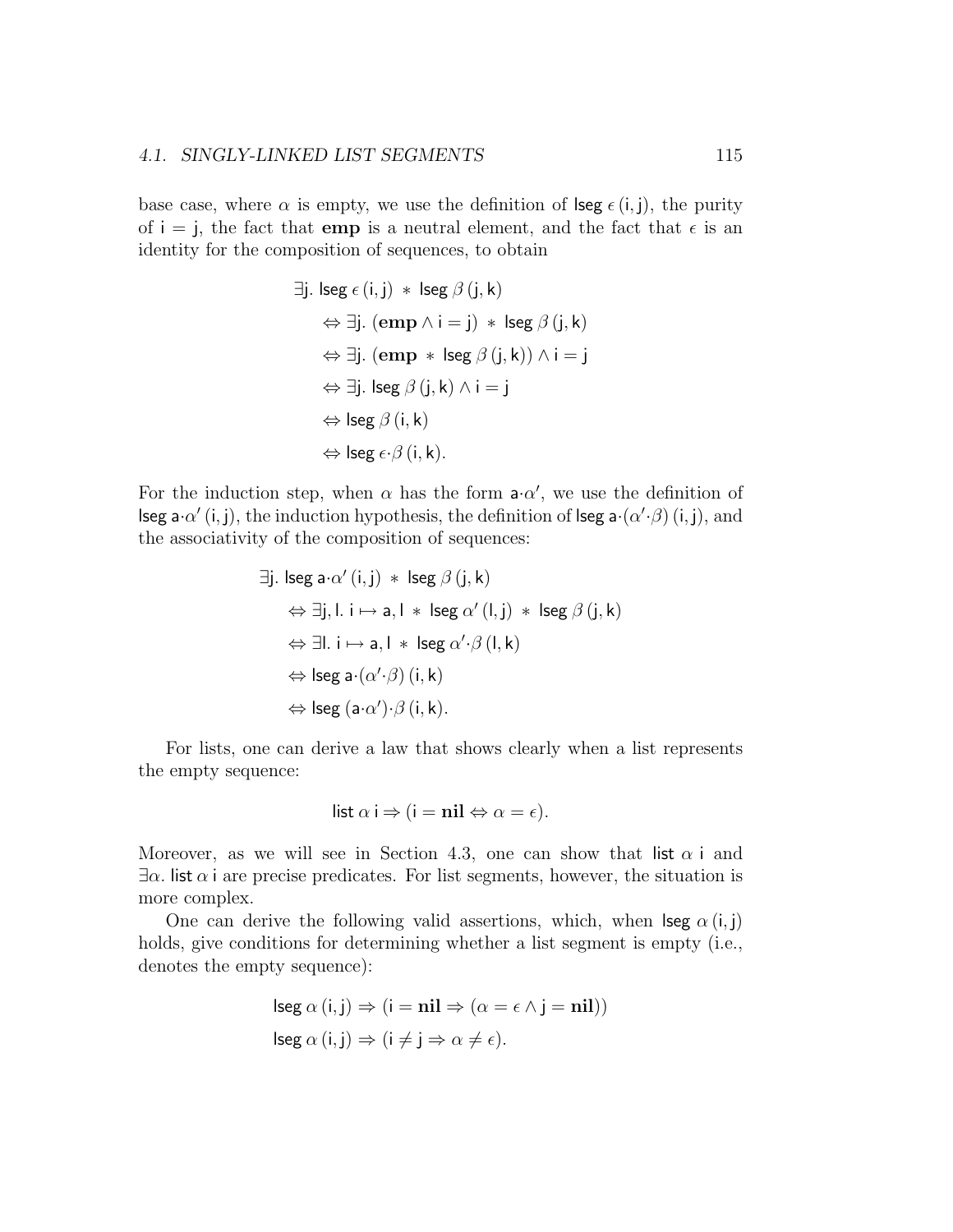But these formulas do not say whether  $\alpha$  is empty when  $i = j \neq \textbf{nil}$ . In this case, for example, if the heap satisfies  $i \mapsto a$ , j then lseg a  $(i, j)$  holds, but also lseg  $\epsilon(i, j)$  holds for a subheap (namely the empty heap). Thus  $\exists \alpha$ . lseg  $\alpha(i, j)$ is not precise. Indeed, when  $i = j \neq \textbf{nil}$ , there may be no way to compute whether the list segment is empty.

In general, when

$$
\mathsf{lseg}\ a_1\cdots a_n\ (\mathsf{i}_0,\mathsf{i}_n),
$$

we have

$$
\exists i_1, \ldots i_{n-1}. (i_0 \mapsto a_1, i_1) * (i_1 \mapsto a_2, i_2) * \cdots * (i_{n-1} \mapsto a_n, i_n).
$$

Thus the addresses  $i_0, \ldots, i_{n-1}$  are distinct, so that the list segment does not overlap on itself. But  $i_n$  is not constrained, and may equal any of the  $i_0, \ldots,$  $i_{n-1}$ . In this case, we say that the list segment is *touching*.

We can define *nontouching list segments* inductively by:

```
ntlseg \epsilon\left(\mathsf{i},\mathsf{j}\right)\overset{\mathrm{def}}{=}\mathbf{emp}\wedge\mathsf{i}=\mathsf{j}ntlseg a\cdot\alpha (\mathsf{i},\mathsf{k})\stackrel{\mathrm{def}}{=} \mathsf{i} \neq \mathsf{k} \land \mathsf{i}+1\neq \mathsf{k} \land (\exists \mathsf{j}.~\mathsf{i} \mapsto \mathsf{a},\mathsf{j}\, *\, \mathsf{n}tlseg \alpha\,(\mathsf{j},\mathsf{k})),
```
or equivalently, we can define them in terms of lseg:

$$
\mathsf{ntlseg}\ \alpha\ (\mathsf{i},\mathsf{j}) \stackrel{\mathrm{def}}{=} \mathsf{lseg}\ \alpha\ (\mathsf{i},\mathsf{j})\ \wedge \neg\ \mathsf{j} \hookrightarrow -.
$$

The obvious advantage of knowing that a list segment is nontouching is that it is easy to test whether it is empty:

$$
\mathsf{ntlseg}\,\alpha\,(\mathsf{i},\mathsf{j}) \Rightarrow (\alpha = \epsilon \Leftrightarrow \mathsf{i} = \mathsf{j}).
$$

Fortunately, there are common situations where list segments must be nontouching: list  $\mathbf{r}$  is a interesting  $\mathbf{r}$  and  $\mathbf{r}$ 

$$
list α i ⇒ \nntlseg α (i, nil)
$$
\n
$$
lseg α (i, j) * list β j ⇒ \nntlseg α (i, j) * list β j
$$
\n
$$
lseg α (i, j) * j → − ⇒ \nntlseg α (i, j) * j → −.
$$

Nevertheless, there are cases where a list segment may be touching  $-$  and example is the cyclic buffer described in the next section — and one must face the fact that extra information is needed to determine whether the segment is empty.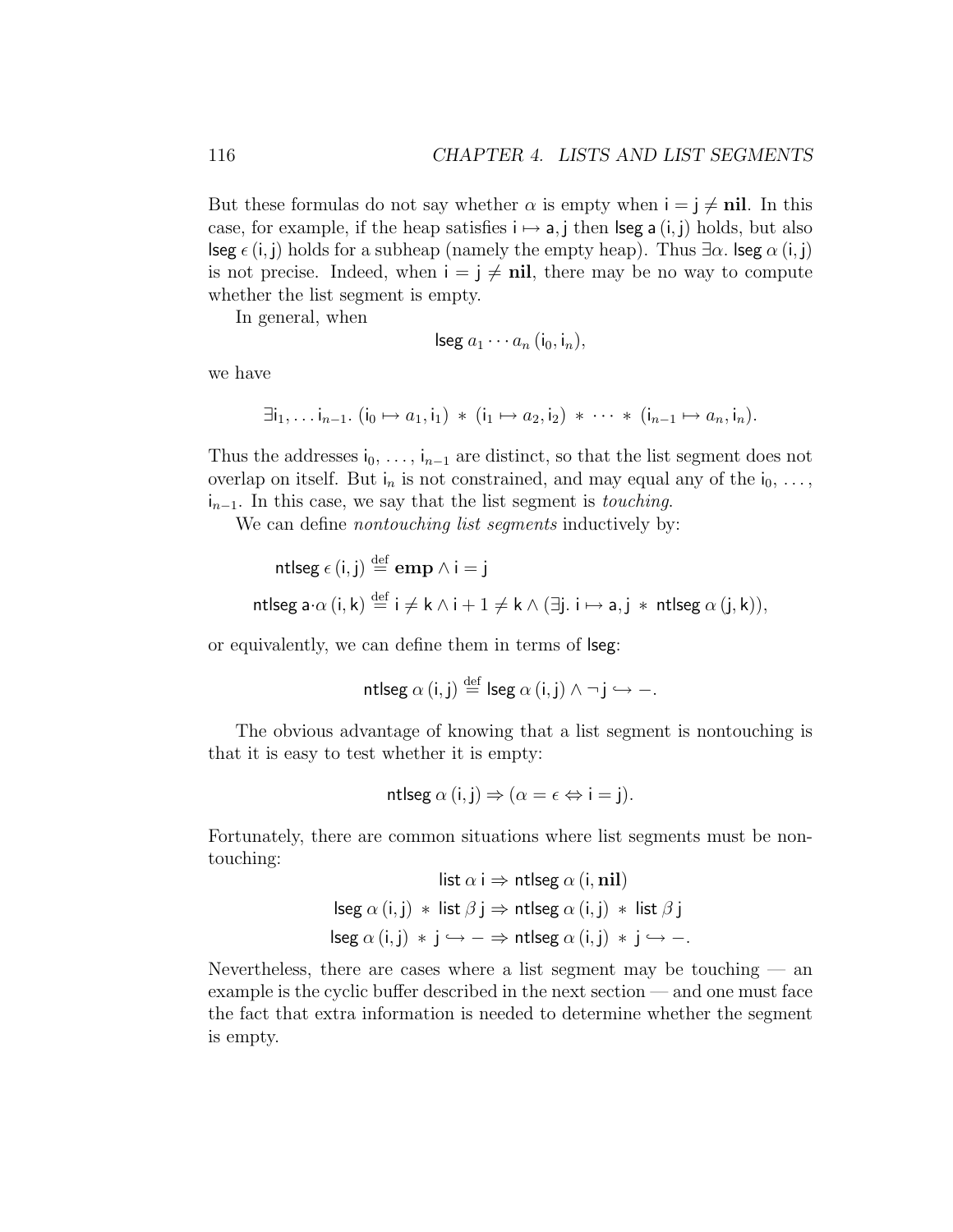#### 4.1. SINGLY-LINKED LIST SEGMENTS 117

It should be noted that list  $\alpha$  i, lseg  $\alpha$  (i, j), and ntlseq  $\alpha$  (i, j) are all precise assertions. On the other hand, although (as we will show in Section 4.3)  $\exists \alpha$ . list  $\alpha$  i and  $\exists \alpha$ . ntlseq  $\alpha$  (i, j) are precise,  $\exists \alpha$ . lseg  $\alpha$  (i, j) is not precise.

As simple illustrations of reasoning about list-processing, which illustrate use of the inference rules for heap-manipulating commands, we give detailed annotated specifications of programs for inserting and deleting list elements. To insert an element a at the beginning of a list segment:

 $\{$ lseg  $\alpha$   $(i, j)$ }  $k := \text{cons}(a, i)$ ; (CONSNOG)  ${k \mapsto a, i * lseg \alpha (i, j)}$  $\{\exists i. \, k \mapsto a, i \, * \, \text{lseg } \alpha (i, j)\}\$ {lseg a $\cdot \alpha$  (k, j)}  $i := k$  (AS) { $\{ \text{leg } a \cdot \alpha (i, j) \},\}$ 

or, more concisely:

$$
\{\text{lseg } \alpha \text{ (i, k)}\}\
$$
\n
$$
i := \text{cons}(a, i) ;
$$
\n
$$
\{\exists j. i \mapsto a, j * \text{ lseg } \alpha \text{ (j, k)}\}\
$$
\n
$$
\{\text{leg} a \cdot \alpha \text{ (i, k)}\}.
$$
\n
$$
(CONSG)
$$

To insert a at the end of a list segment, assuming j points to the last record in the segment:

{lseg α (i, j) ∗ j 7→ a, k} l := cons(b, k) ; (CONSNOG) {lseg α (i, j) ∗ j 7→ a, k ∗ l 7→ b, k} {lseg α (i, j) ∗ j 7→ a ∗ j + 1 7→ k ∗ l 7→ b, k} {lseg α (i, j) ∗ j 7→ a ∗ j + 1 7→ − ∗ l 7→ b, k} [ j + 1] := l (MUG) {lseg α (i, j) ∗ j 7→ a ∗ j + 1 7→ l ∗ l 7→ b, k} {lseg α (i, j) ∗ j 7→ a, l ∗ l 7→ b, k} {lseg α·a (i, l) ∗ l 7→ b, k} {lseg α·a·b (i, k)}.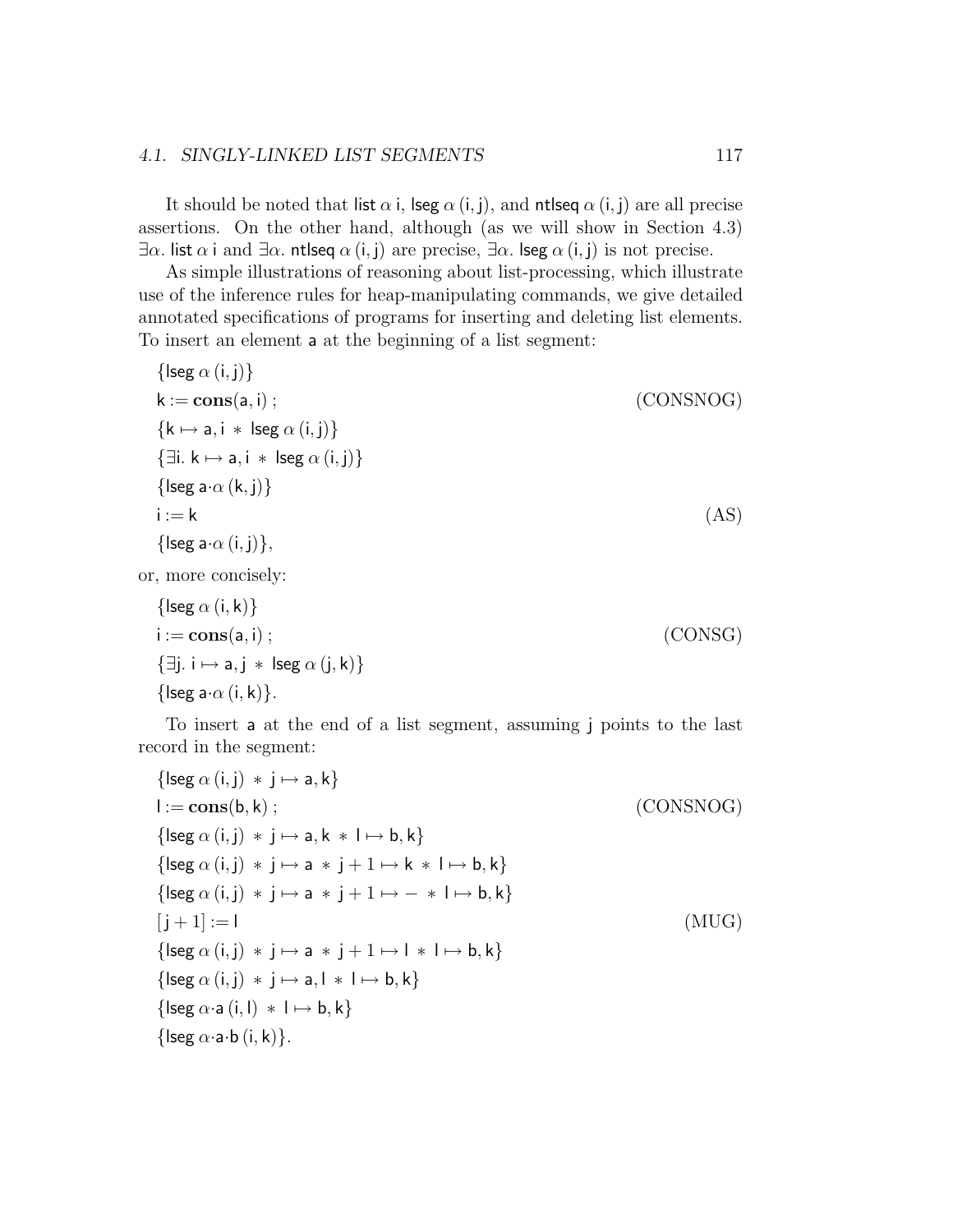(Here we have included more annotations then we usually will, to make the use of the global mutation rule (MUG) explicit.)

Next is a program for deleting an element at the beginning of a nonempty list segment:

$$
{\begin{aligned}\n\{\text{lseg a} \cdot \alpha(i,k)\} \\
\{\exists j. i \mapsto a, j * \text{ lseg } \alpha(j,k)\} \\
\{\exists j. i + 1 \mapsto j * (i \mapsto a * \text{ lseg } \alpha(j,k))\} \\
j := [i + 1]; \\
\{i + 1 \mapsto j * (i \mapsto a * \text{ lseg } \alpha(j,k))\} \\
\{\text{ilipose } i; \\
\{i + 1 \mapsto j * \text{ lseg } \alpha(j,k)\}\n\}\n\text{dispose } i + 1; \\
{\begin{aligned}\n\{\text{lesg } \alpha(j,k)\} \\
i := j\n\end{aligned}\n\end{aligned}\n\tag{DISG}
$$
\n
$$
{\begin{aligned}\n\{\text{lsg } \alpha(j,k)\} \\
i := j\n\end{aligned}\n\tag{AS}
$$

Notice that the effect of the lookup command is to erase the existential quantifier of j.

Finally, to delete an element at the end of segment in constant time, we must have pointers j and k to the last two records:

$$
\begin{aligned}\n\{\text{leg } \alpha(i,j) * j \mapsto a, k * k \mapsto b, l\} \\
[j+1] &:= l; \quad (MUG) \\
\{\text{leg } \alpha(i,j) * j \mapsto a, l * k \mapsto b, l\} \\
\text{dispose } k; \quad (DISG) \\
\text{dispose } k + 1 \\
\{\text{leg } \alpha(i,j) * j \mapsto a, l\} \\
\{\text{leg } \alpha \cdot a(i,l)\}.\n\end{aligned}
$$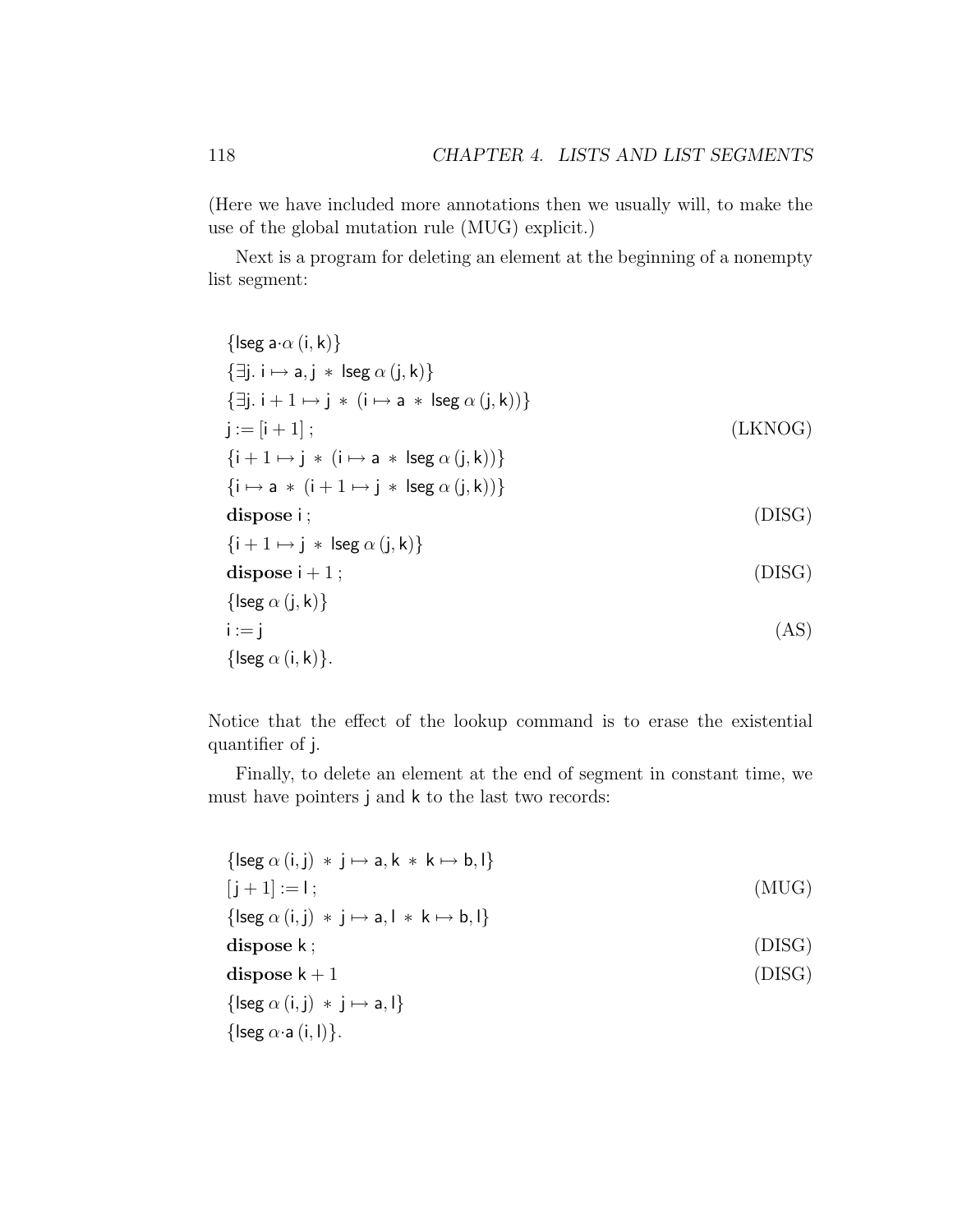## 4.2 A Cyclic Buffer

As a more elaborate example, we consider a cyclic buffer, consisting of an active list segment satisfying lseg  $\alpha(i, j)$  (where the sequence  $\alpha$  is the contents of the buffer) and an inactive segment satisfying lseg  $\beta$  (i, i) (where the sequence  $\beta$  is arbitrary). We will use an unchanging variable n to record the combined length of the two buffers.

When  $i = j$ , the buffer is either empty  $(\# \alpha = 0)$  or full  $(\# \beta = 0)$ . To distinguish these cases, one must keep track of additional information; we will do this by recording the length of the active segment in a variable m. Thus we have the following invariant, which must be preserved by programs for inserting or deleting elements:

$$
\exists \beta. \ (\mathsf{lseg} \ \alpha \ (\mathsf{i}, \mathsf{j}) \ * \ \mathsf{lseg} \ \beta \ (\mathsf{j}, \mathsf{i}) ) \land \mathsf{m} = \# \alpha \land \mathsf{n} = \# \alpha + \# \beta
$$

The following program will insert the element x into the buffer:

$$
\{\exists \beta. \text{ (lseg } \alpha(i,j) * \text{ lseg } \beta(j,i)) \land m = \#\alpha \land n = \#\alpha + \#\beta \land n - m > 0 \}
$$
\n
$$
\{\exists b, \beta. \text{ (lseg } \alpha(i,j) * \text{ lseg } b \cdot \beta(j,i)) \land m = \#\alpha \land n = \#\alpha + \#\alpha + \#\alpha \}
$$
\n
$$
\{\exists \beta, j''. \text{ (lseg } \alpha(i,j) * j \mapsto -, j'' * \text{ lseg } \beta(j'',i)) \land m = \#\alpha \land n - 1 = \#\alpha + \#\beta \}
$$
\n
$$
[j] := x; \qquad (MUG)
$$
\n
$$
\{\exists \beta, j''. \text{ (lseg } \alpha(i,j) * j \mapsto x, j'' * \text{ lseg } \beta(j'',i)) \land m = \#\alpha \land n - 1 = \#\alpha + \#\beta \}
$$
\n
$$
\{\exists \beta, j''. j + 1 \mapsto j'' * ((\text{lseg } \alpha(i,j) * j \mapsto x * \text{ lseg } \beta(j'',i)) \land m = \#\alpha \land n - 1 = \#\alpha + \#\beta \}
$$
\n
$$
j := [j + 1]; \qquad (LKG)
$$
\n
$$
\{\exists \beta, j'. j' + 1 \mapsto j * ((\text{lseg } \alpha(i,j') * j' \mapsto x * \text{ lseg } \beta(j,i)) \land m = \#\alpha \land n - 1 = \#\alpha + \#\beta \}
$$
\n
$$
\{\exists \beta, j'. \text{ (lseg } \alpha(i,j') * j' \mapsto x, j * \text{ lseg } \beta(j,i)) \land m = \#\alpha \land n - 1 = \#\alpha + \#\beta \}
$$
\n
$$
\{\exists \beta. \text{ (lseg } \alpha \times (i,j) * \text{ lseg } \beta(j,i)) \land m + 1 = \#\alpha \land n = \#\alpha \land n + \#\beta \}
$$
\n
$$
m := m + 1 \qquad (AS)
$$
\n
$$
\{\exists \beta. \text{ (lseg } \alpha \times (i,j) * \text{ lseg } \beta(j,i)) \land m = \#\alpha \land n = \#\alpha \land n + \#\beta \}
$$
\n
$$
m := m + 1 \qquad (AS)
$$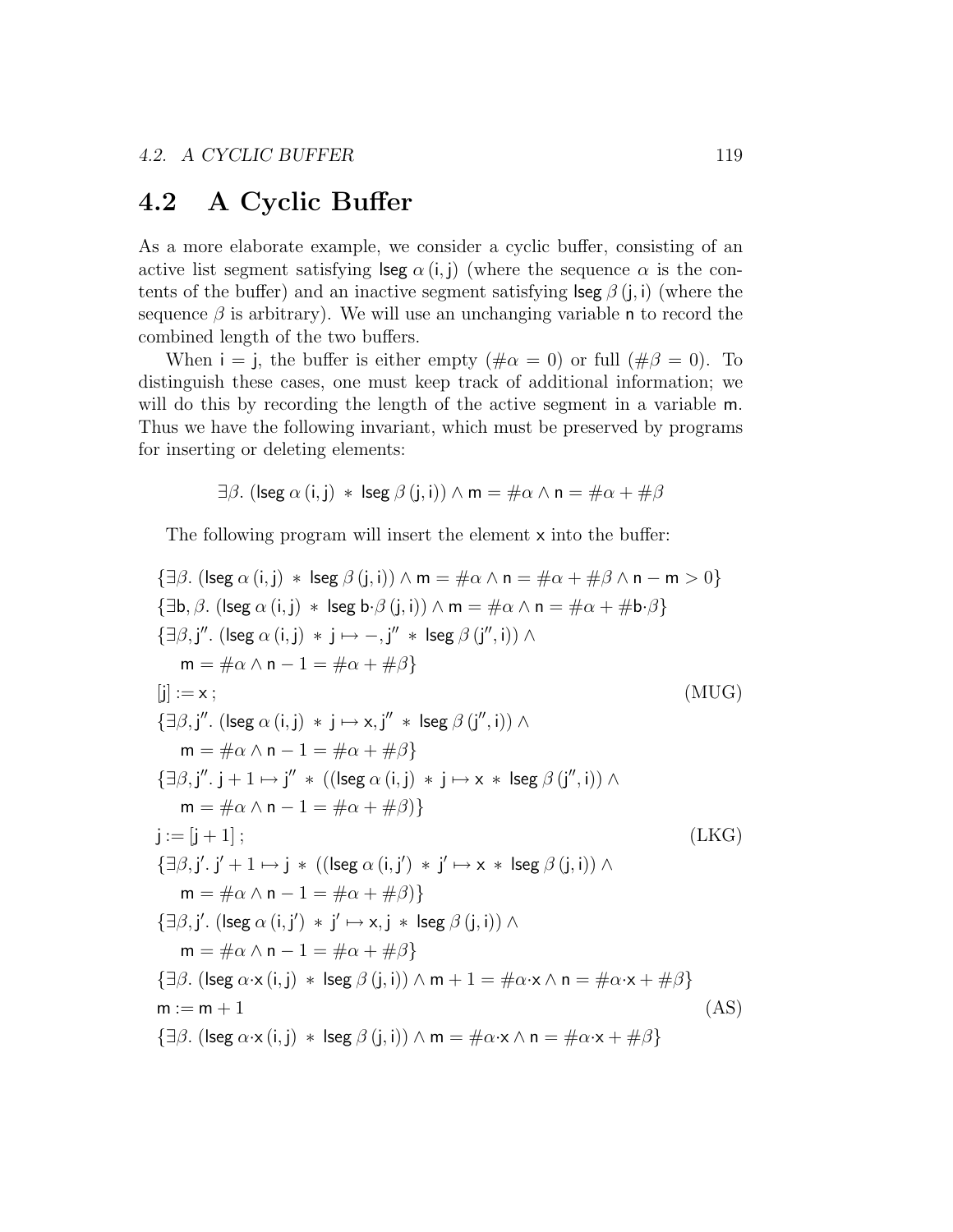Note the use of (LKG) for  $j := [j + 1]$ , with v, v', and v'' replaced by j, j', and  $j''$ ; e replaced by  $j + 1$ ; and r replaced by

 $((\text{lseg }\alpha(i,j') * j' \mapsto x * \text{lseg }\beta(j'',i)) \wedge m = \#\alpha \wedge n - 1 = \#\alpha + \#\beta).$ 

## 4.3 Preciseness Revisited

Before turning to other kinds of lists and list segments, we establish the preciseness of various assertions about simple lists. The basic idea is straighforward, but the details become somewhat complicated since we wish to make a careful distinction between language and metalanguage. In particular, we will have both metavariables and object variables that range over sequences (as well as both metavariables and object variables that range over integers). We will also extend the concept of the store so that it maps object sequence variables into sequences (as well as integer variables into integers). (Note, however, that we will use  $\alpha$  with various decorations for both object and metavariables ranging over sequences.)

**Proposition 15** (1)  $\exists \alpha$ . list  $\alpha$  i is a precise assertion. (2) list  $\alpha$  i is a precise assertion.

PROOF (1) We begin with two preliminary properties of the list predicate: (a) Suppose  $[i:i \mid \alpha:\epsilon], h \models$  list  $\alpha$  i. Then

$$
[i:i \mid \alpha:\epsilon], h \models \text{list } \alpha \text{ i} \land \alpha = \epsilon
$$

$$
[i:i \mid \alpha:\epsilon], h \models \text{list } \epsilon \text{ i}
$$

$$
[i:i \mid \alpha:\epsilon], h \models \text{emp } \land \text{i} = \text{nil},
$$

so that h is the empty heap and  $i = \textbf{nil}$ .

(b) On the other hand, suppose  $[i:i \mid \alpha: a \cdot \alpha'], h \models$  list  $\alpha$  i. Then

$$
[i:i \mid \alpha: a \cdot \alpha' \mid a:a \mid \alpha': \alpha'], h \models \text{list } \alpha \text{ i} \land \alpha = \mathbf{a} \cdot \alpha'
$$

$$
[i:i \mid \mathbf{a}: a \mid \alpha': \alpha'], h \models \text{list } (\mathbf{a} \cdot \alpha') \text{ i}
$$

$$
[i:i \mid \mathbf{a}: a \mid \alpha': \alpha'], h \models \exists j. i \mapsto \mathbf{a}, j * \text{ list } \alpha' \text{ j}
$$

$$
\exists j. [i:i \mid \mathbf{a}: a \mid j:j \mid \alpha': \alpha'], h \models i \mapsto \mathbf{a}, j * \text{ list } \alpha' \text{ j},
$$

so that there are j and h' such that  $i \neq \textbf{nil}$  (since nil is not a location),  $h = [i: a | i+1: j] \cdot h'$ , and  $[j: j | \alpha' : \alpha' ]$ ,  $h' \models$  list  $\alpha' j$  — and by the substitution theorem (Proposition 3 in Section 2.1)  $[i:j | \alpha; \alpha'], h' \models$  list  $\alpha$  i.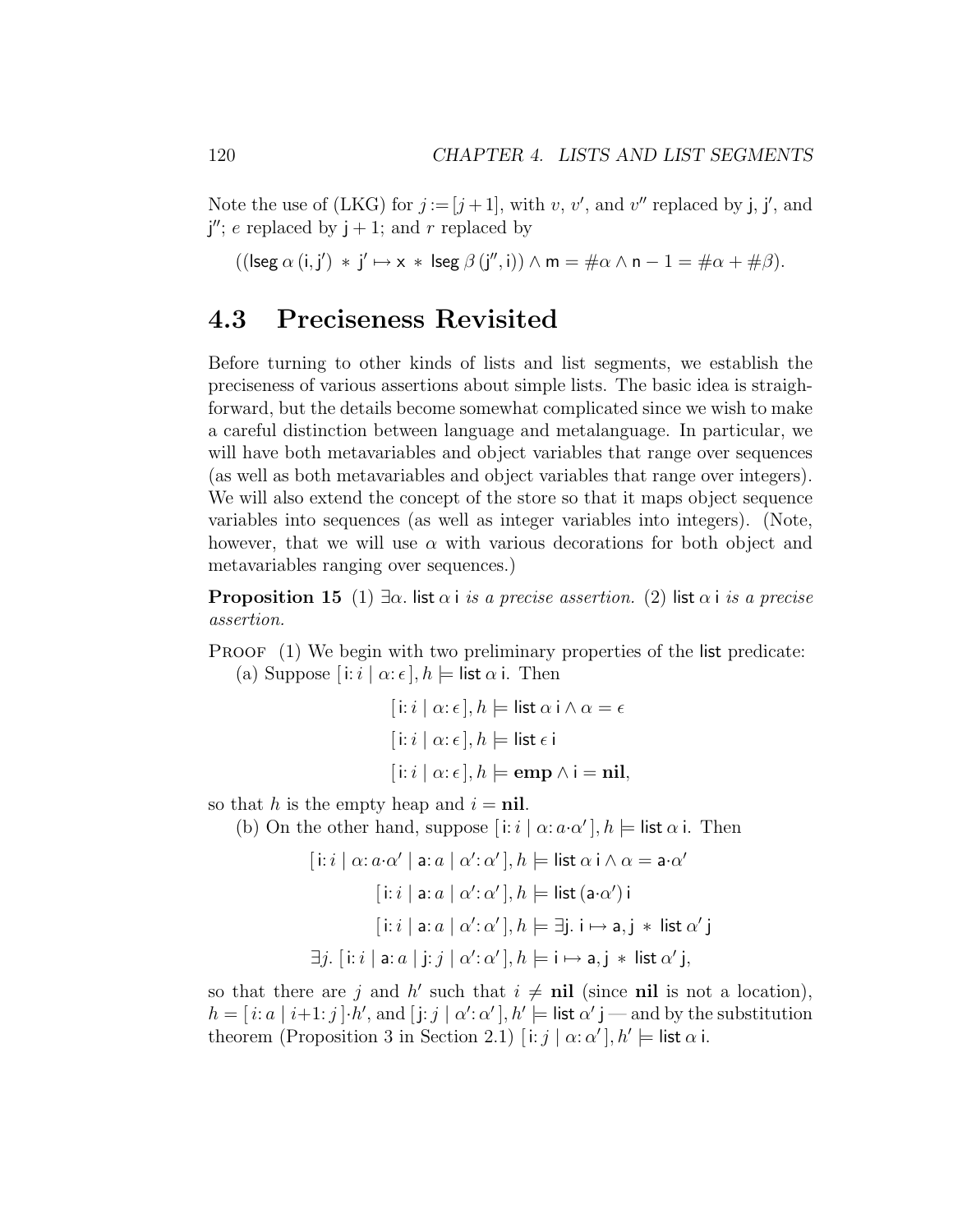Now to prove (1), we assume s, h, h<sub>0</sub>, and h<sub>1</sub> are such that  $h_0$ ,  $h_1 \subseteq h$ and

 $s, h_0 \models \exists \alpha$ . list  $\alpha$  i s,  $h_1 \models \exists \alpha$ . list  $\alpha$  i.

We must show that  $h_0 = h_1$ .

Since i is the only free variable of the above assertion, we can assume s is  $[i:i]$  for some i. Then we can use the semantic equation for the existential quantifier to show that there are sequences  $\alpha_0$  and  $\alpha_1$  such that

$$
[\n\mathbf{i}:i\mid \alpha:\alpha_0], h_0 \models \mathsf{list}\ \alpha\n\mathbf{i} \qquad [\n\mathbf{i}:i\mid \alpha:\alpha_1], h_1 \models \mathsf{list}\ \alpha\n\mathbf{i}.
$$

We will complete our proof by showing, by structural induction on  $\alpha_0$ , that, for all  $\alpha_0, \alpha_1, i, h, h_0$ , and  $h_1$ , if  $h_0, h_1 \subseteq h$  and the statements displayed above hold, then  $h_0 = h_1$ .

For the base case, suppose  $\alpha_0$  is empty. Then by (a),  $h_0$  is the empty heap and  $i = \textbf{nil}$ .

Moreover, if  $\alpha_1$  were not empty, then by (b) we would have the contradiction  $i \neq \textbf{nil}$ . Thus  $\alpha_1$  must be empty, so by (a),  $h_1$  is the empty heap, so that  $h_0 = h_1$ .

For the induction step suppose  $\alpha_0 = a_0 \cdot \alpha'_0$ . Then by (b), there are  $j_0$  and  $h'_0$  such that  $i \neq \textbf{nil}$ ,  $h_0 = [i: a_0 | i+1: j_0] \cdot h'_0$ . and  $[i: j_0 | \alpha: \alpha'_0], h'_0 \models \textbf{list } \alpha \textbf{ i}.$ 

Moreover, if  $\alpha_1$  were empty, then by (a) we would have the contradiction  $i = \textbf{nil}$ . Thus  $\alpha_1$  must be  $a_1 \cdot \alpha'_1$  for some  $a_1$  and  $\alpha'_1$ . Then by (b), there are  $j_1$  and  $h'_1$  such that  $i \neq \textbf{nil}$ ,  $h_1 = [i: a_1 \mid i+1: j_1] \cdot h'_1$ . and  $[i: j_1 \mid \alpha: \alpha'_1]$ ,  $h'_1 \models$ list  $\alpha$  i.

Since  $h_0$  and  $h_1$  are both subsets of h, they must map i and  $i+1$  into the same value. Thus  $[i: a_0 | i+1: j_0] = [i: a_1 | i+1: j_1]$ , so that  $a_0 = a_1$  and  $j_0 = j_1$ . Then, since

$$
[\, \mathsf{i} \colon j_0 \mid \alpha \colon \alpha'_0\,], h'_0 \models \mathsf{list} \; \alpha \; \mathsf{i} \; \mathsf{and} \; [\, \mathsf{i} \colon j_0 \mid \alpha \colon \alpha'_1\,], h'_1 \models \mathsf{list} \; \alpha \; \mathsf{i},
$$

the induction hypothesis give  $h'_0 = h'_1$ . It follows that  $h_0 = h_1$ .

(2) As described in Section 2.3.3, p is precise whenever  $p \Rightarrow q$  is valid and q is precise. Thus, since list  $\alpha \neq \exists \alpha$ . list  $\alpha \neq i$  is valid, list  $\alpha \neq i$  is precise.

end of proof

### 4.4 Bornat Lists

An alternative approach to lists has been advocated by Richard Bornat. His view is that a list represents, not a sequence of values, but a sequence of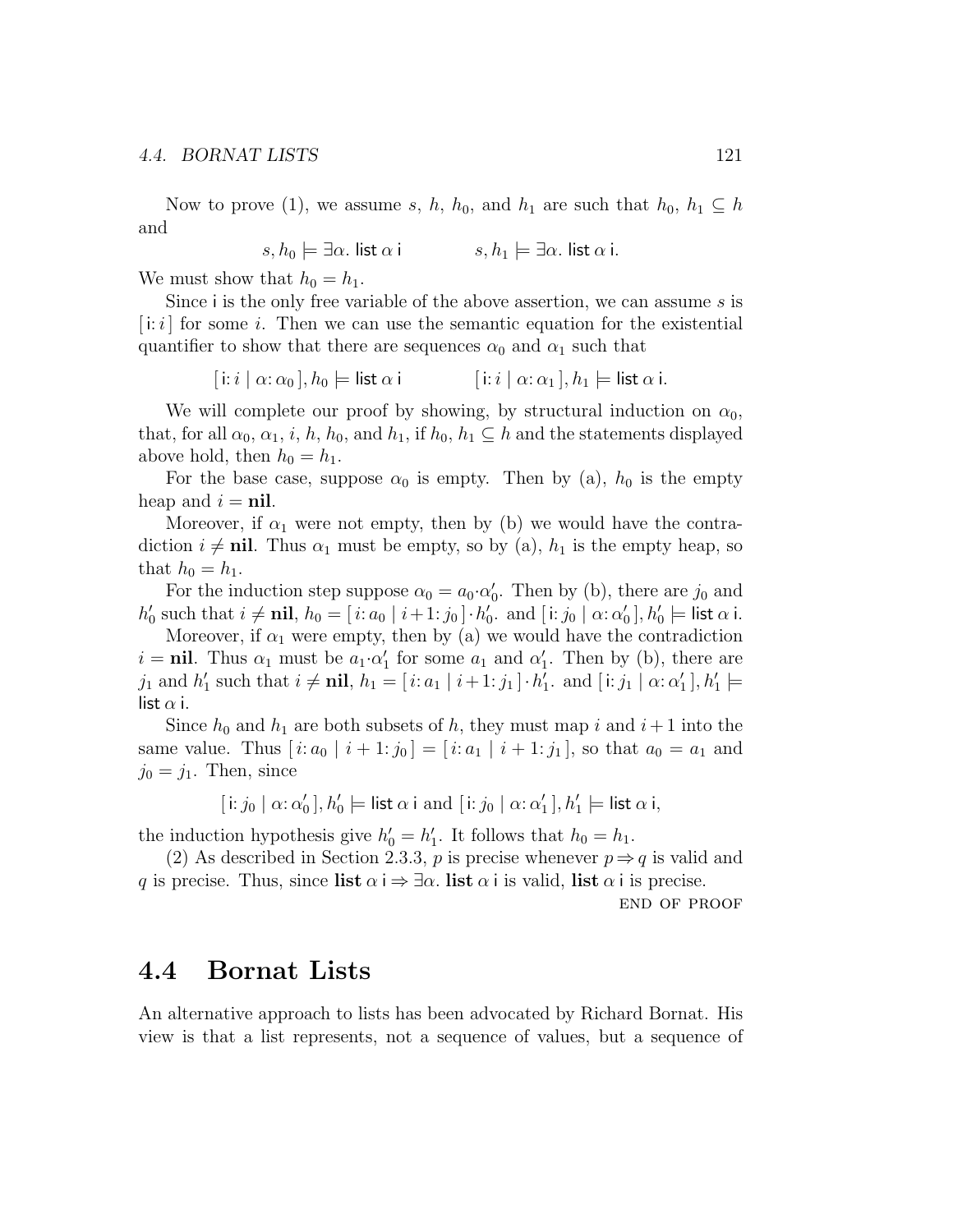addresses where values may be placed. To capture this concept we write listN  $\sigma$  i to indicate that i is a Bornat list representing the sequence  $\sigma$  of addresses:



The definition by structural induction on  $\sigma$  is:

listN 
$$
\epsilon
$$
 i  $\stackrel{\text{def}}{=} \text{emp } \wedge$  i = nil  
listN  $(a \cdot \sigma)$  i  $\stackrel{\text{def}}{=} a = i \wedge \exists j. i + 1 \mapsto j * \text{ listN } \sigma j.$ 

Notice that the heap described by list  $\sigma$  i consists only of the link fields of the list, not the data fields.

Similarly, one can define Bornat list segments and nontouching Bornat list segments.

The following is an annotated specification of a program for reversing a Bornat list — which is the same program as in Section 1.6, but with a very different specification:

{listN 
$$
\sigma_0
$$
 i} {\n {listN  $\sigma_0$  i \* (emp  $\land$  nil = nil} \n } \n {listN  $\sigma_0$  i \* (emp  $\land$  j = nil} \n { (AS) \n {listN  $\sigma_0$  i \* (emp  $\land$  j = nil} \n } \n {distN  $\sigma_0$  i \* listN  $\epsilon$  j} \n { $\exists \sigma, \tau$ . (listN  $\sigma$  i \* listN  $\tau$  j)  $\land \sigma_0^{\dagger} = \sigma^{\dagger} \cdot \tau$  } \n while i  $\neq$  nil do\n  $\left( {\exists \sigma, \tau$ . (listN (i· $\sigma$ ) i \* listN  $\tau$  j)  $\land \sigma_0^{\dagger} = (i·\sigma)^{\dagger} \cdot \tau$  } \n { $\exists \sigma, \tau$ , k. (i + 1  $\mapsto$  k \* listN  $\sigma$  k \* listN  $\tau$  j)  $\land \sigma_0^{\dagger} = (i·\sigma)^{\dagger} \cdot \tau$  } \n k := [i + 1] ; \n { $\exists \sigma, \tau$ . (i + 1  $\mapsto$  k \* listN  $\sigma$  k \* listN  $\tau$  j)  $\land \sigma_0^{\dagger} = (i·\sigma)^{\dagger} \cdot \tau$  } \n {[i + 1] := j ; \n { $\exists \sigma, \tau$ . (i + 1  $\mapsto$  j \* listN  $\sigma$  k \* listN  $\tau$  j)  $\land \sigma_0^{\dagger} = (i·\sigma)^{\dagger} \cdot \tau$  } \n { $\exists \sigma, \tau$ . (listN  $\sigma$  k \* listN (i· $\tau$ ) i)  $\land \sigma_0^{\dagger} = \sigma^{\dagger} \cdot i \cdot \tau$  }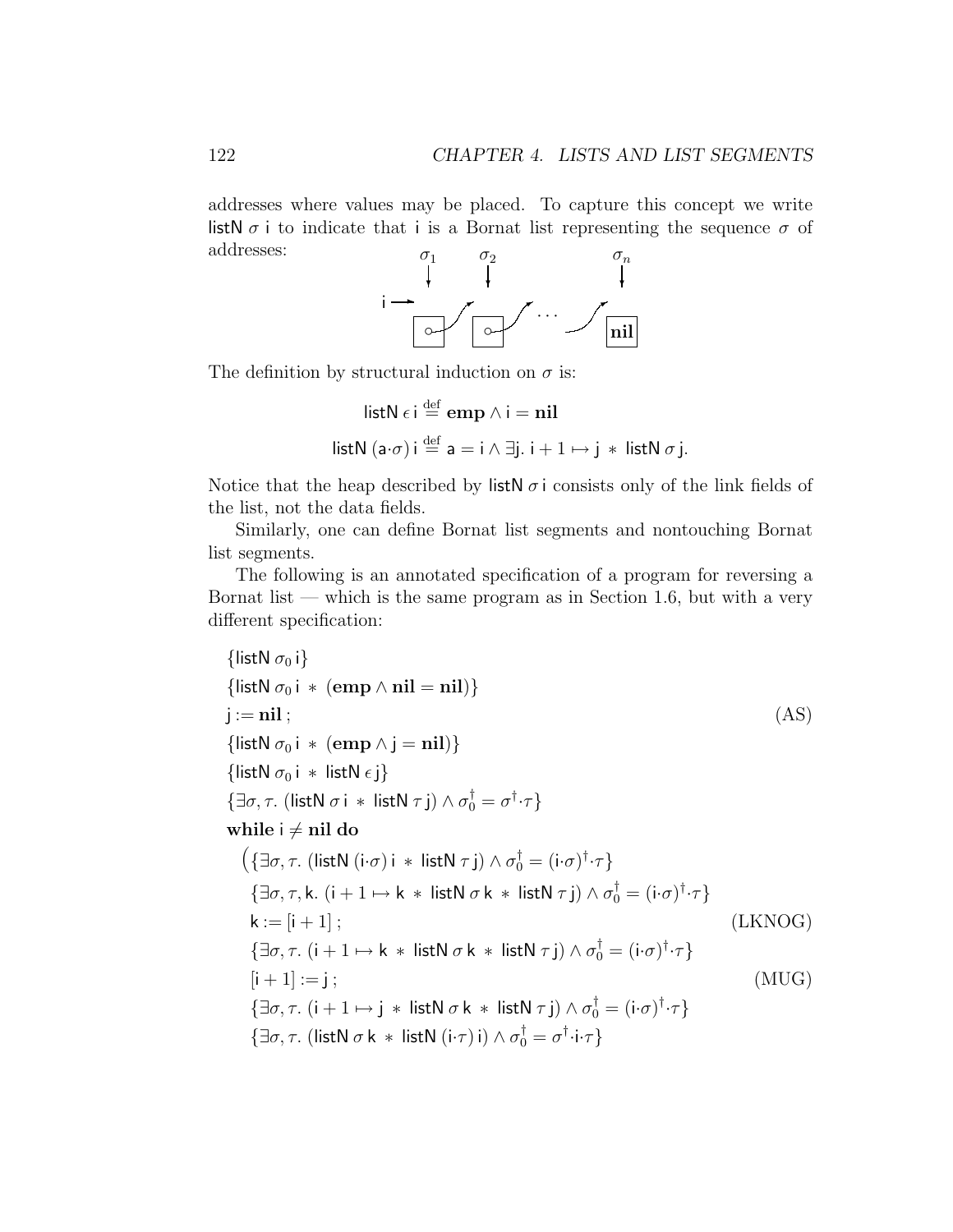$$
\{\exists \sigma, \tau. \ (\mathsf{listN} \ \sigma \ \mathsf{k} \ * \ \mathsf{listN} \ \tau \ \mathsf{i}) \land \sigma_0^{\dagger} = \sigma^{\dagger} \cdot \tau \} \nj := i ; \tag{AS} \n\mathsf{i} := \mathsf{k} \{\exists \sigma, \tau. \ (\mathsf{listN} \ \sigma \ \mathsf{i} \ * \ \mathsf{listN} \ \tau \ \mathsf{j}) \land \sigma_0^{\dagger} = \sigma^{\dagger} \cdot \tau \} \} \n\{\exists \sigma, \tau. \ \mathsf{listN} \ \tau \ \mathsf{j} \land \sigma_0^{\dagger} = \sigma^{\dagger} \cdot \tau \land \sigma = \epsilon \} \{\mathsf{listN} \ \sigma_0^{\dagger} \ \mathsf{j}\}
$$

In fact, this is a stronger specification then that given earlier, since it shows that the program does not alter the addresses where the list data is stored.

## 4.5 Simple Procedures

To program more complex examples of list processing, we will need procedures — especially recursive procedures. So we will digress from our exposition to add a simple procedure mechanism to our programming language, and to formulate additional inference rules for the verification of such procedures.

By "simple", we mean that the following restrictions are imposed:

- Parameters are variables and expressions, not commands or procedure names.
- There are no "global" variables: All free variables of the procedure body must be formal parameters of the procedure.
- Procedures are proper, i.e., their calls are commands.
- Calls are restricted to prevent aliasing.

(More general kinds of procedures will be considered later.) An additional peculiarity, which substantially simplifies reasoning about simple procedures, is that we syntactically distinguish parameters that may be modified from those that may not be.

A simple nonrecursive procedure definition is a command of the form

Let 
$$
h(v_1, ..., v_m; v'_1, ..., v'_n) = c
$$
 in  $c'$ ,

while a *simple recursive procedure definition* is a command of the form

$$
letrec h(v_1, \ldots, v_m; v'_1, \ldots, v'_n) = c in c',
$$

where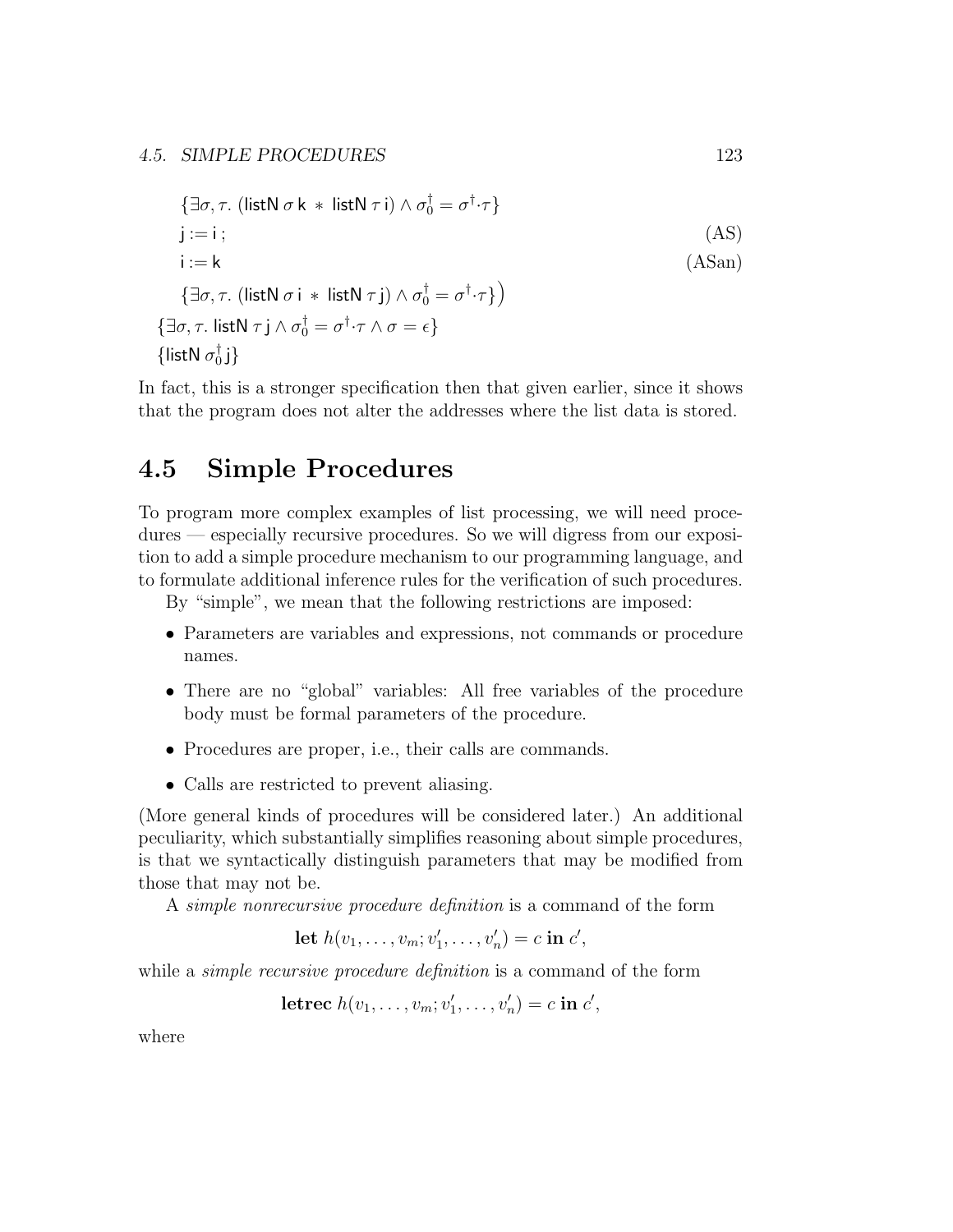- h is a binding occurrence of a procedure name, whose scope is  $c'$  in the nonrecursive case, and  $c$  and  $c'$  in the recursive case. (Procedure names are nonassignable variables that will have a different behavior than the variables introduced earlier.)
- $c$  and  $c'$  are commands.
- $v_1, \ldots, v_m; v'_1, \ldots, v'_n$  is a list of distinct variables, called *formal param*eters, that includes all of the free variables of c. The formal parameters are binding occurrences whose scope is c.
- $v_1, \ldots, v_m$  includes all of the variables modified by c.

Then a *procedure call* is a command of the form

$$
h(w_1,\ldots,w_m;e'_1,\ldots,e'_n),
$$

where

- $\bullet$  h is a procedure name.
- $w_1, \ldots, w_m$  and  $e'_1, \ldots, e'_n$  are called *actual parameters*.
- $w_1, \ldots, w_m$  are distinct variables.
- $e'_1, \ldots, e'_n$  are expressions that do not contain occurrences of the variables  $w_1, \ldots, w_m$ .
- The free variables of the procedure call are

 $\text{FV}(h(w_1, \ldots, w_m; e'_1, \ldots, e'_n)) = \{w_1, \ldots, w_m\} \cup \text{FV}(e'_1) \cup \cdots \cup \text{FV}(e'_n)$ 

and the variables modified by the call are  $w_1, \ldots, w_m$ .

Whenever a procedure name in a procedure call is bound by the same name in a procedure definition, the number of actual parameters in the call (on each side of the semicolon) must equal the number of formal parameters in the definition (on each side of the semicolon).

In the inference rules in the rest of this section, it is assumed that all formal and actual parameter lists meet the restrictions described above.

If a command c contains procedure calls, then the truth of a specification  ${p} c {q}$  will depend upon the meanings of the procedure names occurring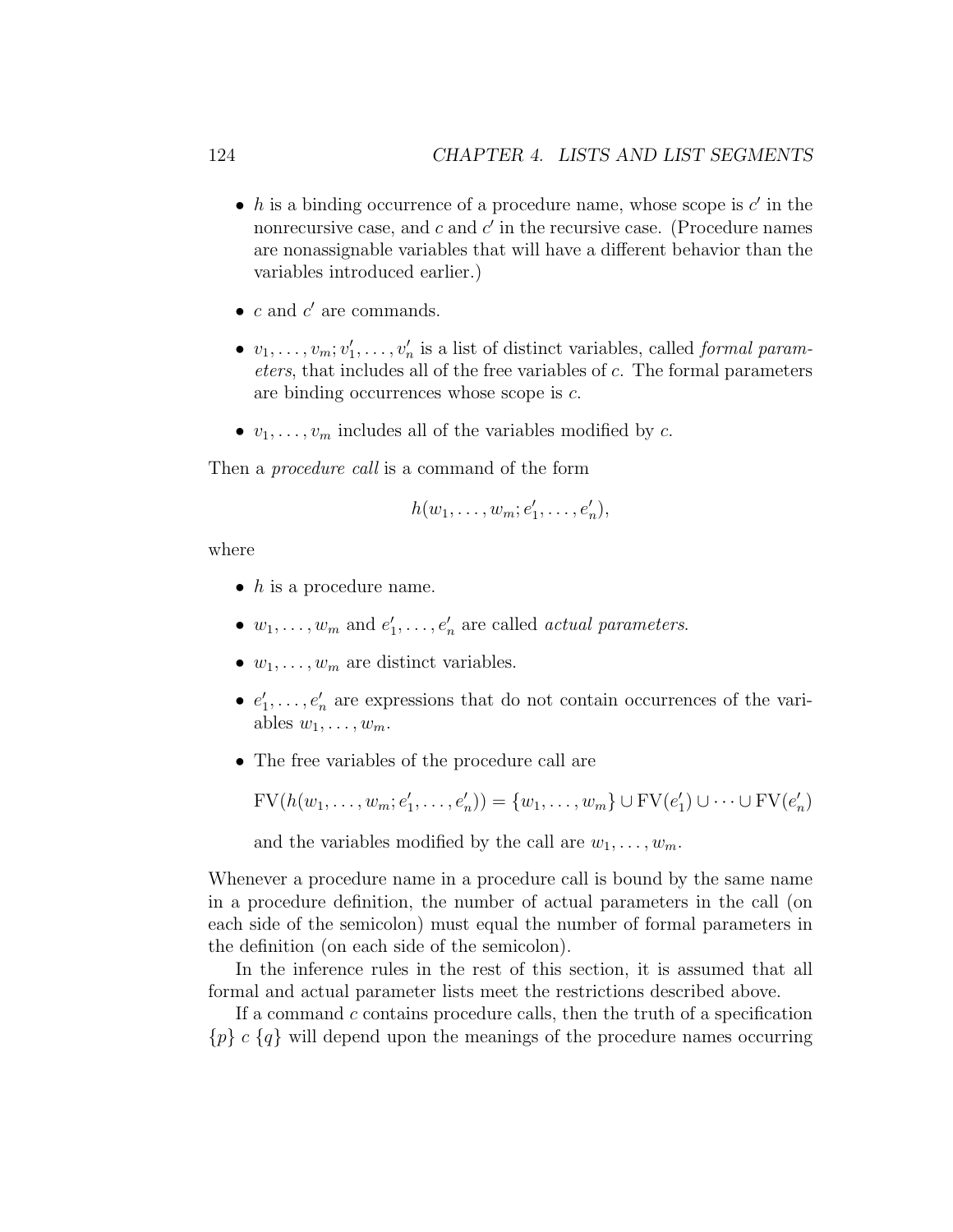free in c, or, more abstractly, on a mapping of these names into procedure meanings, which we will call an environment. (It is beyond the scope of these notes to give a precise semantic definition of procedure meanings, but the intuitive idea is clear.) Normally, we are not interested in whether a specification holds in all environments, but only in the environments that satisfy certain hypotheses, which may also be described by specifications.

We define a hypothetical specification to have the form

$$
\Gamma \vdash \{p\} \ c \ \{q\},
$$

where the *context*  $\Gamma$  is a sequence of specifications of the form  $\{p_0\}$   $c_0$   $\{q_0\}, \ldots$ ,  ${p_{n-1}} c_{n-1} {q_{n-1}}$ . We say that such a hypothetical specification is true iff  ${p} c {q}$  holds for every environment in which all of the specifications in Γ hold.

Thus procedure names are distinguished from variables by being implicitly quantified over hypothetical specifications rather than over Hoare triples or assertions.

Before proceding further, we must transform the inference rules we have already developed, so that they deal with hypothetical specifications. Fortunately, this is trivial — one simply adds  $\Gamma \vdash$  to all premisses and conclusions that are Hoare triples. For example, the rules (SP) and (SUB) become

• Strengthening Precedent (SP)

$$
\frac{p \Rightarrow q \qquad \Gamma \vdash \{q\} \ c \ \{r\}}{\Gamma \vdash \{p\} \ c \ \{r\}.
$$

• Substitution (SUB)

$$
\frac{\Gamma \vdash \{p\} \ c \{q\}}{\Gamma \vdash \{p/\delta\} \ (c/\delta) \ \{q/\delta\}},
$$

where  $\delta$  is the substitution  $v_1 \to e_1, \ldots, v_n \to e_n, v_1, \ldots, v_n$  are the variables occurring free in  $p$ ,  $c$ , or  $q$ , and, if  $v_i$  is modified by  $c$ , then  $e_i$ is a variable that does not occur free in any other  $e_j$ .

Note that substitutions do not affect procedure names.

Next, there is a rule for using hypotheses, which allows one to infer any hypothesis that occurs in the context: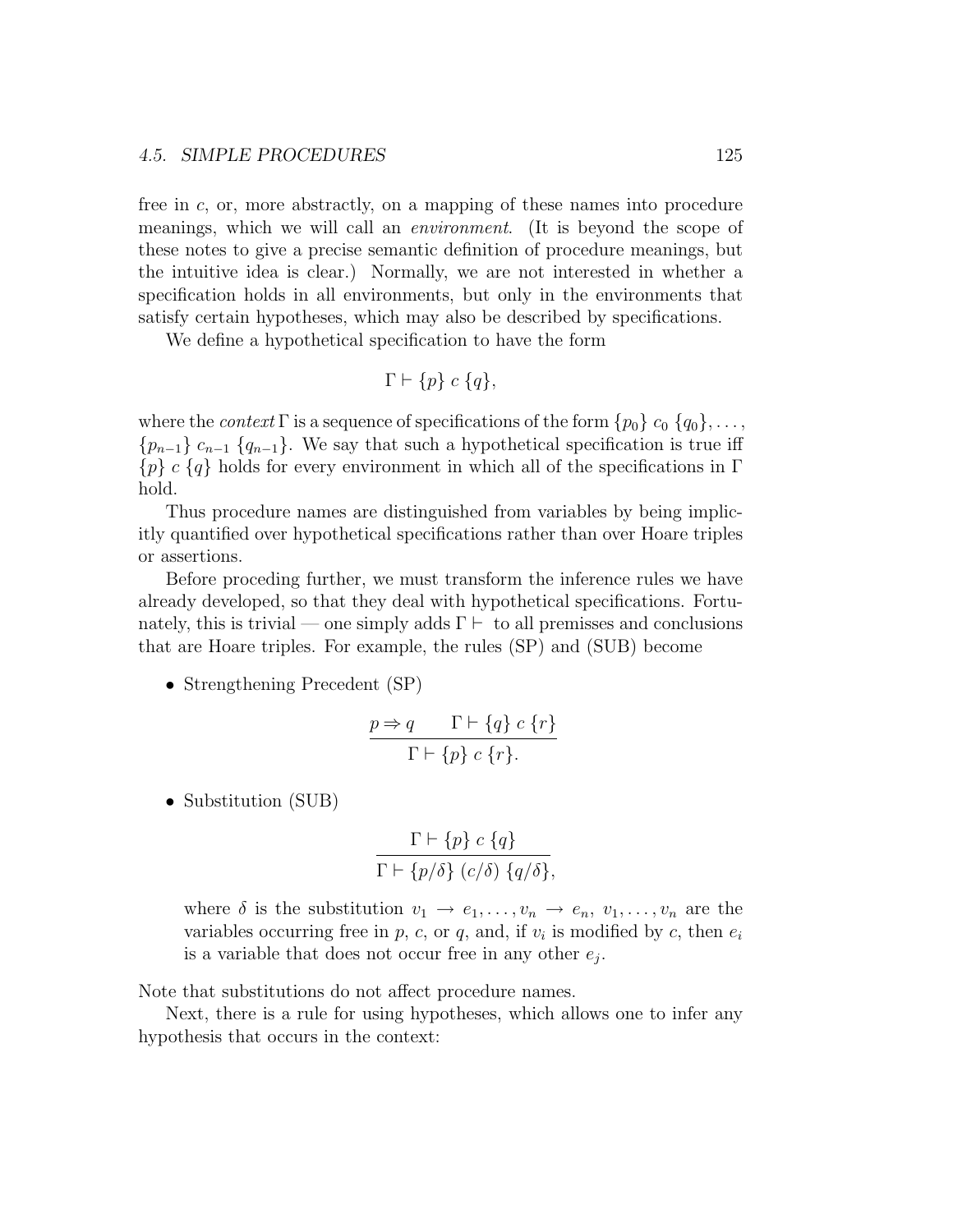• Hypothesis (HYPO)

$$
\Gamma, \{p\} \ c \ \{q\}, \Gamma' \vdash \{p\} \ c \ \{q\}.
$$

Then there are rules that show how procedure declarations give rise to hypotheses about procedure calls. In the nonrecursive case,

• Simple Procedures (SPROC)

$$
\frac{\Gamma \vdash \{p\} \ c \{q\}}{\Gamma \vdash \{p'\} \ \text{let } h(v_1, \ldots, v_m; v'_1, \ldots, v'_n) \ \{q\} \vdash \{p'\} \ c' \ \{q'\}}}{\Gamma \vdash \{p'\} \ \text{let } h(v_1, \ldots, v_m; v'_1, \ldots, v'_n) = c \ \text{in } c' \ \{q'\},}
$$
\nwhere *h* does not occur free in any triple of  $\Gamma$ .

In other words, if one can prove  $\{p\}$  c  $\{q\}$  about the body of the definition

 $h(v_1, \ldots, v_m; v'_1, \ldots, v'_n) = c$ , one can use  $\{p\}$   $h(v_1, \ldots, v_m; v'_1, \ldots, v'_n)$   $\{q\}$  as an hypothesis in reasoning about the scope of the definition.

In the recursive case (though only for partial correctness), one can also use the hypothesis in proving  $\{p\}$  c  $\{q\}$ :

• Simple Recursive Procedures (SRPROC)

$$
\Gamma, \{p\} \ h(v_1, \ldots, v_m; v'_1, \ldots, v'_n) \ \{q\} \vdash \{p\} \ c \ \{q\} \n\Gamma, \{p\} \ h(v_1, \ldots, v_m; v'_1, \ldots, v'_n) \ \{q\} \vdash \{p'\} \ c' \ \{q'\} \n\Gamma \vdash \{p'\} \ \text{letrec} \ h(v_1, \ldots, v_m; v'_1, \ldots, v'_n) = c \ \text{in} \ c' \ \{q'\},
$$

where h does not occur free in any triple of  $\Gamma$ .

In essence, one must guess a specification  $\{p\}$   $h(v_1, \ldots, v_m; v'_1, \ldots, v'_n)$   $\{q\}$  of the leftside of the definition, and then use this guess as a hypothesis to infer that the rightside of the definition satisfies a similar specification  $\{p\} \subset \{q\}.$ 

To keep our exposition straightforward, we have ignored some more general possibilities for defining and reasoning about procedures. Most obviously, we have neglected simultaneous recursion. In addition, we have not dealt with the possibility that a single procedure definition may give rise to more than one useful hypothesis about its calls.

Turning to calls of procedures, one can derive a specialization of (HYPO) in which the command  $c$  is a call:

• Call (CALL)

$$
\Gamma, \{p\} \ h(v_1, \ldots, v_m; v'_1, \ldots, v'_n) \ \{q\}, \Gamma' \vdash \{p\} \ h(v_1, \ldots, v_m; v'_1, \ldots, v'_n) \ \{q\}.
$$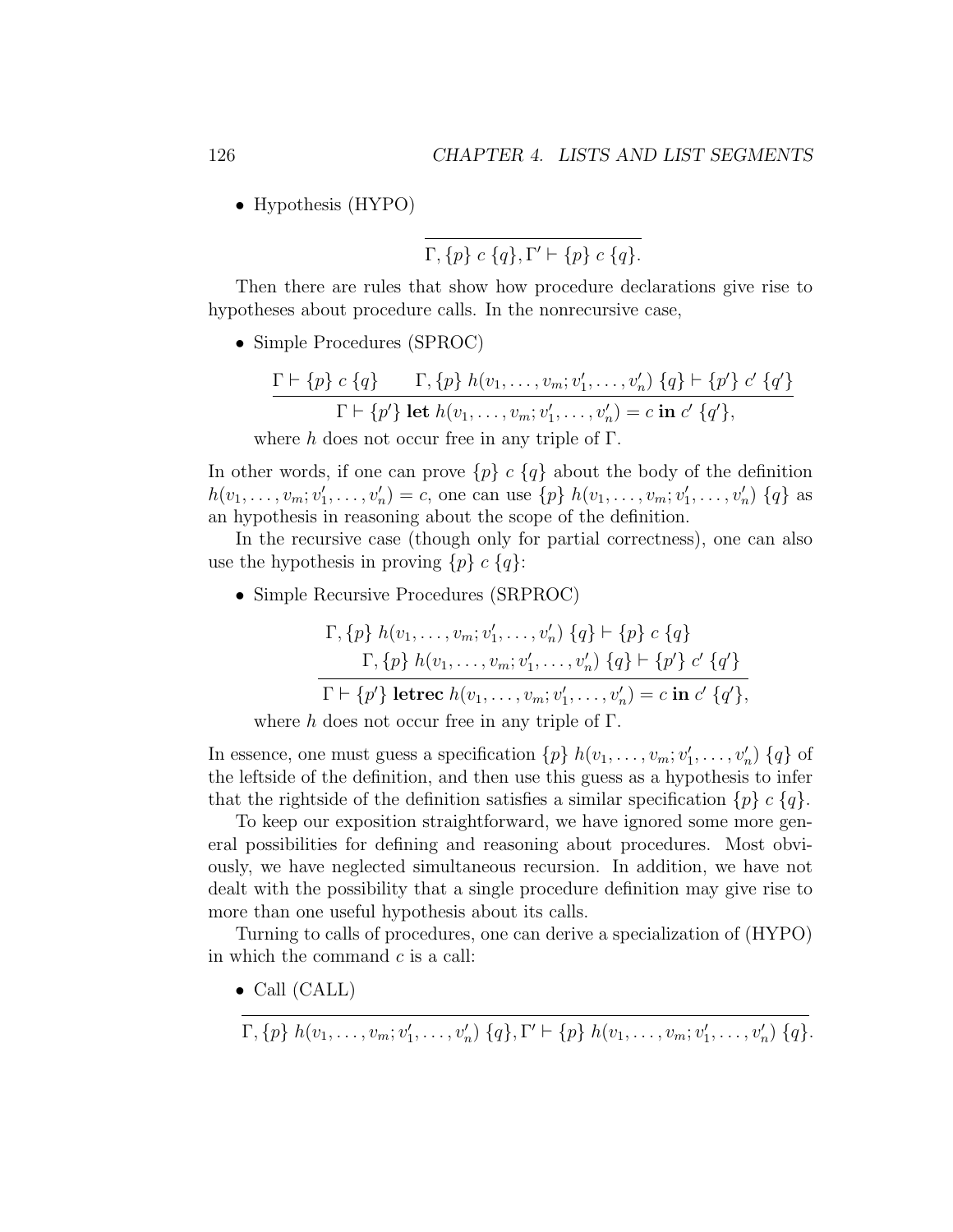When used by itself, this rule specifies only procedure calls whose actual parameters match the formal parameters of the corresponding definition. However, one can follow (CALL) with an application of the rule (SUB) of substitution to obtain a specification of any legal (i.e., nonaliasing) call. This allow one to derive the following rule:

• General Call (GCALL)

$$
\Gamma, \{p\} \ h(v_1, \ldots, v_m; v'_1, \ldots, v'_n) \ \{q\}, \Gamma' \vdash \{p/\delta\} \ h(w_1, \ldots, w_m; e'_1, \ldots, e'_n) \ \{q/\delta\},
$$

where  $\delta$  is a substitution

$$
\delta = v_1 \to w_1, \dots, v_m \to w_m, v'_1 \to e'_1, \dots, v'_n \to e'_n, v''_1 \to e''_1, \dots, v''_k \to e''_k,
$$

which acts on all the free variables in  $\{p\}$   $h(v_1, \ldots, v_m; v'_1, \ldots, v'_n)$   $\{q\},$ and  $w_1, \ldots, w_m$  are distinct variables that do not occur free in the expressions  $e'_1 \dots, e'_n$  or  $e''_1 \dots, e''_k$ .

The reader may verify that the restrictions on  $\delta$ , along with the syntactic restrictions on actual parameters, imply the conditions on the substitution in the rule (SUB).

It is important to note that there may be *ghost variables* in  $p$  and  $q$ , i.e., variables that are not formal parameters of the procedure, but appear as  $v''_1, \ldots, v''_k$  in the substitution  $\delta$ . One can think of these variables as formal ghost parameters (of the procedure specification, rather than the procedure itself), and the corresponding  $e''_1, \ldots, e''_k$  as actual ghost parameters.

Now consider annotated specifications. Each annotated instance of the rule (GCALL) must specify the entire substitution  $\delta$  explicitly — including the ghost parameters (if any). For this purpose, we introduce annotated contexts, which are sequences of annotated hypotheses, which have the form

$$
\{p\} \; h(v_1,\ldots,v_m;v'_1,\ldots,v'_n)\{v''_1,\ldots,v''_k\} \; \{q\},\;
$$

where  $v''_1, \ldots, v''_k$  is a list of formal ghost parameters (and all of the formal parameters, including the ghosts, are distinct). (We ignore the possibility of hypotheses about other commands than procedure calls, and assume that each hypothesis in a context describes a different procedure name.)

We write  $\Gamma$  to denote an annotated context, and  $\Gamma$  to denote the corresponding ordinary context that is obtained by erasing the lists of ghost formal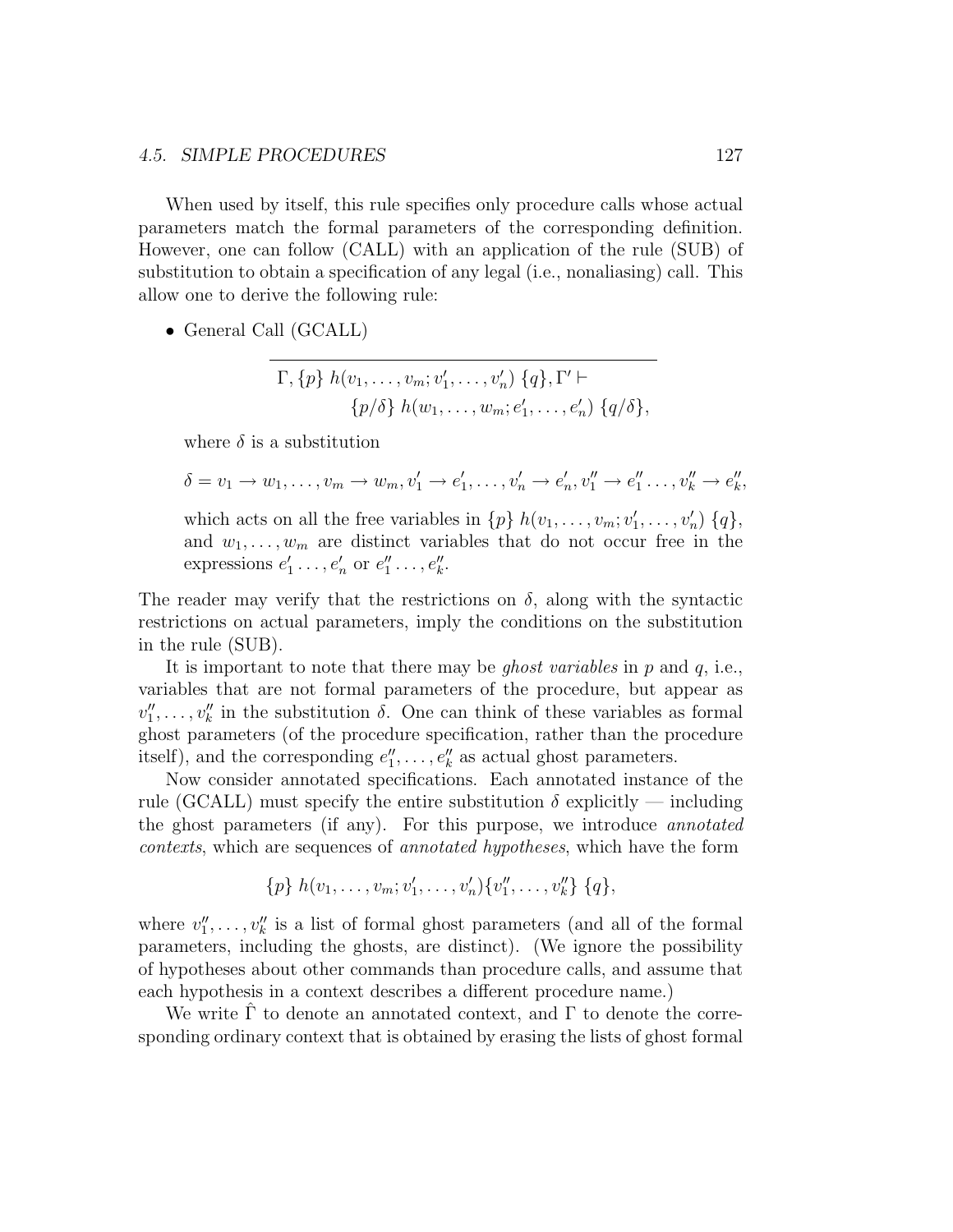parameters in each hypothesis. Then we generalize annotation descriptions to have the form

$$
\hat{\Gamma} \vdash \mathcal{A} \gg \{p\} \ c \ \{q\},
$$

meaning that  $\hat{\Gamma} \vdash A$  is an annotated hypothetical specification proving the hypothetical specification  $\Gamma \vdash \{p\} \ c \ \{q\}.$ 

Then (GCALL) becomes

• General Call (GCALLan)

$$
\hat{\Gamma}, \{p\} \ h(v_1, \ldots, v_m; v'_1, \ldots, v'_n) \{v''_1, \ldots, v''_k\} \ \{q\}, \hat{\Gamma}' \vdash \nh(w_1, \ldots, w_m; e'_1, \ldots, e'_n) \{e''_1, \ldots, e''_k\} \gg \n\{p/\delta\} \ h(w_1, \ldots, w_m; e'_1, \ldots, e'_n) \ \{q/\delta\},
$$

where  $\delta$  is the substitution

$$
\delta = v_1 \to w_1, \dots, v_m \to w_m, v'_1 \to e'_1, \dots, v'_n \to e'_n, v''_1 \to e''_1 \dots, v''_k \to e''_k,
$$

which acts on all the free variables in  $\{p\}$   $h(v_1, \ldots, v_m; v'_1, \ldots, v'_n)$   $\{q\},$ and  $w_1, \ldots, w_m$  are distinct variables that do not occur free in the expressions  $e'_1 \dots, e'_n$  or  $e''_1 \dots, e''_k$ .

It is straightforward to annotate procedure definitions — it is enough to provide a list of the formal ghost parameters, along with annotated specifications of the procedure body and of the command in which the procedure is used:

• Simple Procedures (SPROCan)

$$
\hat{\Gamma} \vdash A \gg \{p\} \ c \{q\}
$$
\n
$$
\frac{\hat{\Gamma}, \{p\} \ h(v_1, \ldots, v_m; v'_1, \ldots, v'_n) \{v''_1, \ldots, v''_k\} \ \{q\} \vdash A' \gg \{p'\} \ c' \ \{q'\}}{\hat{\Gamma} \vdash \text{let } h(v_1, \ldots, v_m; v'_1, \ldots, v'_n) \{v''_1, \ldots, v''_k\}} = A \text{ in } A' \gg
$$
\n
$$
\{p'\} \text{ let } h(v_1, \ldots, v_m; v'_1, \ldots, v'_m) = c \text{ in } c' \ \{q'\},
$$

where h does not occur free in any triple of  $\Gamma$ .

In the recursive case, however, the annotation of the procedure body must be complete, since explicit occurrences of  $p$  and  $q$  are needed to determine the hypothesis describing recursive calls: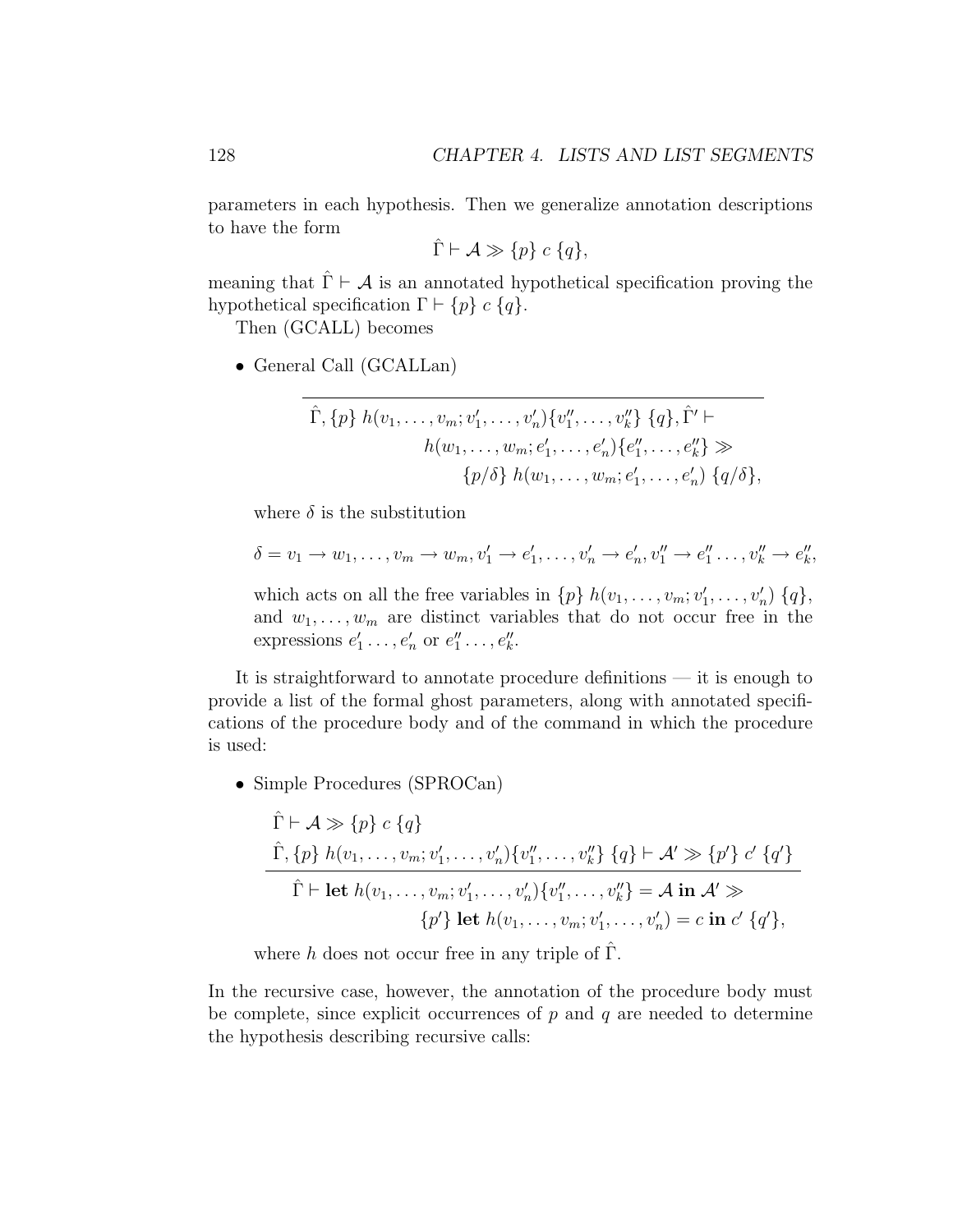• Simple Recursive Procedures (SRPROCan)

$$
\hat{\Gamma}, \{p\} \ h(v_1, \ldots, v_m; v'_1, \ldots, v'_n) \{v''_1, \ldots, v''_k\} \ \{q\} \vdash \{p\} \ A \ \{q\} \gg \{p\} \ c \ \{q\}
$$
\n
$$
\hat{\Gamma}, \{p\} \ h(v_1, \ldots, v_m; v'_1, \ldots, v'_n) \{v''_1, \ldots, v''_k\} \ \{q\} \vdash A' \gg \{p'\} \ c' \ \{q'\}
$$
\n
$$
\hat{\Gamma} \vdash \textbf{letrec } h(v_1, \ldots, v_m; v'_1, \ldots, v'_n) \{v''_1, \ldots, v''_k\} = \{p\} \ A \ \{q\} \ \textbf{in } A' \gg
$$
\n
$$
\{p'\} \ \textbf{letrec } h(v_1, \ldots, v_m; v'_1, \ldots, v'_m) = c \ \textbf{in } c' \ \{q'\},
$$

where h does not occur free in any triple of  $\hat{\Gamma}$ .

We conclude with a simple example involving modified, unmodified, and ghost parameters: a recursive procedure multfact $(r; n)$  that multiplies r by the factorial of n. The procedure is used to multiply 10 by the factorial of 5:

```
{z = 10}letrec multfact(r; n){r_0} ={n > 0 \wedge r = r_0}if n = 0 then
      {n = 0 \land r = r_0} skip {r = n! \times r_0}else
      {n-1 \geq 0 \land n \times r = n \times r_0}r := n \times r;
     {n-1 \geq 0 \wedge r = n \times r_0}{n-1 \geq 0 \wedge r = n \times r_0}\mathsf{multfact}(\mathsf{r};\mathsf{n}-1)\{\mathsf{n}\times\mathsf{r}_0\}{r = (n - 1)! \times n \times r_0}\mathcal{L}\overline{\mathcal{L}}\int* n – 1 \geq 0(∗)
                                                               (∗)
     {n - 1 \ge 0 \land r = (n - 1)! \times n \times r_0}{r = n! \times r_0}in
{5 \geq 0 \land z = 10} (*)
multfact(z; 5){10}
{z = 5! \times 10} (*)
```
(In fact, our rules for annotation descriptions permit the lines marked (\*) to be omitted, but this would make the annotations harder to understand.)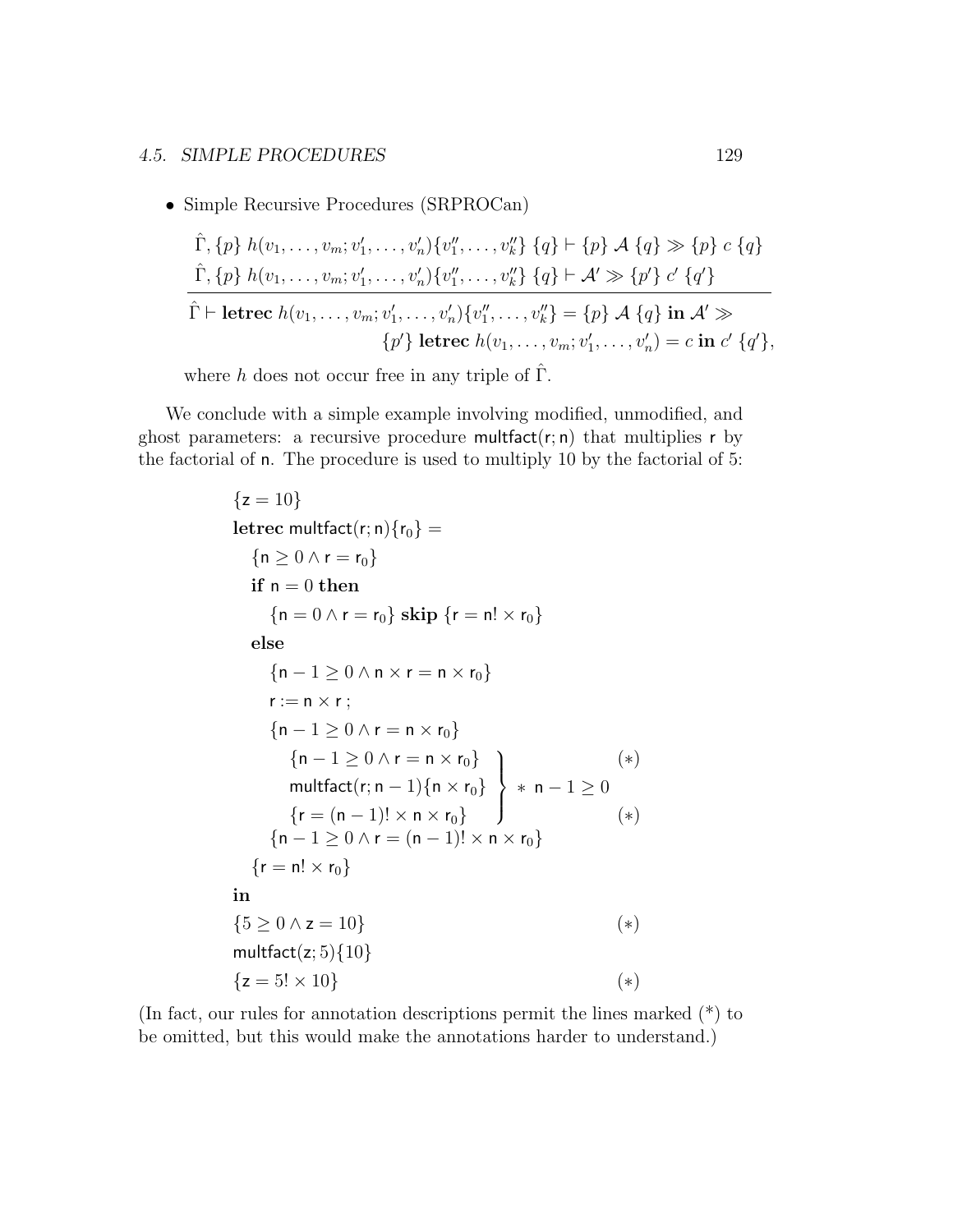To see how the annotations here determine an actual formal proof, we first note that the application of (SRPROCan) to the letrec definition gives rise to the hypothesis

$$
\{n \ge 0 \land r = r_0\}
$$
  
multfact(r; n) {r<sub>0</sub>}  
{r = n! × r<sub>0</sub>}.

Now consider the recursive call of multfact. By (GCALLan), the hypothesis entails

$$
\{n-1 \ge 0 \land r = n \times r_0\}
$$
  
multfact(r; n - 1) $\{n \times r_0\}$   
 $\{r = (n - 1)! \times n \times r_0\}.$ 

Next, since n is not modified by the call multfact( $r; n - 1$ ), the frame rule gives

{
$$
n-1 \ge 0 \land r = n \times r_0 * n - 1 \ge 0
$$
}  
multfact( $r; n - 1$ ){ $n \times r_0$ }  
{ $r = (n - 1)! \times n \times r_0 * n - 1 \ge 0$  }.

But the assertions here are all pure, so that the separating conjunctions can be replaced by ordinary conjunctions. (In effect, we have used the frame rule as a stand-in for the rule of constancy in Hoare logic.) Then, some obvious properties of ordinary conjunction allow us to strengthen the precondition and weaken the postcondition, to obtain

$$
\begin{aligned} &\{n-1\geq 0 \wedge r=n\times r_0\} \\ &\text{multfact}(r; n-1) \{n\times r_0\} \\ &\{n-1\geq 0 \wedge r=(n-1)! \times n\times r_0\}. \end{aligned}
$$

As for the specification of the main-level call

$$
\{5 \ge 0 \land z = 10\}
$$
  
multfact(z; 5){10}  

$$
\{z = 5! \times 10\},
$$

by (GCALLan) it is directly entailed by the hypothesis.

In the examples that follow, we will usually be interested in the specification of a procedure itself, rather than of some program that uses the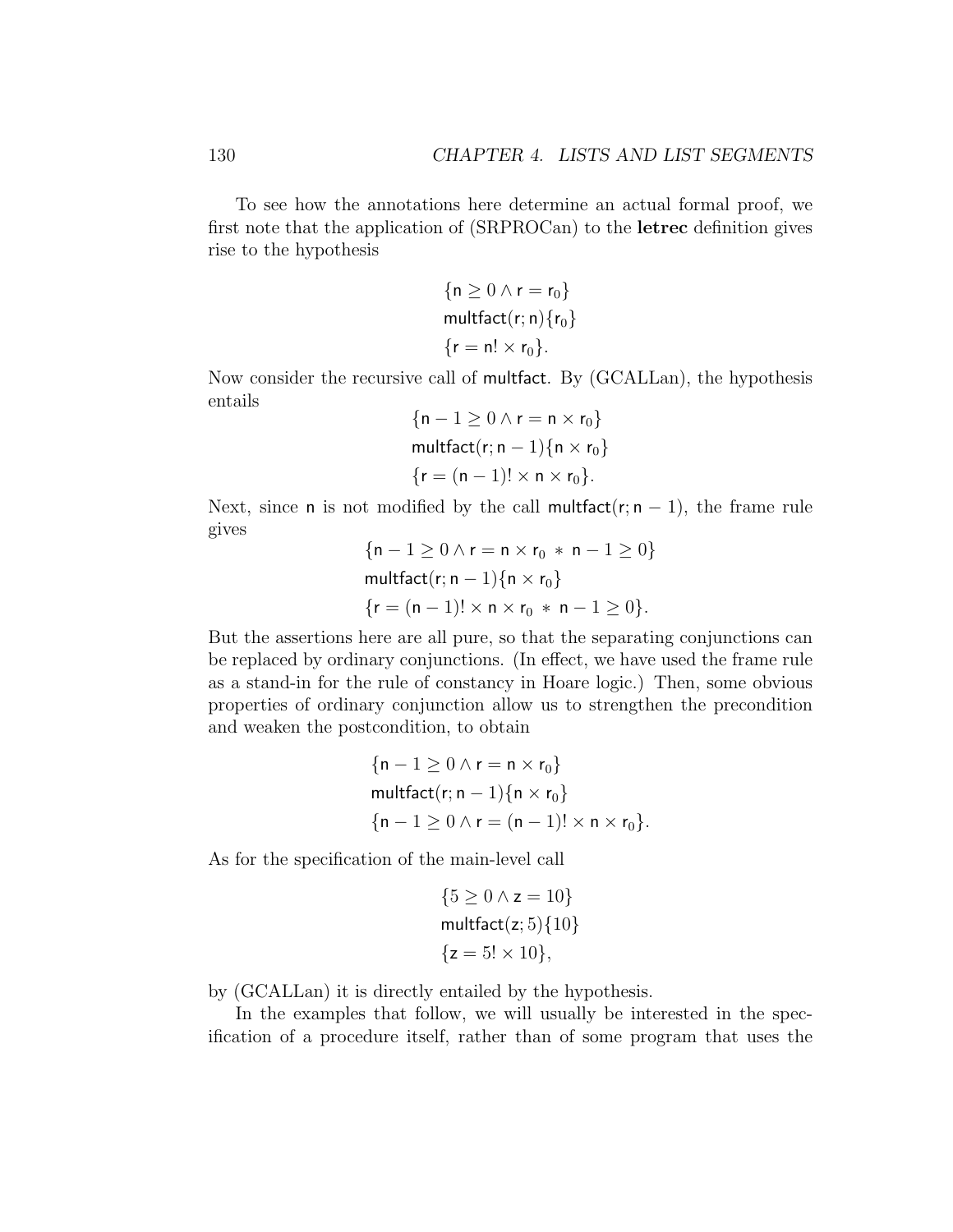procedure. In this situation, it is enough to establish the first premiss of (SPROC) or (SRPROC).

### 4.6 Still More about Annotated Specifications

In this section, we will extend the developments in Section 3.12 to deal with our more complex notion of specifications. The most pervasive changes deal with the introduction of contexts.

We begin by redefining the function erase-annspec and erase-spec to accept hypothetical annotation descriptions and produce hypothetical specifications and annotated specifications:

$$
\begin{aligned}\n\text{erase-annspec}(\hat{\Gamma} \vdash \mathcal{A} \gg \{p\} \ c \ \{q\}) &\stackrel{\text{def}}{=} \Gamma \vdash \{p\} \ c \ \{q\} \\
\text{erase-space}(\hat{\Gamma} \vdash \mathcal{A} \gg \{p\} \ c \ \{q\}) &\stackrel{\text{def}}{=} \hat{\Gamma} \vdash \mathcal{A},\n\end{aligned}
$$

and extending the definition of cd to our new annotations:

$$
cd(h(w_1, ..., w_m; e'_1, ..., e'_n)\{e''_1, ..., e''_k\}) = h(w_1, ..., w_m; e'_1, ..., e'_n)
$$
  

$$
cd(\text{let } h(v_1, ..., v_m; v'_1, ..., v'_n)\{v''_1, ..., v''_k\} = A \text{ in } \mathcal{A}')
$$
  
= let  $h(v_1, ..., v_m; v'_1, ..., v'_n) = cd(\mathcal{A}) \text{ in } cd(\mathcal{A}')$ ,

and similarly for letrec.

Then Proposition 12 remains true, except that the supposition  $A \gg$  ${p} c {q} \text{ becomes } \hat{\Gamma} \vdash A \gg {p} c {q}.$ 

We also generalize the definitions of left-compl, right-compl, and compl by prefixing  $\Gamma \vdash$  to all annotation descriptions.

Our next task is to redefine the function  $\Phi$ . For this purpose, we assume a standard ordering for variables (say, alphabetic ordering), and we (temporarily) redefine the annotated context  $\hat{\Gamma}$  to be in a standard form that is uniquely determined by the unannotated  $\Gamma$ . Specifically,  $\Gamma$  is obtained from Γ by replacing each hypothesis

$$
\{p\} \; h(v_1, \ldots, v_m; v'_1, \ldots, v'_n) \; \{q\}
$$

by

$$
\{p\} \; h(v_1,\ldots,v_m;v'_1,\ldots,v'_n)\{v''_1,\ldots,v''_k\} \; \{q\},\;
$$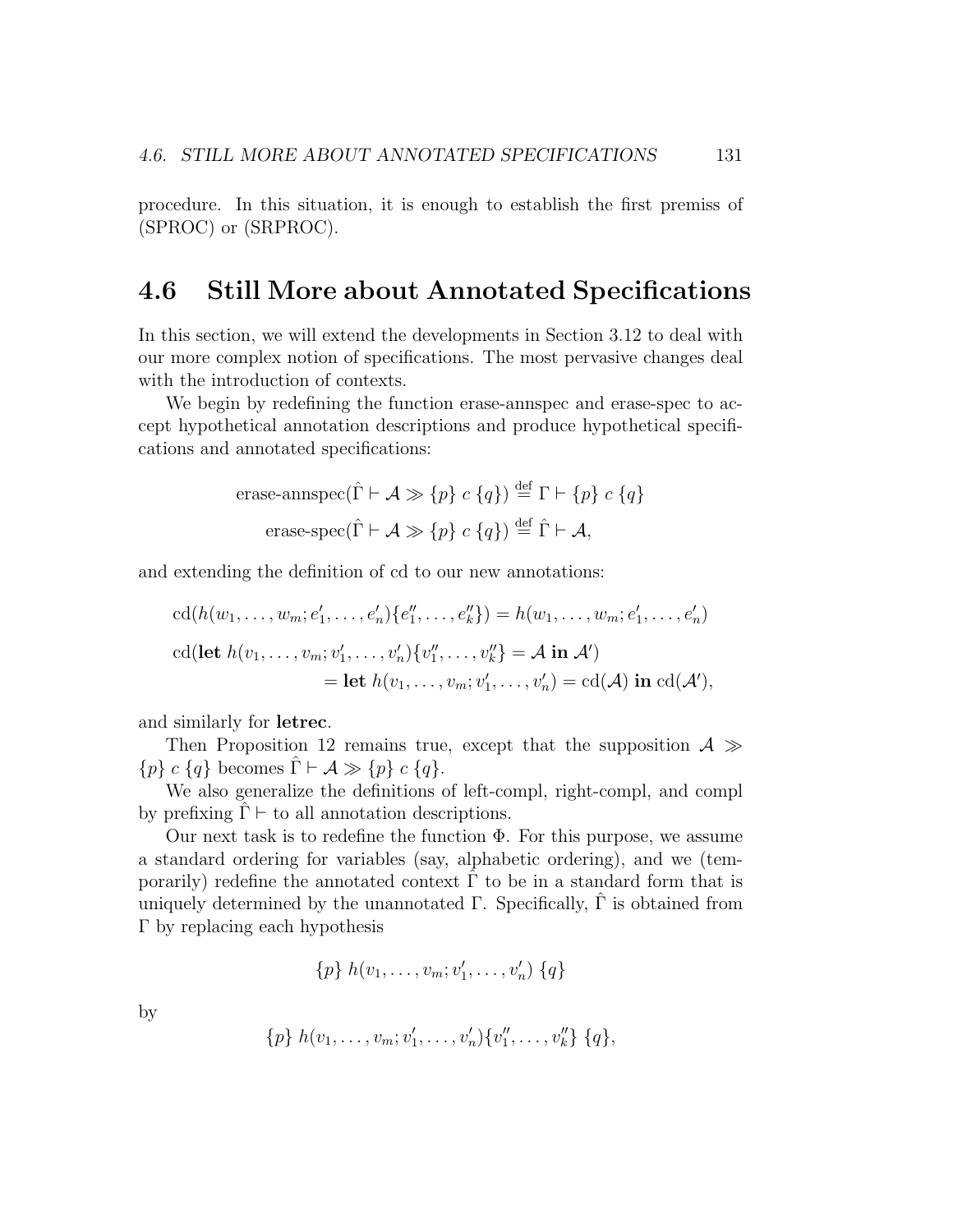where  $v''_1, \ldots, v''_k$  lists, in the standard ordering, the variables occurring free in p or q that are not among the formal parameters  $v_1, \ldots, v_m, v'_1, \ldots, v'_n$ . This establishes a one-to-one correspondence between  $\Gamma$  and  $\Gamma$ .

Then we modify the clauses defining  $\Phi$  in Section 12 by prefixing  $\Gamma \vdash$  to all specifications and  $\Gamma \vdash$  to all annotation descriptions.

Next, we add clauses to describe with our new inference rules. (We ignore (HYPO) and (CALL), but deal with the derived rule (GCALL).)

(GCALL) Suppose  $P$  is

$$
\Gamma, \{p\} \ h(v_1, \ldots, v_m; v'_1, \ldots, v'_n) \ \{q\}, \Gamma' \vdash \{p/\delta\} \ h(w_1, \ldots, w_m; e'_1, \ldots, e'_n) \ \{q/\delta\},
$$

where  $\delta$  is the substitution

$$
\delta = v_1 \to w_1, \dots, v_m \to w_m, v'_1 \to e'_1, \dots, v'_n \to e'_n, v''_1 \to e''_1, \dots, v''_k \to e''_k,
$$

which acts on all the free variables in  $\{p\}$   $h(v_1, \ldots, v_m; v'_1, \ldots, v'_n)$   $\{q\},$ and  $w_1, \ldots, w_m$  are distinct variables that do not occur free in the expressions  $e'_1 \ldots, e'_n$  or  $e''_1 \ldots, e''_k$ . Without loss of generality, we can assume that the domain of  $\delta$  is exactly the set of variables occurring free in  $\{p\}$   $h(v_1, \ldots, v_m; v'_1, \ldots, v'_n)$   $\{q\}$ . Then  $\Phi(\mathcal{P})$  is

$$
\hat{\Gamma}, \{p\} \ h(v_1, \ldots, v_m; v'_1, \ldots, v'_n) \{v''_1, \ldots, v''_k\} \ \{q\}, \hat{\Gamma}' \vdash \nh(w_1, \ldots, w_m; e'_1, \ldots, e'_n) \{e''_1, \ldots, e''_k\} \gg \n\{p/\delta\} \ h(w_1, \ldots, w_m; e'_1, \ldots, e'_n) \ \{q/\delta\},
$$

where  $v''_1, \ldots, v''_k$  are listed in the standard ordering.

(SPROC) Suppose  $P$  is

$$
\frac{\mathcal{P}_1[\Gamma \vdash \{p\} \ c \{q\}]}{\Gamma \vdash \{p'\} \ \text{let } h(v_1, \ldots, v_m; v'_1, \ldots, v'_n) \ \{q\} \vdash \{p'\} \ c' \{q'\}]}{\Gamma \vdash \{p'\} \ \text{let } h(v_1, \ldots, v_m; v'_1, \ldots, v'_n) = c \ \text{in } c' \{q'\},\
$$

where h does not occur free in any triple of  $\Gamma$ , and

$$
\Phi(\mathcal{P}_1[\Gamma \vdash \{p\} \ c \ \{q\}]) = \mathcal{Q}_1(\hat{\Gamma} \vdash \mathcal{A} \gg \{p\} \ c \ \{q\})
$$
  

$$
\Phi(\mathcal{P}_2[\Gamma, \{p\} \ h(v_1, \ldots, v_m; v'_1, \ldots, v'_n) \ \{q\} \vdash \{p'\} \ c' \ \{q'\}]) =
$$
  

$$
\mathcal{Q}_2(\hat{\Gamma}, \{p\} \ h(v_1, \ldots, v_m; v'_1, \ldots, v'_n) \{v''_1, \ldots, v''_k\} \ \{q\} \vdash \mathcal{A}' \gg \{p'\} \ c' \ \{q'\}).
$$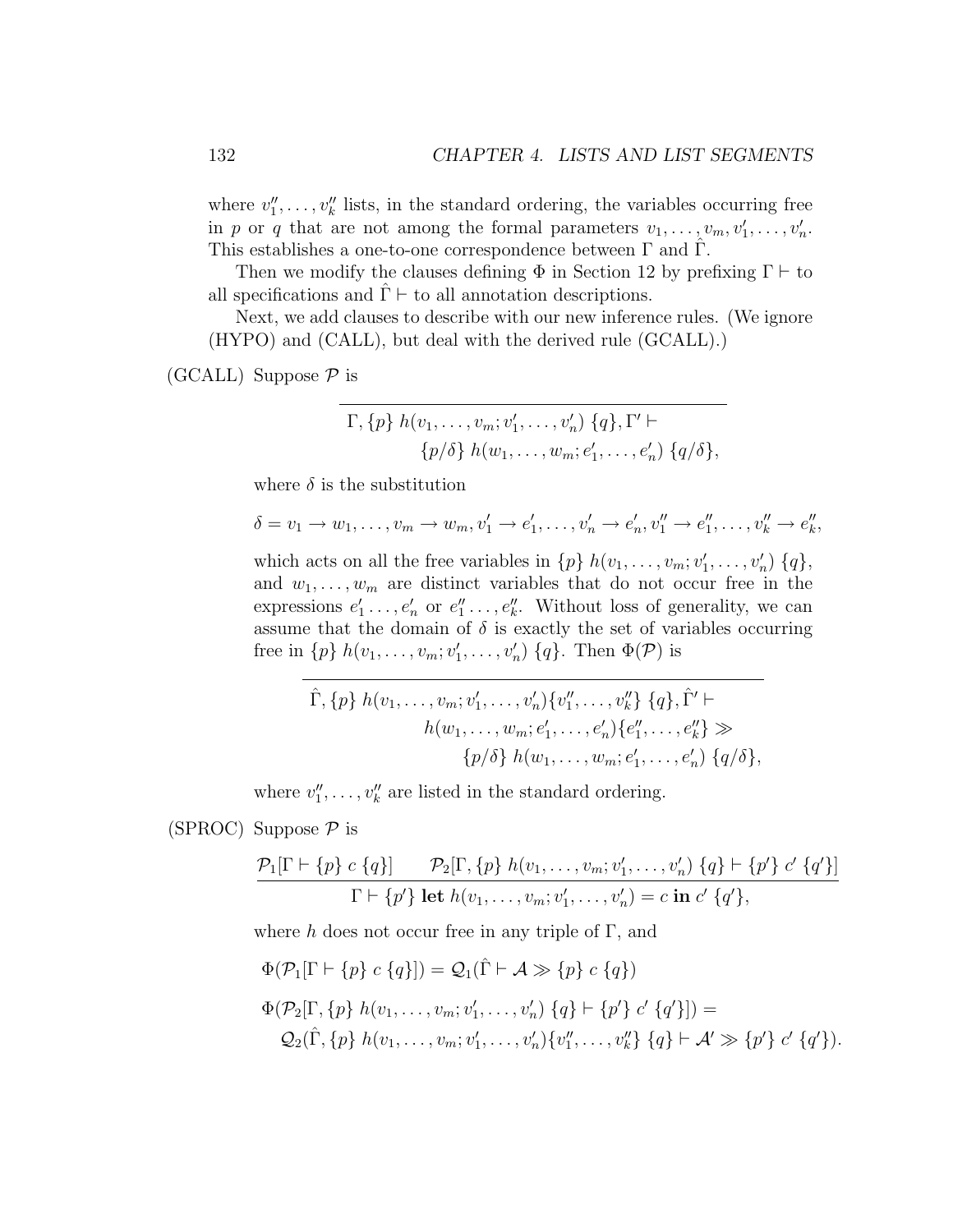Then 
$$
\Phi(\mathcal{P})
$$
 is  
\n
$$
Q_1(\hat{\Gamma} \vdash A \gg \{p\} \ c \{q\})
$$
\n
$$
Q_2(\hat{\Gamma}, \{p\} \ h(v_1, \ldots, v_m; v_1', \ldots, v_n') \{v_1'', \ldots, v_k''\} \ \{q\} \vdash A' \gg \{p'\} \ c' \ \{q'\})
$$
\n
$$
\hat{\Gamma} \vdash \text{let } h(v_1, \ldots, v_m; v_1', \ldots, v_n') \{v_1'', \ldots, v_k''\} = A \text{ in } A' \gg
$$
\n
$$
\{p'\} \text{ let } h(v_1, \ldots, v_m; v_1', \ldots, v_n') = c \text{ in } c' \ \{q'\}.
$$

(SRPROC) Suppose  $P$  is

$$
\mathcal{P}_1[\Gamma, \{p\} \ h(v_1, \ldots, v_m; v'_1, \ldots, v'_n) \ \{q\} \vdash \{p\} \ c \ \{q\}]
$$
  

$$
\mathcal{P}_2[\Gamma, \{p\} \ h(v_1, \ldots, v_m; v'_1, \ldots, v'_n) \ \{q\} \vdash \{p'\} \ c' \ \{q'\}]
$$
  

$$
\Gamma \vdash \{p'\} \ \text{let} \ h(v_1, \ldots, v_m; v'_1, \ldots, v'_n) = c \ \text{in} \ c' \ \{q'\},
$$

where h does not occur free in any triple of  $\Gamma$ , and

compl(
$$
\Phi(\mathcal{P}_1[\Gamma, \{p\} \ h(v_1, \ldots, v_m; v'_1, \ldots, v'_n) \ \{q\} \vdash \{p\} \ c \ \{q\}])) =
$$
  
\n $Q_1(\hat{\Gamma} \vdash \{p\} \ A \ \{q\} \gg \{p\} \ c \ \{q\})$   
\n $\Phi(\mathcal{P}_2[\Gamma, \{p\} \ h(v_1, \ldots, v_m; v'_1, \ldots, v'_n) \ \{q\} \vdash \{p'\} \ c' \ \{q'\}]) =$   
\n $Q_2(\hat{\Gamma}, \{p\} \ h(v_1, \ldots, v_m; v'_1, \ldots, v'_n) \{v''_1, \ldots, v''_k\} \ \{q\} \vdash \mathcal{A}' \gg \{p'\} \ c' \ \{q'\}).$ 

Then  $\Phi(\mathcal{P})$  is

$$
Q_{1}(\hat{\Gamma}, \{p\} \; h(v_{1}, \ldots, v_{m}; v'_{1}, \ldots, v'_{n}) \{v''_{1}, \ldots, v''_{k}\} \; \{q\} \vdash \{p\} \; \mathcal{A} \; \{q\} \gg \{p\} \; c \; \{q\})
$$
\n
$$
Q_{2}(\hat{\Gamma}, \{p\} \; h(v_{1}, \ldots, v_{m}; v'_{1}, \ldots, v'_{n}) \{v''_{1}, \ldots, v''_{k}\} \; \{q\} \vdash \mathcal{A}' \gg \{p'\} \; c' \; \{q'\})
$$
\n
$$
\hat{\Gamma} \vdash \text{let } h(v_{1}, \ldots, v_{m}; v'_{1}, \ldots, v'_{n}) \{v''_{1}, \ldots, v''_{k}\} = \{p\} \; \mathcal{A} \; \{q\} \; \text{in } \mathcal{A}' \gg
$$
\n
$$
\{p'\} \; \text{let } h(v_{1}, \ldots, v_{m}; v'_{1}, \ldots, v'_{n}) = c \; \text{in } c' \; \{q'\}.
$$

With this extension, the function  $\Phi$  satisfies Proposition 13, except that Part 1 of that proposition becomes:

1. If P proves  $\Gamma \vdash \{p\} \ c \ \{q\}$ , then  $\Phi(\mathcal{P})$  proves  $\hat{\Gamma} \vdash \mathcal{A} \gg \{p\} \ c \ \{q\}$  for some annotated specification A.

Finally, we must extend the function  $\Psi$  appropriately. First, we redefine a premiss from p to q to be either a hypothetical specification  $\Gamma \vdash \{p\} \ c \ \{q\}$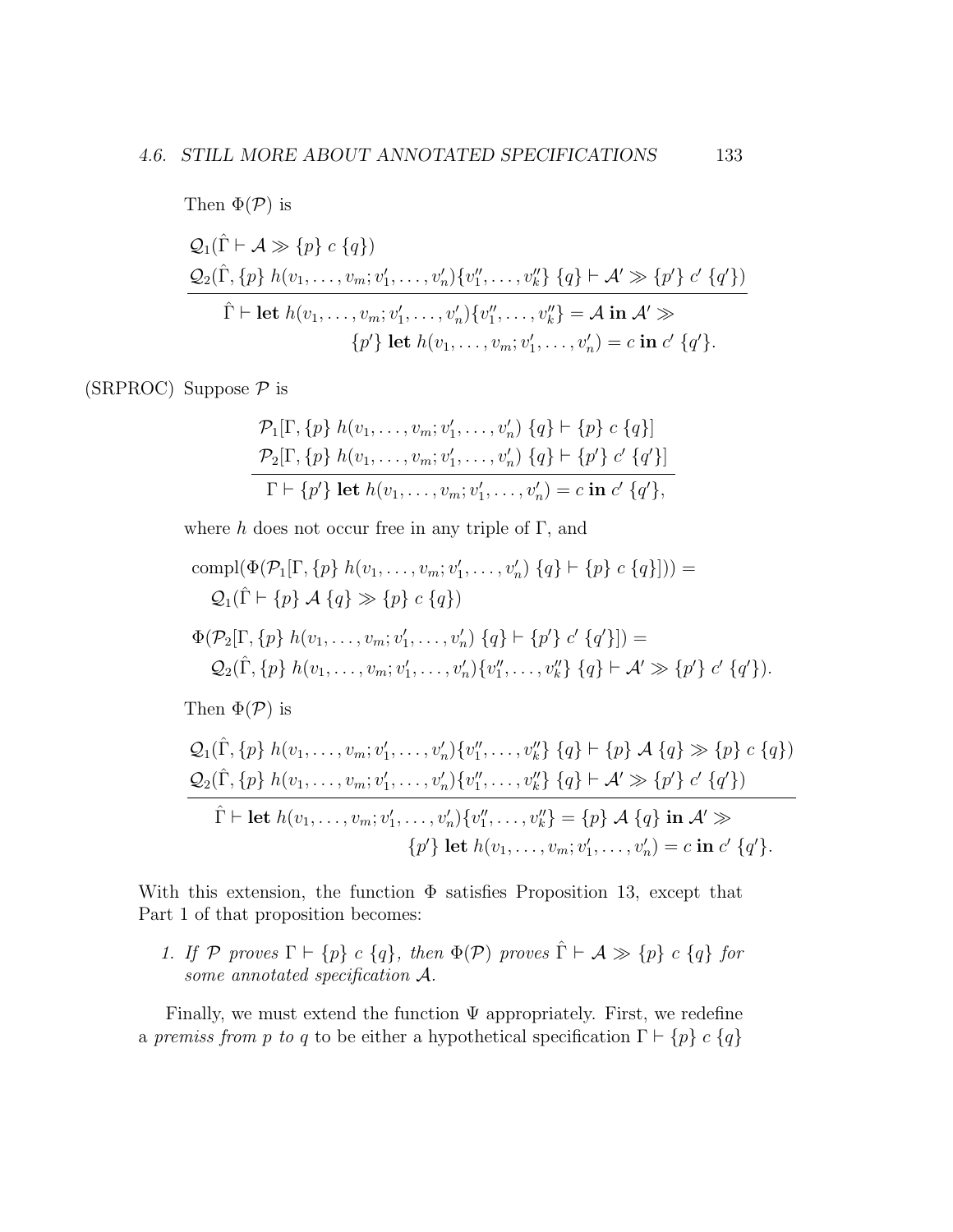or a verification condition  $p \Rightarrow q$ , and we require all the hypothetical specifications in a coherent premiss sequence (or the conclusions of a coherent proof sequence) to contain the same context.

The function "code" ignores the contexts in its argument.

Now, for any proper coherent premiss sequence  $S$  from  $p$  to  $q$ , one can derive the inference rule

$$
\frac{\mathcal{S}}{\Gamma \vdash \{p\} \text{ code}(\mathcal{S}) \{q\}},
$$

where  $\Gamma$  is the common context of the one or more hypothetical specifications in S. Thus, if  $\Psi_0(\mathcal{A})$  is a proper coherent proof sequence from p to q, and Γ is the common context of the hypothetical specifications in concl( $Ψ_0(A)$ ), then we may define

$$
\Psi(\mathcal{A}) = \frac{\Psi_0(\mathcal{A})}{\Gamma \vdash \{p\} \text{ code}(\text{concl}(\Psi_0(\mathcal{A}))) \{q\}}.
$$

The function Ψ becomes a map from hypothetical annotated specifications to proofs of hypothetical specifications. In the cases given in Section 3.12, one prefixes  $\hat{\Gamma}$  to every annotated specification and  $\Gamma$  to every specification. (We no longer require  $\Gamma$  to be in standard form, but  $\Gamma$  is still obtained from  $\Gamma$  by erasing lists of ghost parameters.) For example:

$$
\Psi_0(\hat{\Gamma} \vdash \mathcal{A}_0 v := e \{q\}) = \Psi_0(\hat{\Gamma} \vdash \mathcal{A}_0 \{q/v \to e\}), \overline{\Gamma \vdash \{q/v \to e\} v := e \{q\}} \n\Psi_0(\hat{\Gamma} \vdash \mathcal{A}_0 \{p\} \text{ if } b \text{ then } \mathcal{A}_1 \text{ else } (\mathcal{A}_2) \{q\}) = \n\Psi_0(\hat{\Gamma} \vdash \mathcal{A}_0 \{p\}), \frac{\Psi(\hat{\Gamma} \vdash \{p \land b\} \mathcal{A}_1 \{q\}) \quad \Psi(\hat{\Gamma} \vdash \{p \land \neg b\} \mathcal{A}_2 \{q\})}{\Gamma \vdash \{p\} \text{ if } b \text{ then } \text{cd}(\mathcal{A}_1) \text{ else } \text{cd}(\mathcal{A}_2) \{q\}} \n\Psi_0(\hat{\Gamma} \vdash \mathcal{A}_0 \{\mathcal{A}\} \exists v) = \Psi_0(\hat{\Gamma} \vdash \mathcal{A}_0 \{\exists v. p\}), \frac{\Psi(\hat{\Gamma} \vdash \mathcal{A})}{\Gamma \vdash \{\exists v. p\} \ c \{\exists v. q\}} \n\text{where } \Psi(\hat{\Gamma} \vdash \mathcal{A}) \text{ proves } \Gamma \vdash \{p\} \ c \{q\}.
$$

To extend  $\Psi_0$  to procedure calls, assume that  $\hat{\Gamma}$  contains the hypothesis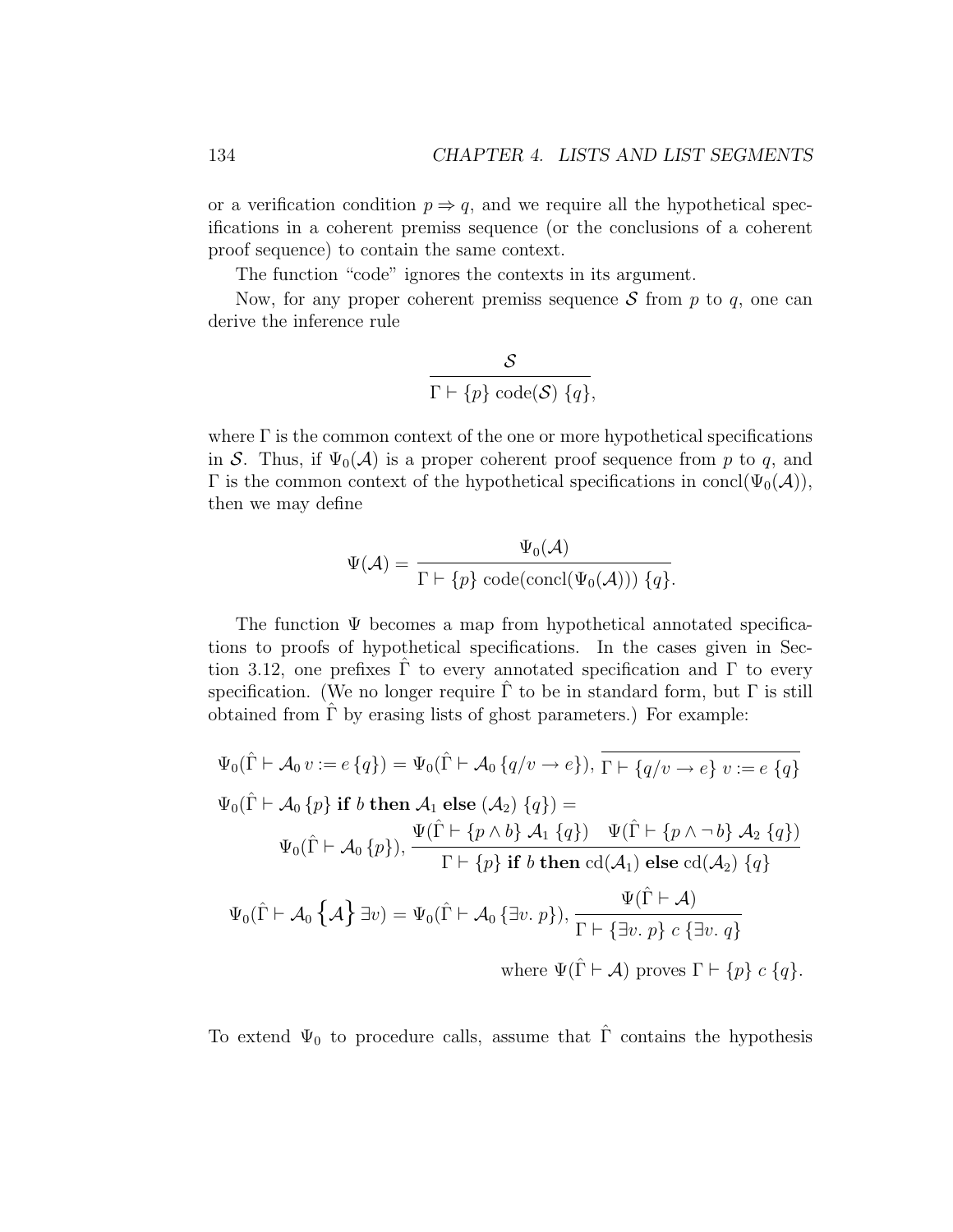$$
\{p\} \ h(v_1, \ldots, v_m; v'_1, \ldots, v'_n) \{v''_1, \ldots, v''_k\} \ \{q\}. \ \text{Then}
$$
\n
$$
\Psi_0(\hat{\Gamma} \vdash \mathcal{A}_0 \ h(w_1, \ldots, w_m; e'_1, \ldots, e'_n) \{e''_1, \ldots, e''_k\} \ \{r\}) =
$$
\n
$$
\Psi_0(\hat{\Gamma} \vdash \mathcal{A}_0 \ h(w_1, \ldots, w_m; e'_1, \ldots, e'_n) \{e''_1, \ldots, e''_k\}), (q/\delta) \Rightarrow r
$$
\n
$$
\Psi_0(\hat{\Gamma} \vdash \mathcal{A}_0 \ h(w_1, \ldots, w_m; e'_1, \ldots, e'_n) \{e''_1, \ldots, e''_k\}) =
$$
\n
$$
\Psi_0(\hat{\Gamma} \vdash \mathcal{A}_0 \ \{p/\delta\}), \ \overline{\Gamma \vdash \{p/\delta\} \ h(w_1, \ldots, w_m; e'_1, \ldots, e'_n) \ \{q/\delta\}},
$$

where  $\delta$  is the substitution

 $\delta = v_1 \to w_1, \dots, v_m \to w_m, v'_1 \to e'_1, \dots, v'_n \to e'_n, v''_1 \to e''_1, \dots, v''_k \to e''_k.$ Then for simple procedure definitions, we have:

$$
\Psi_0(\hat{\Gamma} \vdash \mathcal{A}_0 \text{ let } h(v_1, \ldots, v_m; v_1', \ldots, v_n') \{v_1'', \ldots, v_k''\} = \mathcal{A} \text{ in } \mathcal{A}' \{r\}) =
$$
\n
$$
\Psi_0(\hat{\Gamma} \vdash \mathcal{A}_0 \text{ let } h(v_1, \ldots, v_m; v_1', \ldots, v_n') \{v_1'', \ldots, v_k''\} = \mathcal{A} \text{ in } \mathcal{A}', q' \Rightarrow r
$$
\n
$$
\Psi_0(\hat{\Gamma} \vdash \mathcal{A}_0 \text{ let } h(v_1, \ldots, v_m; v_1', \ldots, v_n') \{v_1'', \ldots, v_k''\} = \mathcal{A} \text{ in } \mathcal{A}') =
$$
\n
$$
\Psi(\hat{\Gamma} \vdash \{p\} \mathcal{A} \{q\})
$$
\n
$$
\Psi_0(\hat{\Gamma} \vdash \mathcal{A}_0 \{p'\}), \ \frac{\Psi(\hat{\Gamma}, \{p\} \, h(v_1, \ldots, v_m; v_1', \ldots, v_n') \{v_1'', \ldots, v_k''\} \{q\} \vdash \mathcal{A}'}{\hat{\Gamma} \vdash \{p'\} \text{ let } h(v_1, \ldots, v_m; v_1', \ldots, v_n') = \text{cd}(\mathcal{A}) \text{ in } c' \{q'\},
$$

where

$$
\Psi(\hat{\Gamma} \vdash \mathcal{A}) \text{ proves } \Gamma \vdash \{p\} \ c \ \{q\}
$$
\n
$$
\Psi(\hat{\Gamma}, \{p\} \ h(v_1, \ldots, v_m; v'_1, \ldots, v'_n) \{v''_1, \ldots, v''_k\} \ \{q\} \vdash \mathcal{A}') \text{ proves}
$$
\n
$$
\Gamma, \{p\} \ h(v_1, \ldots, v_m; v'_1, \ldots, v'_n) \ \{q\} \vdash \{p'\} \ c' \ \{q'\},
$$

and for simple recursive procedures:

$$
\Psi_{0}(\hat{\Gamma} \vdash \mathcal{A}_{0} \text{letrec } h(v_{1}, \ldots, v_{m}; v'_{1}, \ldots, v'_{n}) \{v''_{1}, \ldots, v''_{k}\} = \{p\} \mathcal{A} \{q\} \text{ in } \mathcal{A}' \{r\}) =
$$
\n
$$
\Psi_{0}(\hat{\Gamma} \vdash \mathcal{A}_{0} \text{letrec } h(v_{1}, \ldots, v_{m}; v'_{1}, \ldots, v'_{n}) \{v''_{1}, \ldots, v''_{k}\} = \{p\} \mathcal{A} \{q\} \text{ in } \mathcal{A}', r \} \Rightarrow r
$$
\n
$$
\Psi_{0}(\hat{\Gamma} \vdash \mathcal{A}_{0} \text{letrec } h(v_{1}, \ldots, v_{m}; v'_{1}, \ldots, v'_{n}) \{v''_{1}, \ldots, v''_{k}\} = \{p\} \mathcal{A} \{q\} \text{ in } \mathcal{A}' =
$$
\n
$$
\Psi(\hat{\Gamma}, \{p\} \ h(v_{1}, \ldots, v_{m}; v'_{1}, \ldots, v'_{n}) \{v''_{1}, \ldots, v''_{k}\} \{q\} \vdash \{p\} \mathcal{A} \{q\})
$$
\n
$$
\Psi_{0}(\hat{\Gamma} \vdash \mathcal{A}_{0} \{p'\}), \ \frac{\Psi(\hat{\Gamma}, \{p\} \ h(v_{1}, \ldots, v_{m}; v'_{1}, \ldots, v'_{n}) \{v''_{1}, \ldots, v''_{k}\} \{q\} \vdash \mathcal{A}'}
$$
\n
$$
\hat{\Gamma} \vdash \{p'\} \text{ letrec } h(v_{1}, \ldots, v_{m}; v'_{1}, \ldots, v'_{n}) = \text{cd}(\mathcal{A}) \text{ in } c' \{q'\},
$$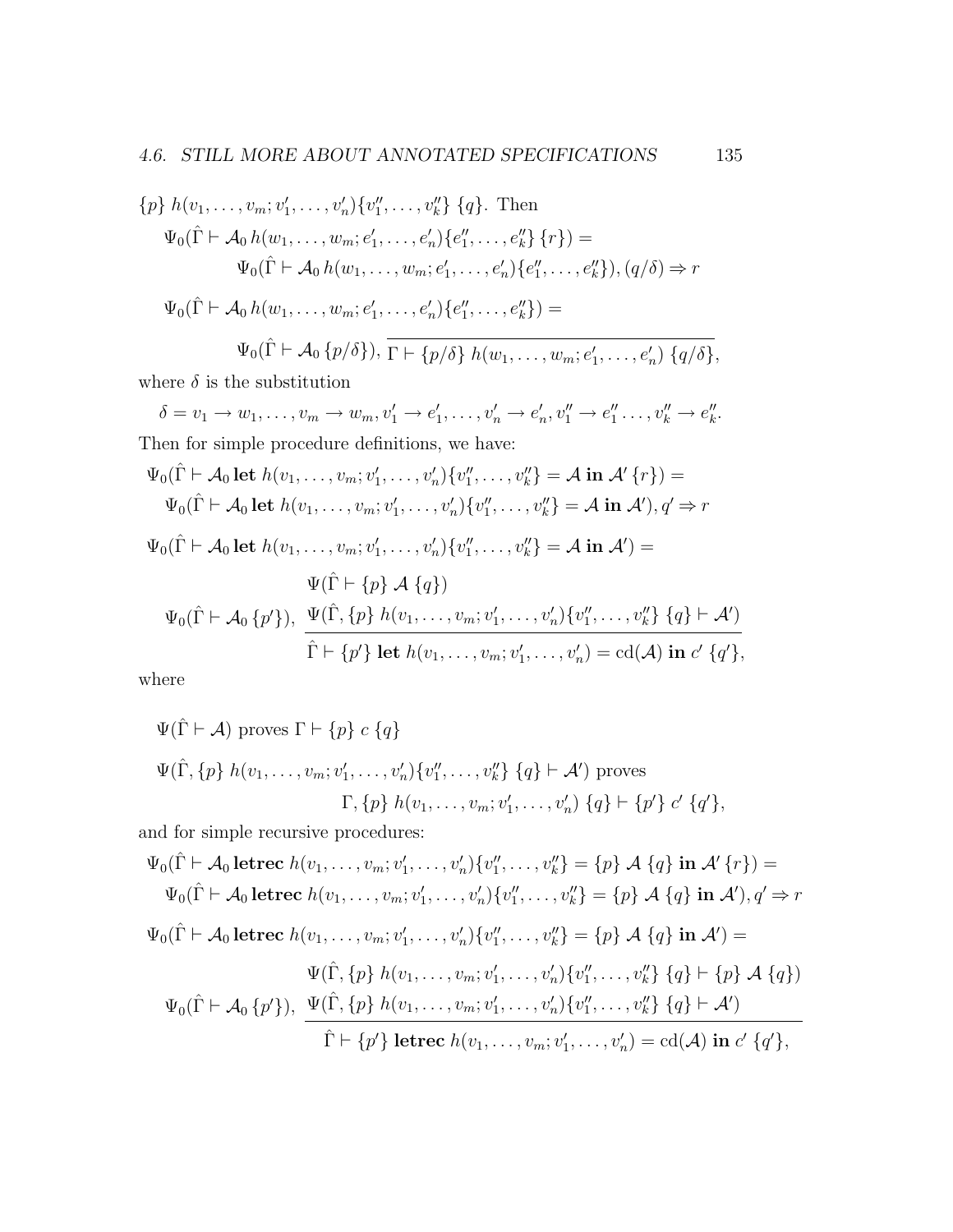where

$$
\Psi(\hat{\Gamma}, \{p\} \ h(v_1, \ldots, v_m; v'_1, \ldots, v'_n) \{v''_1, \ldots, v''_k\} \ \{q\} \vdash \mathcal{A}') \ \text{proves}
$$
\n
$$
\Gamma, \{p\} \ h(v_1, \ldots, v_m; v'_1, \ldots, v'_n) \ \{q\} \vdash \{p'\} \ c' \ \{q'\}.
$$

Then Proposition 14 generalizes to:

If  $\hat{\Gamma} \vdash A \gg \{p\}$  c  $\{q\}$  is provable by Q, then there is a a proper coherent proof sequence  $\mathcal R$  from p to q, in which each hypothetical specification contains the context  $\hat{\Gamma}$ , such that:

1. If  $\Psi_0(\hat{\Gamma} \vdash A_0 \{p\})$  is defined, then:

(a) 
$$
\Psi_0(\hat{\Gamma} \vdash \mathcal{A}_0 \mathcal{A})
$$
 and  $\Psi_0(\hat{\Gamma} \vdash \mathcal{A}_0 \mathcal{A} \{r\})$  are defined,

(b) 
$$
\Psi_0(\hat{\Gamma} \vdash \mathcal{A}_0 \mathcal{A}) = \Psi_0(\hat{\Gamma} \vdash \mathcal{A}_0 \{p\}), \mathcal{R},
$$

(c) 
$$
\Psi_0(\hat{\Gamma} \vdash \mathcal{A}_0 \mathcal{A} \{r\}) = \Psi_0(\hat{\Gamma} \vdash \mathcal{A}_0 \{p\}), \mathcal{R}, q \Rightarrow r,
$$

2.  $\Psi_0(\hat{\Gamma} \vdash \mathcal{A}) = \mathcal{R}$ ,

3. 
$$
\Psi(\hat{\Gamma} \vdash \mathcal{A}) \text{ is a proof of } \Gamma \vdash \{p\} \ c \ \{q\},
$$

4. The verification conditions in  $\hat{\Gamma} \vdash \Psi(\mathcal{A})$  are the verification conditions in erase-annspec $(Q)$ .

## 4.7 An Extended Example: Sorting by Merging

Returning to the subject of list processing, we now consider the use of recursive procedures to sort a list by merging.

This example is partly motivated by a pet peeve of the author: Unlike most textbook examples of sorting lists by merging, this program has the  $n \log n$  efficiency that one expects of any serious sorting program. (On the other hand, unlike programs that sort arrays by merging, it is an in-place algorithm.)

We begin by defining some simple concepts about sequences that will allow us to assert and prove that one sequence is a sorted rearrangement of another.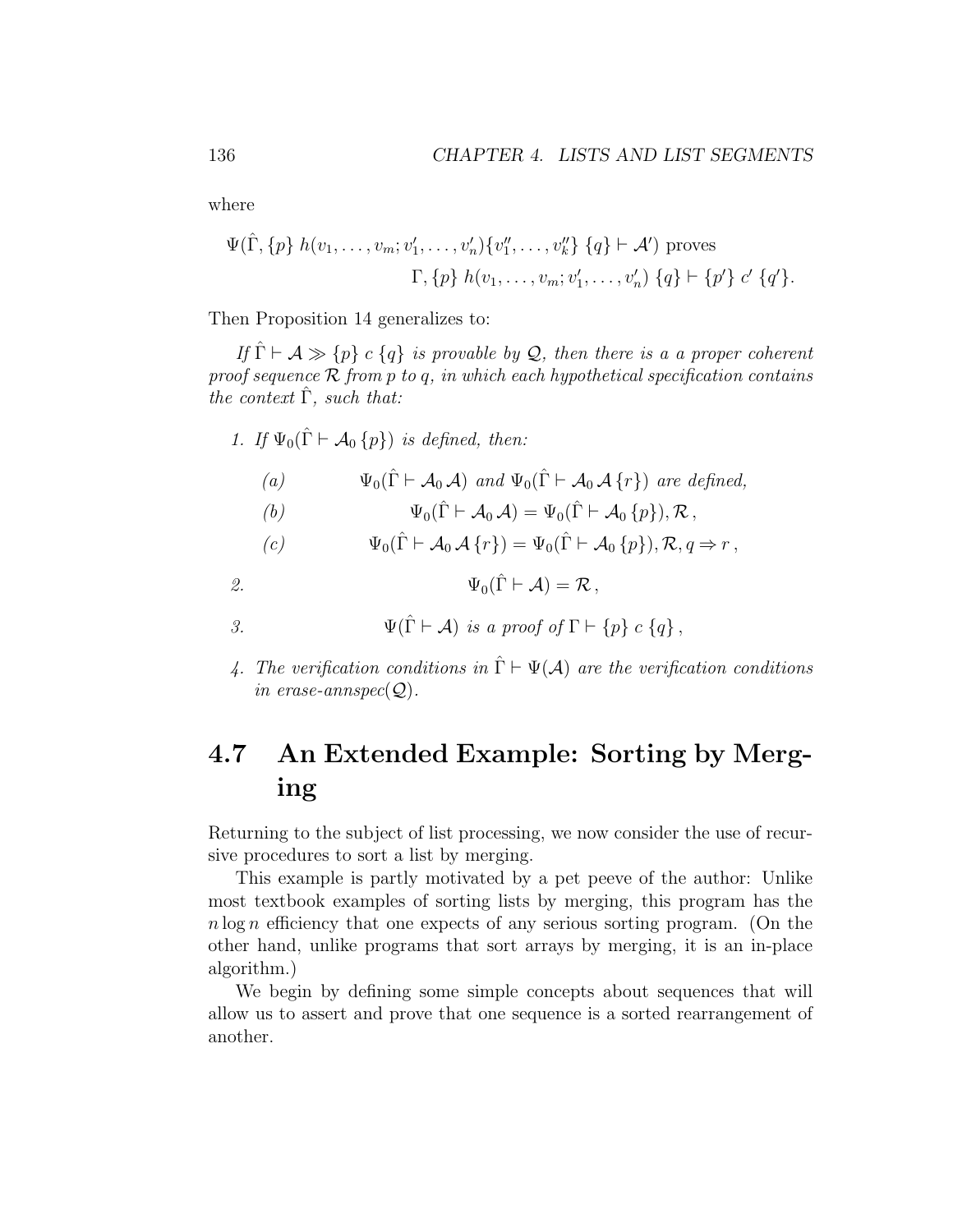#### 4.7.1 Some Concepts about Sequences

The *image*  $\{\alpha\}$  of a sequence  $\alpha$  is the set

$$
\{\alpha_i \mid 1 \le i \le \#\alpha\}
$$

of values occurring as components of  $\alpha$ . It satisfies the laws:

$$
\{\epsilon\} = \{\}\tag{4.1}
$$

$$
\{[x]\} = \{x\} \tag{4.2}
$$

$$
\{\alpha \cdot \beta\} = \{\alpha\} \cup \{\beta\} \tag{4.3}
$$

$$
\#\{\alpha\} \leq \#\alpha. \tag{4.4}
$$

If  $\rho$  is a binary relation between values (e.g., integers), then  $\rho^*$  is the binary relation between sets of values such that

$$
S \rho^* T \text{ iff } \forall x \in S. \ \forall y \in T. \ x \rho \ y.
$$

Pointwise extension satisfies the laws:

$$
S' \subseteq S \land S \rho^* T \implies S' \rho^* T \tag{4.5}
$$

$$
T' \subseteq T \wedge S \rho^* T \implies S \rho^* T' \tag{4.6}
$$

 $\{\} \rho^* T$  (4.7)

$$
S \quad \rho^* \quad \{\} \tag{4.8}
$$

$$
\{x\} \rho^* \{y\} \Leftrightarrow x \rho y \tag{4.9}
$$

 $(S \cup S') \rho^* T \Leftrightarrow S \rho^* T \wedge S' \rho$  $(4.10)$ 

$$
S \rho^* (T \cup T') \Leftrightarrow S \rho^* T \wedge S \rho^* T'. \tag{4.11}
$$

It is frequently useful to apply pointwise extension to a single side of a relation. For this purpose, rather than giving additional definitions and laws, it is sufficient to introduce the following abbreviations:

$$
x \rho^* T \stackrel{\text{def}}{=} \{x\} \rho^* T \qquad S \rho^* y \stackrel{\text{def}}{=} S \rho^* \{y\}
$$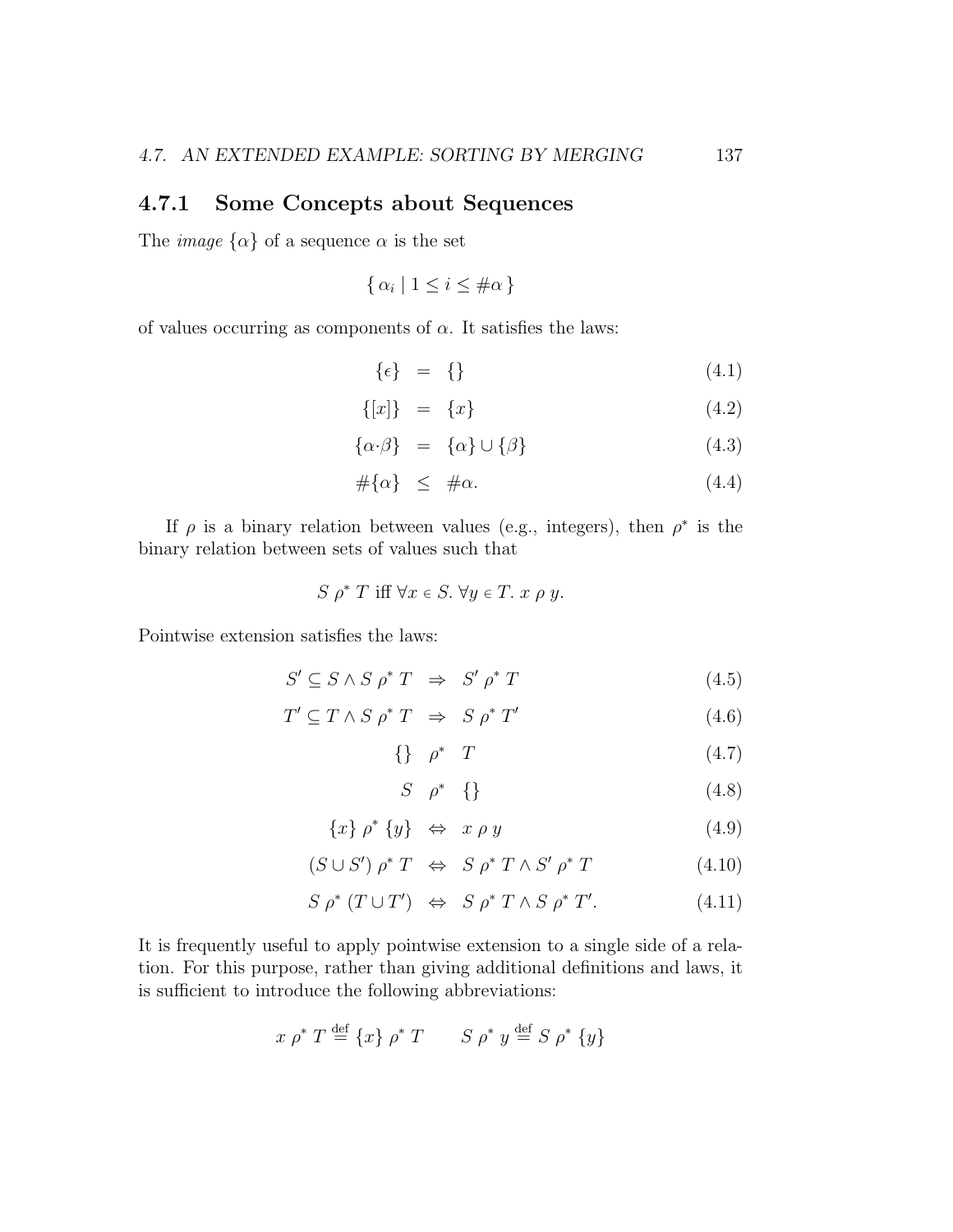We write **ord**  $\alpha$  if the sequence  $\alpha$  is ordered in nonstrict increasing order. Then ord satisfies

$$
\#\alpha \le 1 \;\Rightarrow\; \text{ord }\alpha \tag{4.12}
$$

$$
\text{ord } \alpha \cdot \beta \quad \Leftrightarrow \quad \text{ord } \alpha \wedge \text{ord } \beta \wedge \{\alpha\} \leq^* \{\beta\} \tag{4.13}
$$

$$
\text{ord}\left[x\right] \cdot \alpha \quad \Rightarrow \quad x \le^* \left\{ [x] \cdot \alpha \right\} \tag{4.14}
$$

$$
\text{ord }\alpha \cdot [x] \Rightarrow \{\alpha \cdot [x]\} \leq^* x. \tag{4.15}
$$

We say that a sequence  $\beta$  is a *rearrangement* of a sequence  $\alpha$ , written  $\beta \sim \alpha$ , iff there is a permutation (i.e., isomorphism)  $\phi$ , from the domain (1 to  $\#\beta$ ) of  $\beta$  to the domain (1 to  $\#\alpha$ ) of  $\alpha$  such that

$$
\forall k. \ 1 \le k \le \#\beta \text{ implies } \beta_k = \alpha_{\phi(k)}.
$$

Then

$$
\alpha \sim \alpha \tag{4.16}
$$

$$
\alpha \sim \beta \Rightarrow \beta \sim \alpha \tag{4.17}
$$

$$
\alpha \sim \beta \wedge \beta \sim \gamma \Rightarrow \alpha \sim \gamma \tag{4.18}
$$

$$
\alpha \sim \alpha' \wedge \beta \sim \beta' \Rightarrow \alpha \cdot \beta \sim \alpha' \cdot \beta'
$$
 (4.19)

$$
\alpha \cdot \beta \sim \beta \cdot \alpha \tag{4.20}
$$

$$
\alpha \sim \beta \Rightarrow \{\alpha\} = \{\beta\}. \tag{4.21}
$$

$$
\alpha \sim \beta \quad \Rightarrow \quad \# \alpha = \# \beta. \tag{4.22}
$$

#### 4.7.2 The Sorting Procedure mergesort

The basic idea behind sorting by merging is to divide the input list segment into two roughly equal halves, sort each half recursively, and then merge the results. Unfortunately, however, one cannot divide a list segment into two halves efficiently.

A way around this difficulty is to give the lengths of the input segments to the commands for sorting and merging as explicit numbers. Thus such a segment is determined by a pointer to a list that begins with that segment, along with the length of the segment.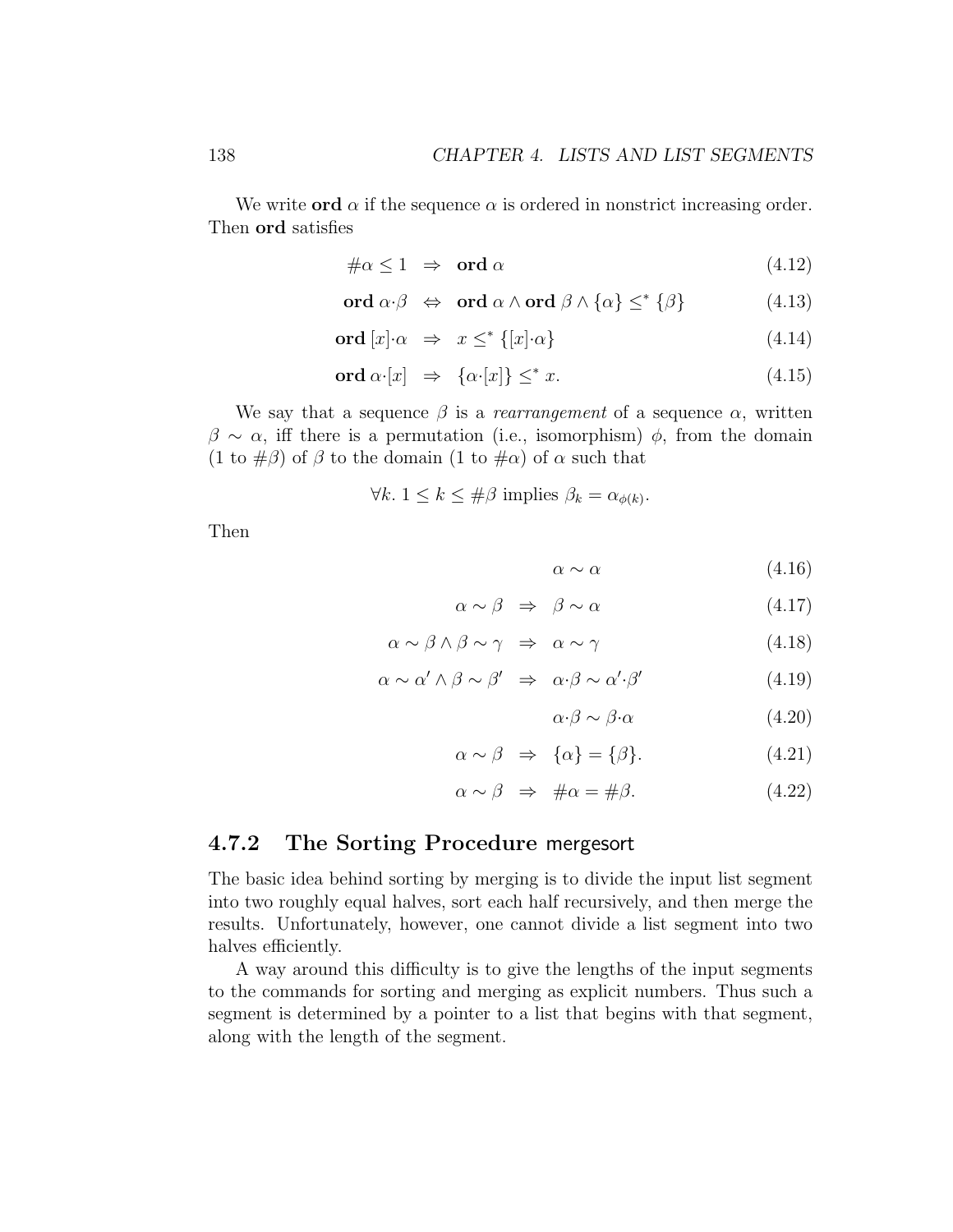Suppose we define the abbreviation

lseg  $\alpha(e,-) \stackrel{\text{def}}{=} \exists x.$  lseg  $\alpha(e,x)$ .

Then we will define a sorting procedure mergesort satisfying the hypothesis

$$
H_{\text{mergesort}} \stackrel{\text{def}}{=} \{ \text{lseg } \alpha(i, j_0) \land \# \alpha = n \land n \ge 1 \}
$$
  
mergesort(i, j; n) { $\alpha, j_0$ }  
{ $\exists \beta. \text{ lseg } \beta(i, -) \land \beta \sim \alpha \land \text{ord } \beta \land j = j_0 \}.$ 

Here  $\alpha$  and  $j_0$  are ghost parameters —  $\alpha$  is used in the postcondition to show that the output list segment represents a rearrangement of the input, while  $j_0$  is used to show that mergesort will set j to the remainder of the input list following the segment to be sorted.

The subsidiary processs of merging will be performed by a procedure merge that satisfies

$$
H_{merge} \stackrel{\text{def}}{=} \{ (\text{lseg } \beta_1 \, (\text{i1}, -) \land \text{ord } \beta_1 \land \# \beta_1 = \text{n1} \land \text{n1} \ge 1) \times (\text{lseg } \beta_2 \, (\text{i2}, -) \land \text{ord } \beta_2 \land \# \beta_2 = \text{n2} \land \text{n2} \ge 1) \}
$$
\n
$$
merge(\text{i}; \text{n1}, \text{n2}, \text{i1}, \text{i2}) \{ \beta_1, \beta_2 \}
$$
\n
$$
\{ \exists \beta. \text{ lseg } \beta \, (\text{i}, -) \land \beta \sim \beta_1 \cdot \beta_2 \land \text{ord } \beta \}.
$$

Here  $\beta_1$  and  $\beta_2$  are ghost parameters used to show that the output segment represents a rearrangement of the concatenation of the inputs.

Notice that we assume both the input segments for the sorting and merging commands are nonempty. (We will see that this avoids unnecessary testing since the recursive calls of the sorting command will never be given an empty segment.)

#### 4.7.3 A Proof for mergesort

$$
H_{\text{mergesort}}, H_{\text{merge}} \vdash \{ \text{lseg } \alpha(i, j_0) \land \# \alpha = n \land n \ge 1 \}
$$
\n
$$
\text{if } n = 1 \text{ then}
$$
\n
$$
\{ \text{lseg } \alpha(i, -) \land \text{ord } \alpha \land i \mapsto -, j_0 \}
$$
\n
$$
j := [i + 1]
$$
\n
$$
\{ \text{lseg } \alpha(i, -) \land \text{ord } \alpha \land j = j_0 \}
$$
\n
$$
\text{else}
$$
\n
$$
\vdots
$$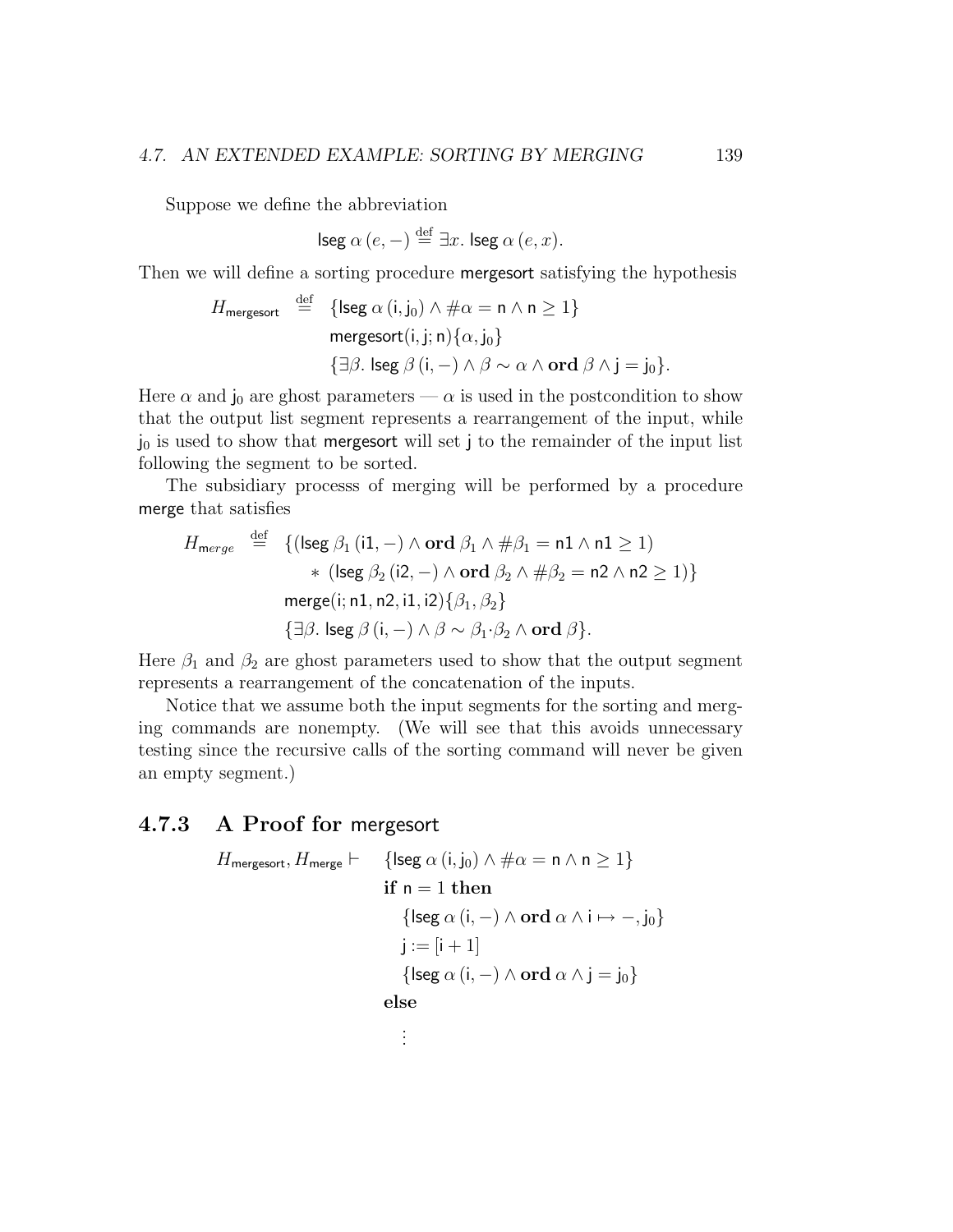. else newvar n1 in newvar n2 in newvar i1 in newvar i2 in  $(n1 := n \div 2; n2 := n - n1; i1 := i;$  $\{\exists \alpha_1, \alpha_2, i_2$ . (Iseg  $\alpha_1$  (i1, i<sub>2</sub>)  $*$  lseg  $\alpha_2$  (i<sub>2</sub>, j<sub>0</sub>))  $\wedge \# \alpha_1 = \mathsf{n1} \wedge \mathsf{n1} > 1 \wedge \# \alpha_2 = \mathsf{n2} \wedge \mathsf{n2} > 1 \wedge \alpha = \alpha_1 \cdot \alpha_2$  $\{ \text{lseg } \alpha_1 \text{ (i1, i}_2) \wedge \# \alpha_1 = \texttt{n1} \wedge \texttt{n1} \geq 1 \}$ mergesort $(\mathsf{i}1,\mathsf{i}2;\mathsf{n}1)\{\alpha_1,\mathsf{i}_2\}$ { $\exists \beta$ . lseg  $\beta$  (i1,  $-$ )  $\wedge$   $\beta \sim \alpha_1 \wedge \textbf{ord} \beta \wedge i2 = i_2$ } { $\exists \beta_1$ . lseg  $\beta_1$  (i1, -)  $\wedge \beta_1 \sim \alpha_1 \wedge \textbf{ord} \beta_1 \wedge i2 = i_2$ }  $\mathcal{L}$  $\left\lfloor$  $\Big\}$   $\exists \alpha_1, \alpha_2, i_2$  $*$  (lseg  $\alpha_2(i_2, j_0)$  $\wedge \#\alpha_1 = \mathsf{n1} \wedge \mathsf{n1} \geq 1 \wedge \#\alpha_2 = \mathsf{n2} \wedge \mathsf{n2} \geq 1 \wedge \alpha = \alpha_1 \!\cdot\! \alpha_2)$  $\mathcal{L}$  $\begin{array}{c} \hline \end{array}$  $\int$  ${\{\exists \alpha_1, \alpha_2, \beta_1.\ (\text{lseg }\beta_1\text{ (i1, }-) \ * \ \text{lseg }\alpha_2\text{ (i2, i_0))}\wedge \beta_1 \sim \alpha_1 \wedge \text{ord }\beta_1\}}$  $\wedge \# \alpha_1 = \mathsf{n1} \wedge \mathsf{n1} > 1 \wedge \# \alpha_2 = \mathsf{n2} \wedge \mathsf{n2} > 1 \wedge \alpha = \alpha_1 \cdot \alpha_2$  $\{\text{lseg } \alpha_2 \text{ (i2, i<sub>0</sub>)} \wedge \# \alpha_2 = \text{n2} \wedge \text{n}_2 > 1\}$ mergesort $(\mathsf{i2},\mathsf{j};\mathsf{n2})\{\alpha_2,\mathsf{j}_0\}$  ; {∃ $\beta$ . lseg  $\beta$  (i2, -)  $\wedge$   $\beta \sim \alpha_2 \wedge \textbf{ord} \beta \wedge j = j_0$ }  $\{\exists \beta_2.$  lseg  $\beta_2$   $(\mathsf{i2}, -) \wedge \beta_2 \sim \alpha_2 \wedge \mathbf{ord} \ \beta_2 \wedge \mathsf{j} = \mathsf{j}_0\}$  $\mathcal{L}$  $\overline{\mathcal{L}}$  $\Big\} \exists \alpha_1, \alpha_2, \beta_1$ ∗ (lseg $\beta_1(\textbf{i}1,-)\land\beta_1\sim\alpha_1\land\textbf{ord}\:\beta_1$  $\wedge \# \alpha_1 = \mathsf{n1} \wedge \mathsf{n1} \geq 1 \wedge \# \alpha_2 = \mathsf{n2} \wedge \mathsf{n2} \geq 1 \wedge \alpha = \alpha_1 \cdot \alpha_2$  $\mathcal{L}$  $\begin{array}{c} \hline \end{array}$  $\begin{array}{c} \hline \end{array}$  ${\exists \alpha_1, \alpha_2, \beta_1, \beta_2}$ . ((lseg  $\beta_1$  (i1, -)  $\wedge \beta_1 \sim \alpha_1 \wedge \text{ord } \beta_1 \wedge \# \alpha_1 = \text{nd } \wedge \text{nd } > 1$ )  $*(\text{[} \text{leg } \beta_2 \text{ (i2, -)} \land \beta_2 \sim \alpha_2 \land \text{ord } \beta_2 \land \# \alpha_2 = \text{n2} \land \text{n2} > 1))$  $\wedge \alpha = \alpha_1 \cdot \alpha_2 \wedge i = i_0$  $\{\exists \beta_1, \beta_2.$  ((lseg  $\beta_1$  (i1, -)  $\wedge$  ord  $\beta_1 \wedge \#\beta_1 = n1 \wedge n1 \geq 1$ )  $\ast$  (lseg  $\beta_2$  (i2, −) ∧ ord  $\beta_2 \wedge \#\beta_2 = n2 \wedge n2 \ge 1$ )) ∧  $\alpha \sim \beta_1 \cdot \beta_2 \wedge j = j_0$ }  $\{(\mathsf{lseg}\ \beta_1\,(\mathsf{i} 1, -)\land \mathbf{ord}\ \beta_1\land\#\beta_1=\mathsf{n1}\land\mathsf{n1}\geq 1)$  $* \ (\textsf{lseg }\beta_2\, (\textsf{i2},\textsf{-}) \land \textsf{ord} \ \beta_2 \land \#\beta_2 = \textsf{n2} \land \textsf{n2} \geq 1) \}$ merge $(\mathsf{i};\mathsf{n1},\mathsf{n2},\mathsf{i1},\mathsf{i2})\{\beta_1,\beta_2\}$  $\{\exists \beta.$  lseg  $\beta$   $(i, -) \wedge \beta \sim \beta_1 \cdot \beta_2 \wedge \textbf{ord} \; \beta\}$  $\mathcal{L}$  $\overline{\mathcal{L}}$  $\int$ ∗ (emp ∧ α ∼ β1·β<sup>2</sup> ∧ j = j0)  $\mathcal{L}$   $\begin{array}{c} \hline \end{array}$  $\exists \beta_1, \beta_2$  $\{\exists \beta_1, \beta_2, \beta\}$ . lseg  $\beta(i, -) \wedge \beta \sim \beta_1 \cdot \beta_2 \wedge \text{ord } \beta \wedge \alpha \sim \beta_1 \cdot \beta_2 \wedge j = j_0\})$  $\{\exists \beta. \text{~lseg } \beta(i, -) \wedge \beta \sim \alpha \wedge \text{ord } \beta \wedge i = i_0\}.$ 

. .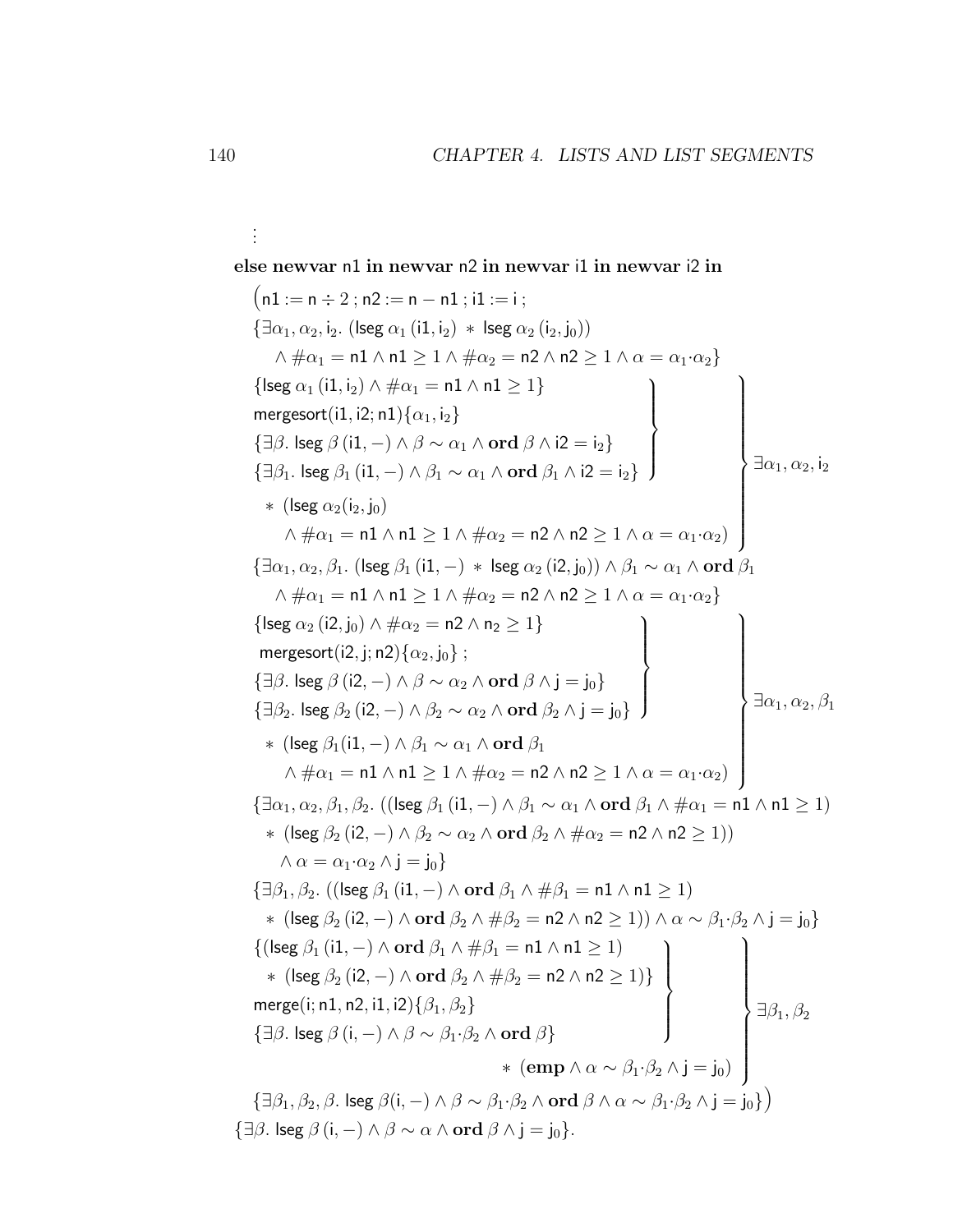Just after the variable declarations in this procedure, some subtle reasoning about arithmetic is needed. To determine the division of the input list segment, the variables n1 and n2 must be set to two positive integers whose sum is n. (Moreover, for efficiency, these variables must be nearly equal.)

At this point, the length n of the input list segment is at least two. Then 2 ≤ n and  $0 \le n - 2$ , so that  $2 \le n \le 2 \times n - 2$ , and since division by two is monotone:

$$
1 = 2 \div 2 \le n \div 2 \le (2 \times n - 2) \div 2 = n - 1.
$$

Thus if  $nl = n \div 2$  and  $nl = n - n1$ , we have

$$
1\leq n1\leq n-1\qquad 1\leq n2\leq n-1\qquad n1+n2=n.
$$

The reasoning about procedure calls is expressed very concisely. Consider, for example, the first call of **mergesort**. From the hypothesis  $H_{mergesort}$ , (GCALLan) is used to infer

$$
{\begin{aligned}\n\{\text{lseg } \alpha_1 \, (\text{i1}, \text{i}_2) \land \# \alpha_1 = \text{n1} \land \text{n1} \ge 1\} \\
\text{mergesort}(\text{i1}, \text{i2}; \text{n1}) \{\alpha_1, \text{i}_2\} \\
\{\exists \beta. \text{ lseg } \beta \, (\text{i1}, -) \land \beta \sim \alpha_1 \land \text{ord } \beta \land \text{i2} = \text{i}_2\}.\n\end{aligned}}
$$

Then  $\beta$  is renamed  $\beta_1$  in the postcondition:

$$
\{ \text{lseg } \alpha_1 \ (\text{i1}, \text{i}_2) \land \# \alpha_1 = \text{n1} \land \text{n1} \ge 1 \}
$$
\n
$$
\text{mergesort}(\text{i1}, \text{i2}; \text{n1}) \{ \alpha_1, \text{i}_2 \}
$$
\n
$$
\{ \exists \beta_1. \ \text{lseg } \beta_1 \ (\text{i1}, -) \land \beta_1 \sim \alpha_1 \land \text{ord } \beta_1 \land \text{i2} = \text{i}_2 \}.
$$

Next, the frame rule is used to infer

$$
\{(\text{lseg }\alpha_1 \, (\text{i1},\text{i2}) \land \# \alpha_1 = \text{n1} \land \text{n1} \ge 1) \times (\text{lseg }\alpha_2 (\text{i2},\text{j0}) \land \# \alpha_1 = \text{n1} \land \text{n1} \ge 1 \land \# \alpha_2 = \text{n2} \land \text{n2} \ge 1 \land \alpha = \alpha_1 \cdot \alpha_2)\}
$$
\n
$$
\text{mergesort}(\text{i1},\text{i2};\text{n1})\{\alpha_1,\text{i2}\}
$$
\n
$$
\{(\exists \beta_1.\text{~lseg }\beta_1 \, (\text{i1},\text{-}) \land \beta_1 \sim \alpha_1 \land \text{ord }\beta_1 \land \text{i2} = \text{i2}) \times (\text{~lseg }\alpha_2 (\text{i2},\text{j0}) \land \# \alpha_1 = \text{n1} \land \text{n1} \ge 1 \land \# \alpha_2 = \text{n2} \land \text{n2} \ge 1 \land \alpha = \alpha_1 \cdot \alpha_2)\}.
$$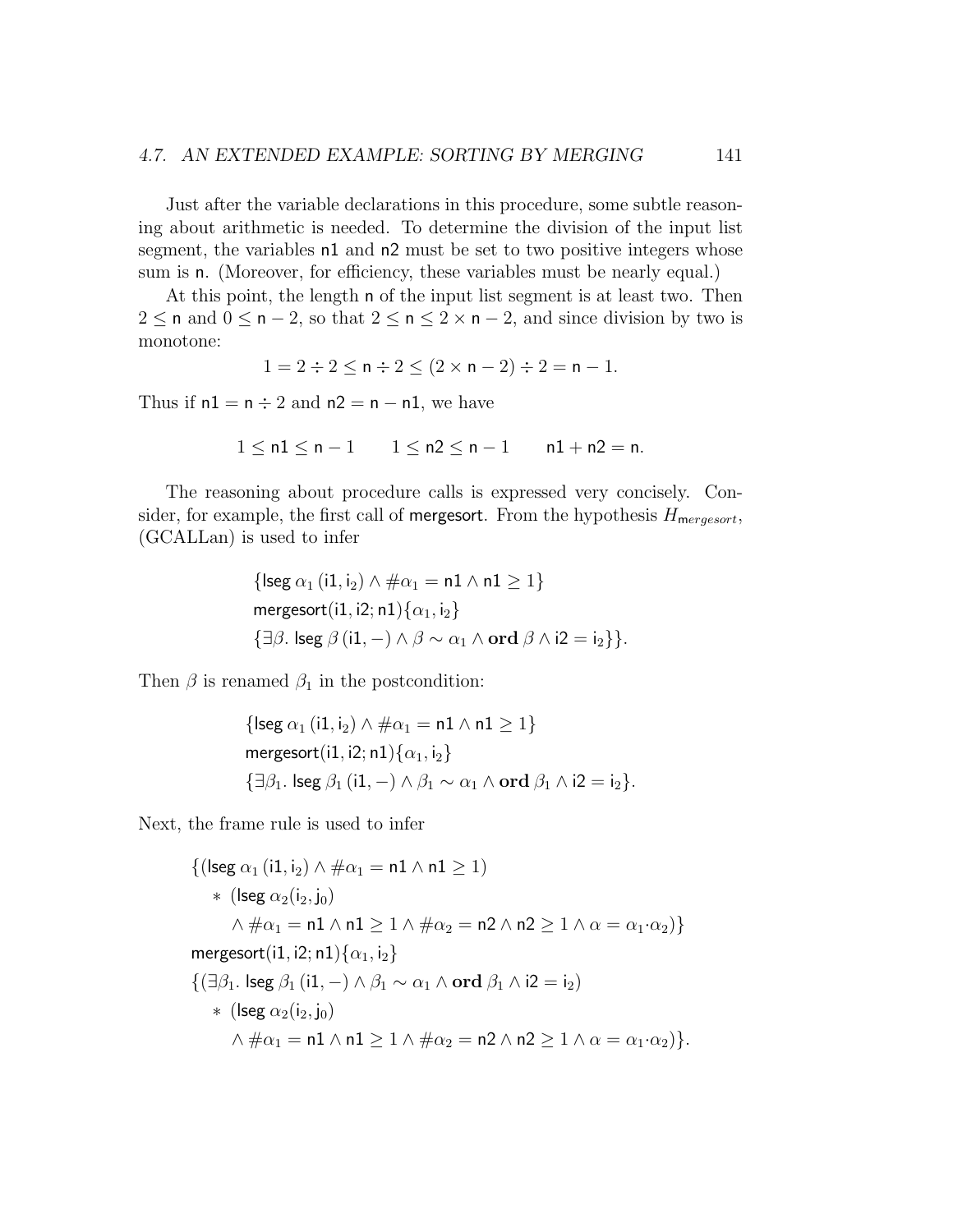Then the rule (EQ) for existential quantification gives

$$
\{\exists \alpha_1, \alpha_2, i_2. \ (\text{leg } \alpha_1 \ (\text{i1}, i_2) \land \# \alpha_1 = \mathsf{n1} \land \mathsf{n1} \geq 1) \}
$$
\n
$$
*(\text{leg } \alpha_2 (i_2, j_0)
$$
\n
$$
\land \# \alpha_1 = \mathsf{n1} \land \mathsf{n1} \geq 1 \land \# \alpha_2 = \mathsf{n2} \land \mathsf{n2} \geq 1 \land \alpha = \alpha_1 \cdot \alpha_2) \}
$$
\n
$$
\text{mergesort}(\text{i1}, \text{i2}; \mathsf{n1}) \{\alpha_1, i_2\}
$$
\n
$$
\{\exists \alpha_1, \alpha_2, i_2. \ (\exists \beta_1. \ \text{leg } \beta_1 \ (\text{i1}, -) \land \beta_1 \sim \alpha_1 \land \text{ord } \beta_1 \land \text{i2} = i_2) \}
$$
\n
$$
*(\text{leg } \alpha_2 (i_2, j_0)
$$
\n
$$
\land \# \alpha_1 = \mathsf{n1} \land \mathsf{n1} \geq 1 \land \# \alpha_2 = \mathsf{n2} \land \mathsf{n2} \geq 1 \land \alpha = \alpha_1 \cdot \alpha_2) \}.
$$

Finally,  $i2 = i_2$  is used to eliminate  $i_2$  in the postcondition, and pure terms are rearranged in both the pre- and postconditions:

$$
\{\exists \alpha_1, \alpha_2, i_2. \ (\text{lseg }\alpha_1 \ (\text{id}, i_2) \ * \ \text{lseg }\alpha_2 \ (i_2, j_0))\n\land \# \alpha_1 = \mathsf{n1} \land \mathsf{n1} \geq 1 \land \# \alpha_2 = \mathsf{n2} \land \mathsf{n2} \geq 1 \land \alpha = \alpha_1 \cdot \alpha_2\}
$$
\n
$$
\text{mergesort}(i1, i2; \mathsf{n1})\{\alpha_1, i_2\}
$$
\n
$$
\{\exists \alpha_1, \alpha_2, \beta_1. \ ((\text{lseg }\beta_1 \ (\text{id}, -) \ * \ (\text{lseg }\alpha_2 \ (\text{id}, j_0)) \land \beta_1 \sim \alpha_1 \land \text{ord }\beta_1 \land \# \alpha_1 = \mathsf{n1} \land \mathsf{n1} \geq 1 \land \# \alpha_2 = \mathsf{n2} \land \mathsf{n2} \geq 1 \land \alpha = \alpha_1 \cdot \alpha_2\}.
$$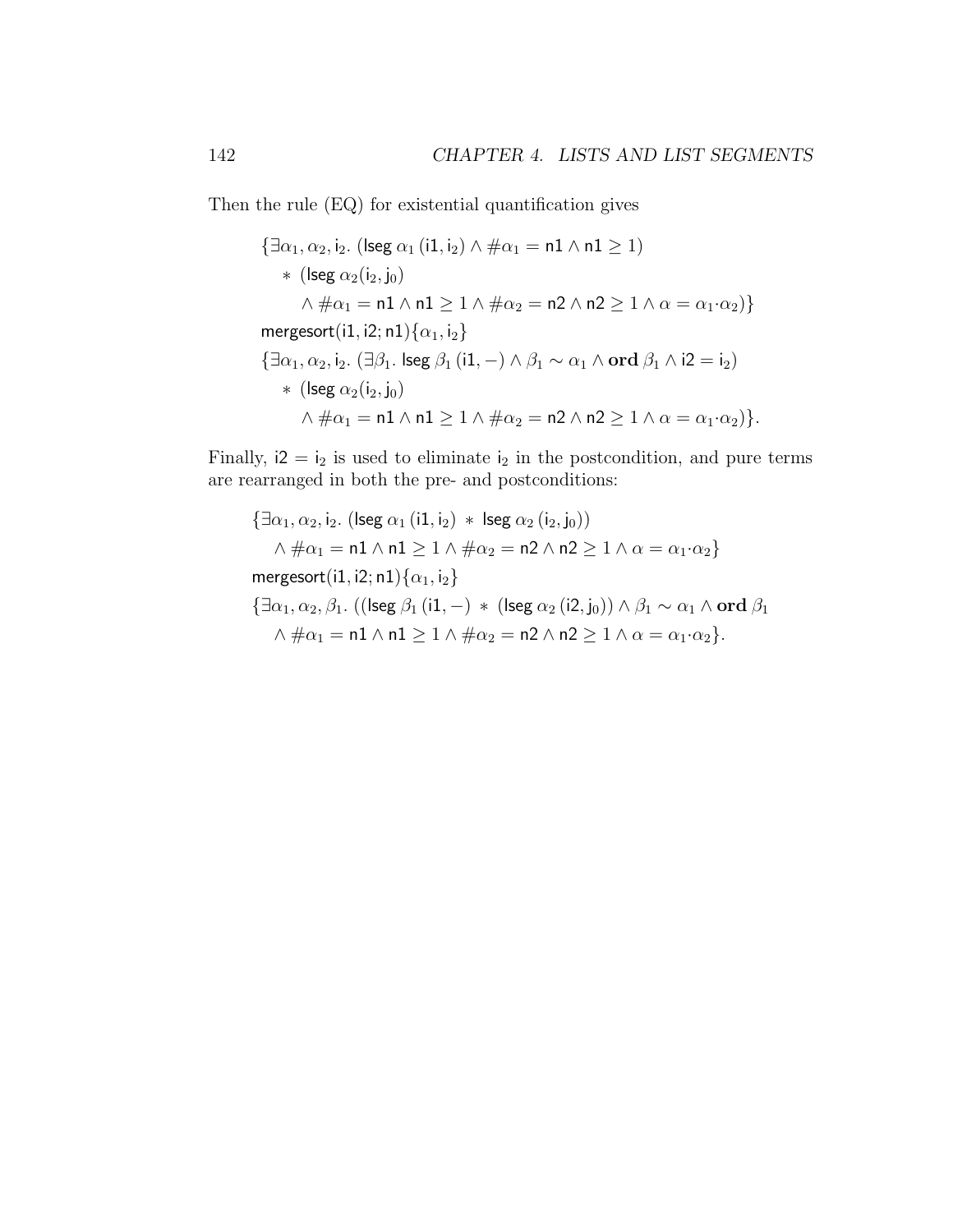#### 4.7.4 A Proof for merge

Our program for merging is more complex than necessary, in order to avoid unnecessary resetting of pointers. For this purpose, it keeps track of which of the two list segments remaining to be merged is pointed to by the end of the list segment of already-merged items.

The procedure merge is itself nonrecursive, but it calls a subsidiary tailrecursive procedure named merge1, which is described by the hypothesis

```
H_{\text{merge1}} =\{\exists \beta, a1, i1, \gamma_1, i2, \gamma_2.\}(\text{leg } \beta(i, i1) * i1 \mapsto a1, i1 * \text{leg } \gamma_1 (i1, -) * i2 \mapsto a2, i2 * \text{leg } \gamma_2 (i2, -))\wedge \# \gamma_1 = \mathsf{n} 1 - 1 \wedge \# \gamma_2 = \mathsf{n} 2 - 1 \wedge \beta \cdot \mathsf{a} 1 \cdot \gamma_1 \cdot \mathsf{a} 2 \cdot \gamma_2 \sim \beta_1 \cdot \beta_2\wedge ord (a1·\gamma_1) \wedge ord (a2·\gamma_2) \wedge ord \beta\wedge {\beta} \lt^* {a1·\gamma_1} \cup {a2·\gamma_2} \wedge a1 \lt a2}
     merge1(; n1, n2, i1, i2, a2)\{\beta_1, \beta_2, i\}\{\exists \beta. \text{~lseg } \beta(i, -) \wedge \beta \sim \beta_1 \cdot \beta_2 \wedge \text{ord } \beta\}.
```
(Note that merge1 does not modify any variables.)

The body of **merge1** is verified by the annotated specification:

```
H_{\text{merge1}} \vdash\{\exists \beta, a1, i1, \gamma_1, i2, \gamma_2.\}(\text{Iseg } \beta (i, i1) * i1 \mapsto a1, j1 * \text{Iseg } \gamma_1 (j1, −) * i2 \mapsto a2, j2 * \text{Iseg } \gamma_2 (j2, −))
          \wedge \# \gamma_1 = \mathsf{n1} - 1 \wedge \# \gamma_2 = \mathsf{n2} - 1 \wedge \beta \cdot \mathsf{a1} \cdot \gamma_1 \cdot \mathsf{a2} \cdot \gamma_2 \sim \beta_1 \cdot \beta_2\wedge ord (a1·\gamma_1) \wedge ord (a2·\gamma_2) \wedge ord \beta\wedge {\beta} \lt^* {a1·\gamma_1} \cup {a2·\gamma_2} \wedge a1 \lt a2}
    if nl = 1 then [i1 + 1] := i2\{\exists \beta, a1, i2, \gamma_2.\}(\text{Isee } \beta (i, i1) * i1 \mapsto a1, i2 * i2 \mapsto a2, i2 * \text{Isee } \gamma_2 (i2, -))
               \wedge \# \gamma_2 = n2 - 1 \wedge \beta \cdot a1 \cdot a2 \cdot \gamma_2 \sim \beta_1 \cdot \beta_2\wedge ord (a2·\gamma_2) \wedge ord \beta \wedge {\{\beta\}} \leq^* {a1} \cup {a2·\gamma_2} \wedge a1 \leq a2}
                   .
.
.
```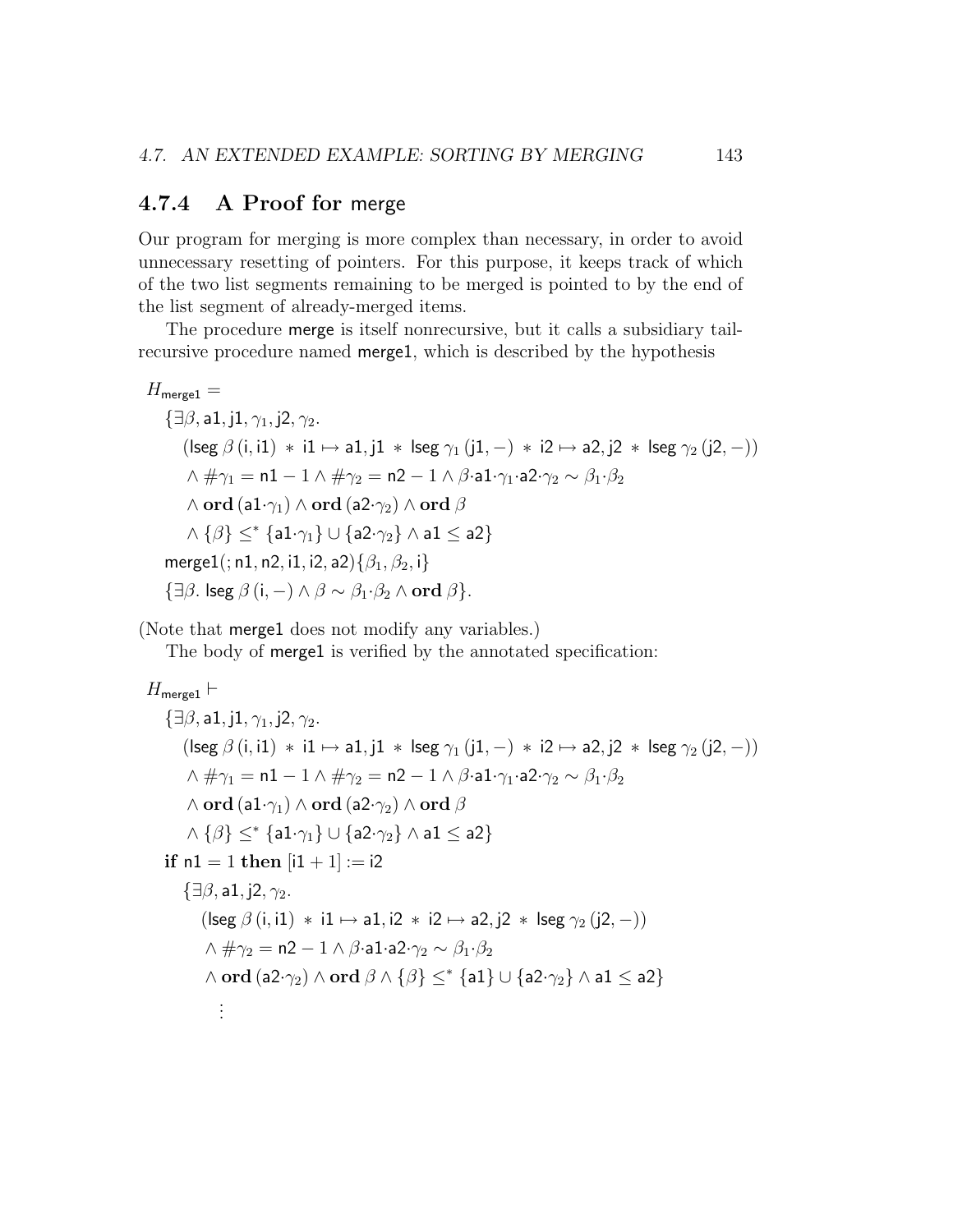else newvar j in newvar a1 in

 $(n1 := n1 - 1; j := i1; i1 := [j + 1]; a1 := [i1];$  $\{\exists \beta, \mathsf{a1}^\prime, \mathsf{j1}, \gamma_1^\prime, \mathsf{j2}, \gamma_2.$  $(\mathrm{lseg}\ \beta\, (i,j)\ * \ j \mapsto \mathsf{a1}^\prime, \mathsf{i1}\ * \ \mathsf{i1} \mapsto \mathsf{a1}, \mathsf{j1}\ * \ \mathsf{lseg}\ \gamma_1^\prime\, (\mathsf{j1},-)$  $\ast$  i2  $\mapsto$  a2, j2  $\ast$  lseg  $\gamma_2$  (j2, -))  $\wedge$   $\#\gamma_1' =$  n1  $-$  1  $\wedge$   $\#\gamma_2 =$  n2  $-$  1  $\wedge$   $\beta$ ·a1 $'$ ·a1· $\gamma_1'$ ·a2· $\gamma_2 \sim \beta_1$ · $\beta_2$  $\wedge$  ord  $(\mathsf{a1'\cdot a1\cdot \gamma_{1}^{\prime}}) \wedge \mathbf{ord}$   $(\mathsf{a2\cdot \gamma_{2}}) \wedge \mathbf{ord}~ \beta$  $\land$   $\{\beta\} \le^*$   $\{a1'\cdot a1\cdot\gamma_1'\} \cup \{a2\cdot\gamma_2\} \land a1'\le a2\}$  $\{\exists \beta, \mathsf{a1}^\prime, \mathsf{j1}, \gamma_1^\prime, \mathsf{j2}, \gamma_2.$  $(\mathrm{lseg}\ \beta\, (i,j)\ * \ j \mapsto \mathsf{a1}^\prime, \mathsf{i1}\ * \ \mathsf{i1} \mapsto \mathsf{a1}, \mathsf{j1}\ * \ \mathsf{lseg}\ \gamma_1^\prime\ (\mathsf{j1},-)$  $\ast$  i2  $\mapsto$  a2, i2  $\ast$  lseg  $\gamma_2$  (i2, -))  $\wedge \# \gamma_1' = \mathsf{n1} - 1 \wedge \# \gamma_2 = \mathsf{n2} - 1 \wedge (\beta \mathord{\cdot} \mathsf{a} 1') \mathord{\cdot} \mathsf{a} 1 \mathord{\cdot} \gamma_1' \mathord{\cdot} \mathsf{a} 2 \mathord{\cdot} \gamma_2 \sim \beta_1 \mathord{\cdot} \beta_2$  $\wedge$  ord  $(\mathsf{a1} \cdot \gamma'_1) \wedge \mathbf{ord}$   $(\mathsf{a2} \cdot \gamma_2) \wedge \mathbf{ord}$   $(\beta \cdot \mathsf{a1'}) \wedge \{\beta \cdot \mathsf{a1'}\} \leq^* \{\mathsf{a1} \cdot \gamma'_1\} \cup \{\mathsf{a2} \cdot \gamma_2\}\}$ if a $1 <$  a $2$  then  $\{\exists \beta, a1, i1, \gamma_1, i2, \gamma_2.\}$  $(\text{leg } \beta(i, i1) * i1 \mapsto a1, j1 * \text{leg } \gamma_1 (j1, -) * i2 \mapsto a2, j2 * \text{leg } \gamma_2 (j2, -))$  $\wedge \# \gamma_1 = \mathsf{n1} - 1 \wedge \# \gamma_2 = \mathsf{n2} - 1 \wedge \beta \cdot \mathsf{a1} \cdot \gamma_1 \cdot \mathsf{a2} \cdot \gamma_2 \sim \beta_1 \cdot \beta_2$  $\wedge$  ord (a1· $\gamma_1$ )  $\wedge$  ord (a2· $\gamma_2$ )  $\wedge$  ord  $\beta$  $\wedge$  { $\beta$ }  $\lt^*$  {a1· $\gamma_1$ }  $\cup$  {a2· $\gamma_2$ }  $\wedge$  a1  $\lt$  a2} merge1(; n1, n2, i1, i2, a2) $\{\beta_1, \beta_2, i\}$  $\{\exists \beta. \text{~lseg } \beta \text{ (i, -)} \land \beta \sim \beta_1 \cdot \beta_2 \land \text{ord } \beta\}$ else  $([i + 1] := i2$ :  $\{\exists \beta, a2, i2, \gamma_2, i1, \gamma_1,$  $(\text{lseg } \beta \text{ (i, i2) } * 12 \mapsto a2, j2 * \text{lseg } \gamma_2 \text{ (j2, -) } * 11 \mapsto a1, j1 * \text{lseg } \gamma_1 \text{ (j1, -))}$  $\wedge \# \gamma_2 = n2 - 1 \wedge \# \gamma_1 = n1 - 1 \wedge \beta \cdot a2 \cdot \gamma_2 \cdot a1 \cdot \gamma_1 \sim \beta_2 \cdot \beta_1$  $\wedge$  ord (a2· $\gamma_2$ )  $\wedge$  ord (a1· $\gamma_1$ )  $\wedge$  ord  $\beta$  $\wedge$  { $\beta$ }  $\lt^*$  {a2· $\gamma_2$ }  $\cup$  {a1· $\gamma_1$ }  $\wedge$  a2  $\lt$  a1} merge1(; n2, n1, i2, i1, a1)) $\{\beta_2, \beta_1, i\}$ )  $\{\exists \beta. \text{~lseg } \beta \text{ (i, -)} \land \beta \sim \beta_1 \cdot \beta_2 \land \text{ord } \beta\}$  $\{\exists \beta. \text{~lseg } \beta(i, -) \wedge \beta \sim \beta_1 \cdot \beta_2 \wedge \text{ord } \beta\}$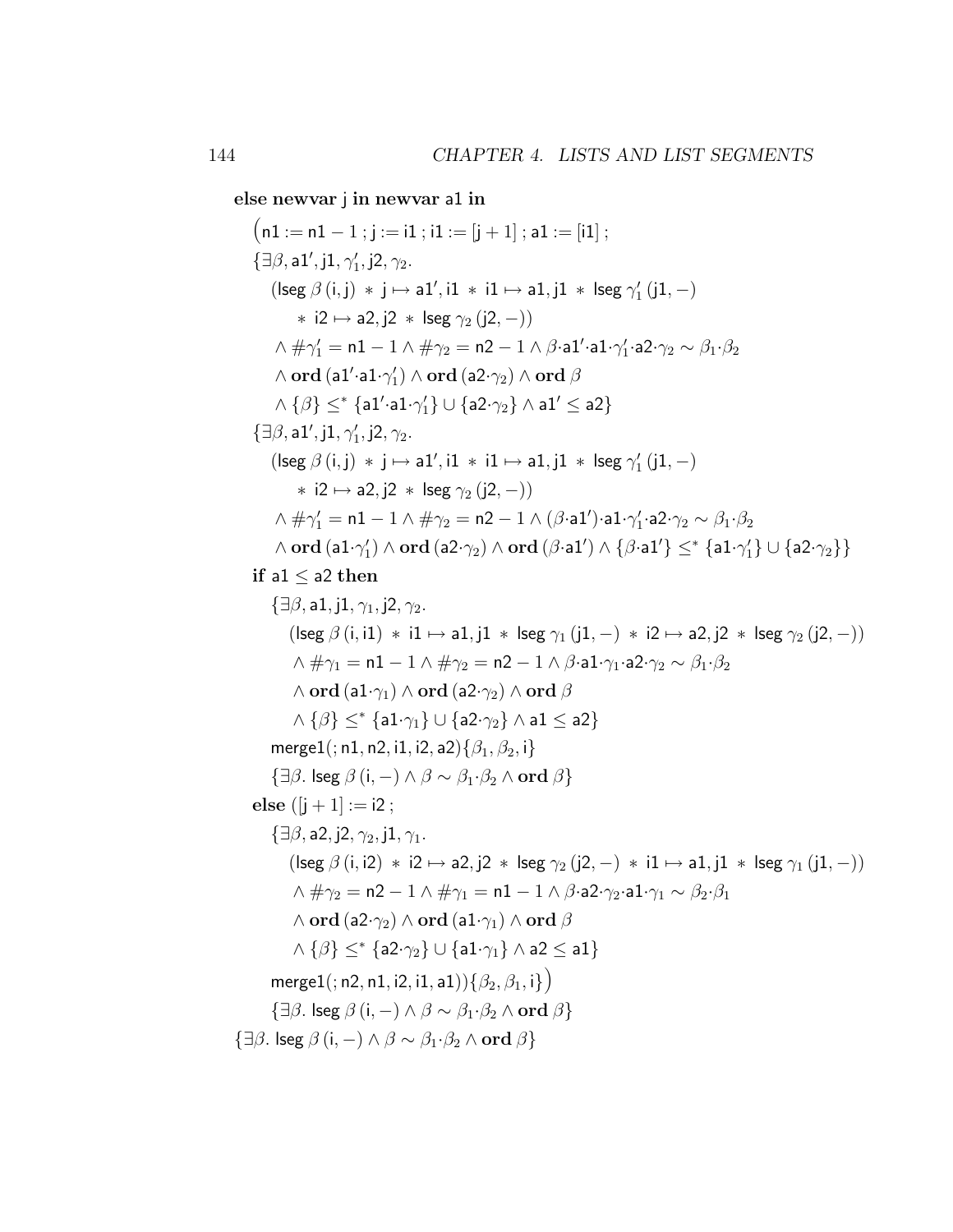When merge1 is called, the precondition of  $H_{\text{merge1}}$  describes the situation:



In the else clause of the outer conditional command, we know that the  $\gamma_1$  is nonempty. The effect of the variable declarations, assignments, and lookups is to move i1 and a1 one step down the list segment representing  $\gamma_1$ , and to save the old values of these variables in the program variable j and the existentially quantified variable a1. The remainder of the sequence  $\gamma$  after the first element all is denoted by the existentially quantifier  $\gamma'$ :

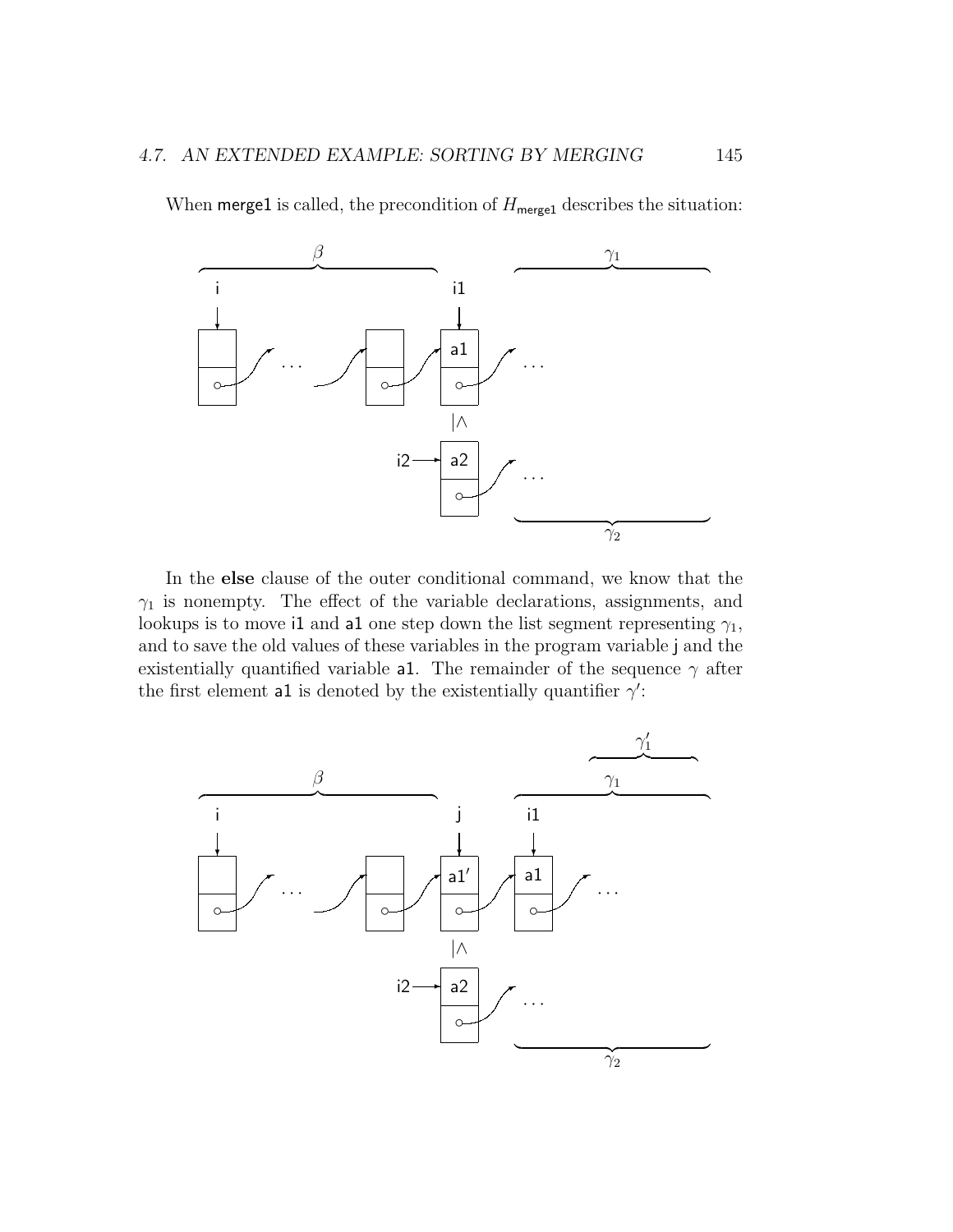This situation is described by the first assertion in the else clause. The step to the next assertion is obtained by the following argument about ordering:

$$
\textbf{ord}\left(\texttt{a1' \cdot a1 \cdot \gamma_1'} \right) \land \textbf{ord}\left(\texttt{a2} \cdot \gamma_2\right) \land \textbf{ord}\left(\beta\right) \\
\land \{\beta\} \leq^* \{\texttt{a1' \cdot a1} \cdot \gamma_1'\} \cup \{\texttt{a2} \cdot \gamma_2\}\} \land \texttt{a1'} \leq \texttt{a2}\n\}
$$
\n
$$
\Rightarrow \left\{\n\begin{array}{c}\n\textbf{ord}\left(\texttt{a1} \cdot \gamma_1'\right) \land \textbf{ord}\left(\texttt{a2} \cdot \gamma_2\right) \land \textbf{ord}\left(\beta \cdot \texttt{a1'}\right) \\
\land \{\beta \cdot \texttt{a1'}\} \leq^* \{\texttt{a1} \cdot \gamma_1'\} \cup \{\texttt{a2} \cdot \gamma_2\}\n\end{array}\n\right\}
$$

since

|        | 1. ord $(al' \cdot al \cdot \gamma'_1)$                                     | (assumption)        |
|--------|-----------------------------------------------------------------------------|---------------------|
|        | *2. ord $(\text{a1-}\gamma_1')$                                             | (4.13),1            |
|        | 3. a1' $\leq^*$ {a1. $\gamma_1'$ }                                          | (4.13),1            |
|        | 4. $a1' < a2$                                                               | (assumption)        |
|        | *5. ord $(a2-\gamma_2)$                                                     | (assumption)        |
|        | 6. a1' $\leq^*$ {a2 $\cdot\gamma_2$ }                                       | (4.14), 4.5         |
|        | 7. a1' $\leq^*$ {a1. $\gamma_1'$ } $\cup$ {a2. $\gamma_2$ }                 | (4.11), 3.6         |
| 8.     | $\{\beta\} \leq^* \{a1'\cdot a1\cdot \gamma_1'\} \cup \{a2\cdot \gamma_2\}$ | (assumption)        |
|        | 9. $\{\beta\} \leq^* \{a1.\gamma_1'\} \cup \{a2.\gamma_2\}$                 | (4.3), (4.6), 8     |
| $*10.$ | $\{\beta\cdot a1'\}\leq^* \{a1\cdot\gamma_1'\}\cup\{a2\cdot\gamma_2\}$      | (4.10), (4.3), 7, 9 |
| 11.    | ord $\beta$                                                                 | (assumption)        |
| 12.    | ord al'                                                                     | (4.12)              |
|        | 13. $\{\beta\} \leq^*$ a1'                                                  | (4.3), (4.6), 8     |
|        | *14. ord $(\beta \cdot a1')$                                                | (4.13), 11, 12, 13  |

(Here the asterisks indicate conclusions.)

After the test of al  $\leq$  a2, the pointer at the end of the list segment representing  $\beta \cdot a1'$  is either left unchanged at i1 or reset to i2. Then the meaning of the existentially quantified  $\beta$  and  $\gamma_1$  are taken to be the former meanings of  $\beta$  and  $\gamma_1'$ , and either all or a2 is existentially quantified (since its value will not be used further in the program).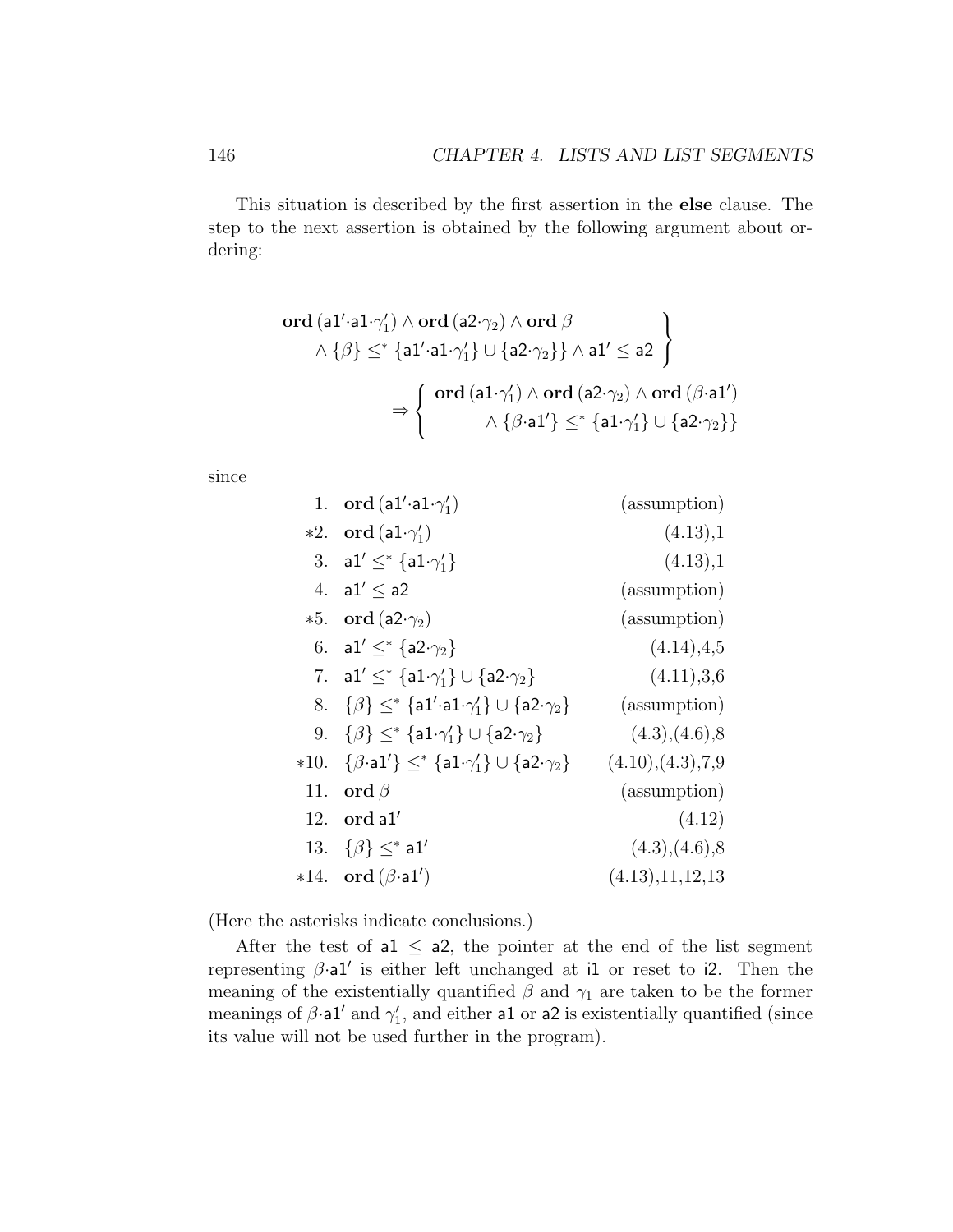#### 4.7.5 merge with goto commands

By using goto commands, it is possible to program merge without recursive calls:

> merge(i; n1, n2, i1, i2) $\{\beta_1, \beta_2\}$  = newvar a1 in newvar a2 in newvar j in  $(a1 := [i1]$ ; a2 := [i2]; if a1  $\le$  a2 then i := i1 ; goto  $\ell$ 1 else i := i2 ; goto  $\ell$ 2 ;  $\ell$ 1: if n1 = 1 then  $[i1 + 1] := i2$ ; goto out else  $n1 := n1 - 1$ ;  $i := i1$ ;  $i1 := [i + 1]$ ;  $a1 := [i1]$ ; if a1  $\leq$  a2 then goto  $\ell$ 1 else  $|j + 1| := i$  ; goto  $\ell$ 2 ;  $\ell$ 2: if n2 = 1 then  $|i$ 2 + 1  $| := i1$  ; goto out else  $n2 := n2 - 1$ ; j := i2; i2 := [j + 1]; a2 := [i2]; if a2  $\leq$  a1 then goto  $\ell$ 2 else  $|j + 1| := i1$ ; goto  $\ell$ 1; out:)

The absence of recursive calls makes this procedure far more efficient than that given in the preceeding section. In the author's opinion, it is also easier to understand (when properly annotated).

Although we have not formalized the treatment of goto's and labels in separation logic (or Hoare logic), it is essentially straightforward (except for jumps out of blocks or procedure bodies). One associates an assertion with each label that should be true whenever control passes to the label.

When a command is labeled, its precondition is associated with the label. When the end of a block or a procedure body is labeled, the postcondition of the block or procedure body is associated with the label.

The assertion associated with a label becomes the precondition of every goto command that addresses the label. The postcondition of goto commands is false, since these commands never returns control.

The following is an annotated specification of the procedure. The assertions for the labels  $\ell_1$  and  $\ell_2$  correspond to the preconditions of the two recursive calls in the procedure in the previous section. The assertion for the label out is the postcondition of the procedure body.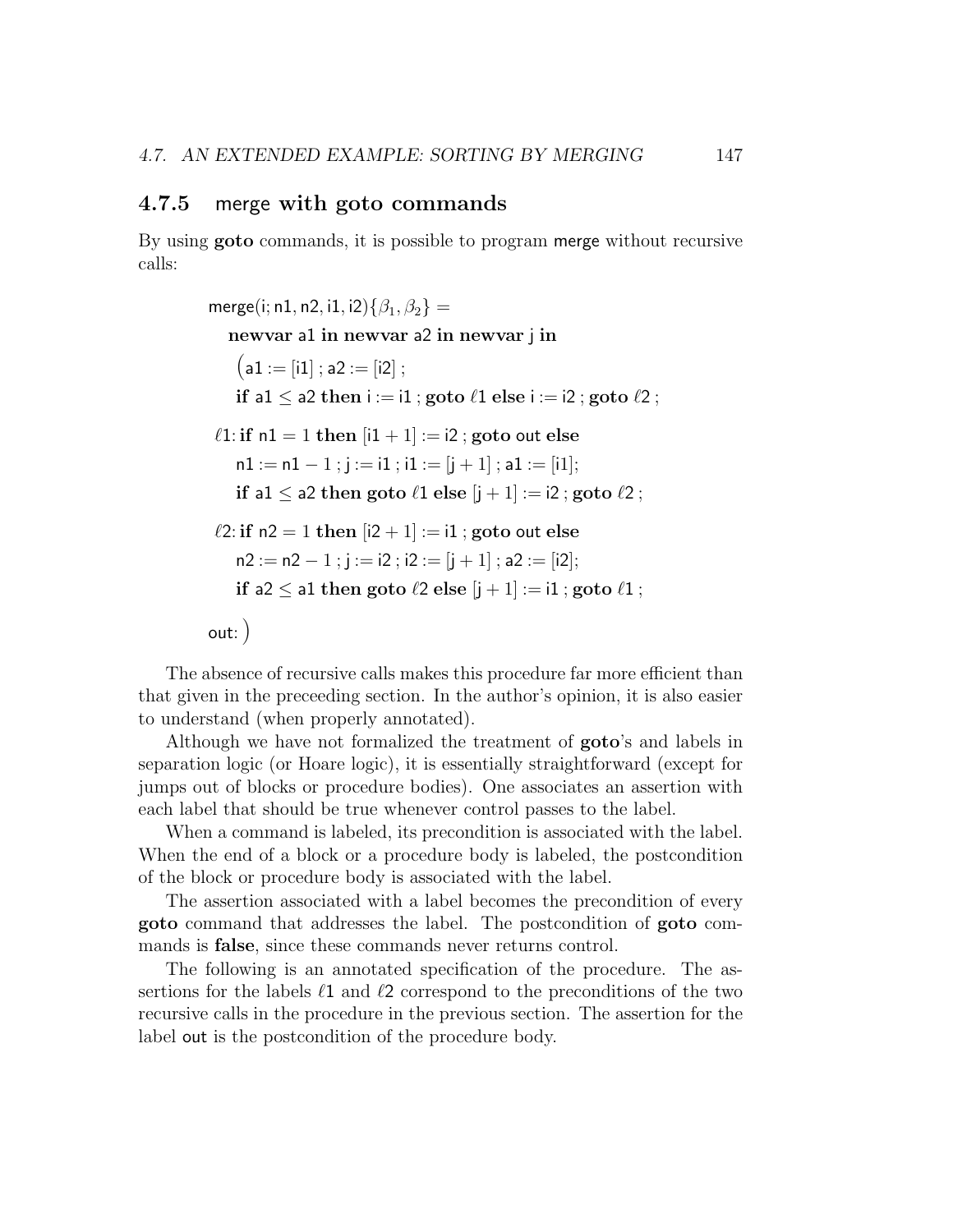```
merge(i; n1, n2, i1, i2)\{\beta_1, \beta_2\} =
   \{(\text{lseg }\beta_1(i1,-)\wedge \text{ord }\beta_1\wedge \# \beta_1=n1\wedge n1>1)*(\text{|seg }\beta_2(i2,-)\land \text{ord }\beta_2 \land \# \beta_2 = n2 \land n2 \ge 1)}
   newvar a1 in newvar a2 in newvar j in
     (a1 := [i1]; a2 := [i2];
     if a1 \le a2 then i := i1 ; goto \ell1 else i := i2 ; goto \ell2 ;
\ell1: {∃\beta, a1, j1, \gamma_1, j2, \gamma_2.
        (lseg β (i, i1) ∗ i1 7→ a1, j1 ∗ lseg γ1 (j1, −)
            \ast i2 \mapsto a2, j2 \ast lseg \gamma_2 (j2, -))
         \wedge \# \gamma_1 = \mathsf{n1} - 1 \wedge \# \gamma_2 = \mathsf{n2} - 1\wedge \beta·a1·\gamma_1·a2·\gamma_2 \sim \beta_1 \cdot \beta_2 \wedge \textbf{ord} (a1·\gamma_1) \wedge ord (a2·\gamma_2)
         \wedge ord \beta \wedge {\beta} <^* {\{a1\cdot \gamma_1\} \cup {a2\cdot \gamma_2\} \wedge a1} < a2if nl = 1 then [i1 + 1] := i2; goto out else
     n1 := n1 - 1; j := i1; i1 := [i + 1]; a1 := [i1];
      \{\exists \beta, \mathsf{a1}^\prime, \mathsf{j1}, \gamma_1^\prime, \mathsf{j2}, \gamma_2.(\textsf{lseg }\beta\ (\mathsf{i},\mathsf{j}) \, * \, \mathsf{j} \mapsto \mathsf{a1}', \mathsf{i1} \, * \, \mathsf{i1} \mapsto \mathsf{a1}, \mathsf{j1} \, * \, \mathsf{lseg}\ \gamma_1'\ (\mathsf{j1},-)\ast i2 \mapsto a2, j2 \ast lseg \gamma_2 (j2, -))
         \wedge \#\gamma_1' = n1 - 1 \wedge \#\gamma_2 = n2 - 1
         \wedge \beta·a1'·a1·\gamma'_1·a2·\gamma_2{\sim}\beta_1·\beta_2 \wedge \rm ord ({\tt al' \cdot al \cdot \gamma'_1}) \wedge \rm ord ({\tt a2}{\cdot}\gamma_2)\wedge ord \beta \wedge \{\beta\} \le^* \{\textsf{a1}'\textsf{\cdot a1}\textsf{\cdot} \gamma_1'\} \cup \{\textsf{a2}\textsf{\cdot} \gamma_2\} \wedge \textsf{a1}' \le \textsf{a2}\}if a1 \le a2 then goto \ell1 else |j + 1| := i ; goto \ell2 ;
          .
.
.
```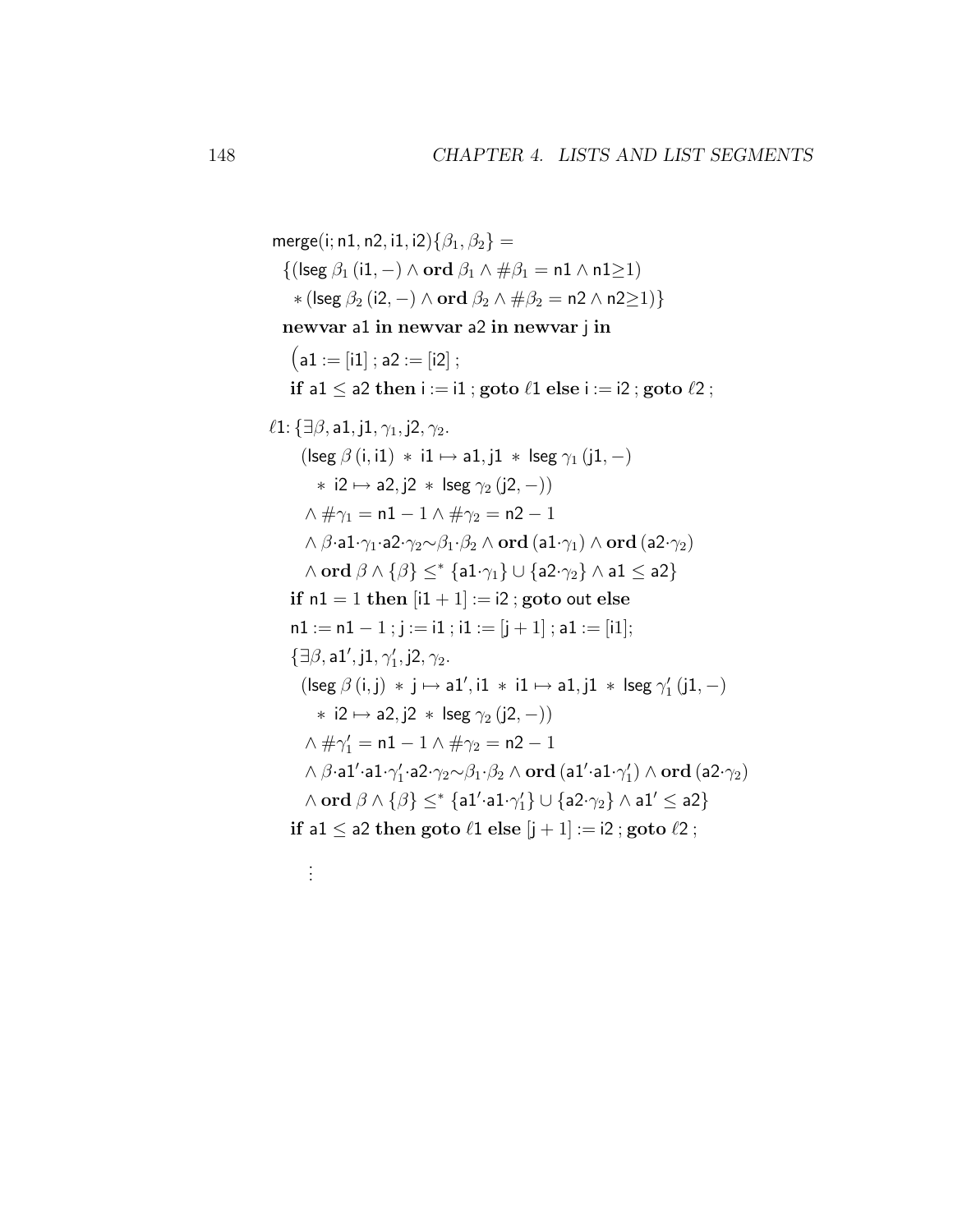$$
\ell2: \{\exists \beta, a2, j2, \gamma_2, j1, \gamma_1.
$$
\n
$$
(\text{leg } \beta (i, i2) * i2 \mapsto a2, j2 * \text{ leg } \gamma_2 (j2, -)
$$
\n
$$
* i1 \mapsto a1, j1 * \text{ leg } \gamma_1 (j1, -))
$$
\n
$$
\wedge \# \gamma_2 = n2 - 1 \wedge \# \gamma_1 = n1 - 1
$$
\n
$$
\wedge \beta \cdot a2 \cdot \gamma_2 \cdot a1 \cdot \gamma_1 \sim \beta_2 \cdot \beta_1 \wedge \text{ord} (a2 \cdot \gamma_2) \wedge \text{ord} (a1 \cdot \gamma_1)
$$
\n
$$
\wedge \text{ord } \beta \wedge \{\beta\} \leq^* \{a2 \cdot \gamma_2\} \cup \{a1 \cdot \gamma_1\} \wedge a2 \leq a1\}
$$
\nif n2 = 1 then [i2 + 1] := i1; goto out else  
\n
$$
n2 := n2 - 1; j := i2; i2 := [j + 1] ; a2 := [i2];
$$
\n
$$
\{\exists \beta, a2', j2, \gamma_2', j1, \gamma_1.
$$
\n
$$
(\text{leg } \beta (i, j) * j \mapsto a2', i2 * i2 \mapsto a2, j2 * \text{ leg } \gamma_2' (j2, -)
$$
\n
$$
* i1 \mapsto a1, j1 * \text{lse } \gamma_1 (j1, -))
$$
\n
$$
\wedge \# \gamma_2' = n2 - 1 \wedge \# \gamma_1 = n1 - 1
$$
\n
$$
\wedge \beta \cdot a2' \cdot a2 \cdot \gamma_2' \cdot a1 \cdot \gamma_1 \sim \beta_2 \cdot \beta_1 \wedge \text{ord} (a2' \cdot a2 \cdot \gamma_2') \wedge \text{ord} (a1 \cdot \gamma_1)
$$
\n
$$
\wedge \text{ord } \beta \wedge \{\beta\} \leq^* \{a2' \cdot a2 \cdot \gamma_2'\} \cup \{a1 \cdot \gamma_1\} \wedge a2' \leq a1\}
$$
\nif a2 \leq a1 then goto \ell2 else [j + 1] := i1; goto \ell1 ;

out:) { $\exists \beta$ . lseg  $\beta$  (i, -)  $\wedge$   $\beta \sim \beta_1 \cdot \beta_2 \wedge \textbf{ord } \beta$ }.

## 4.8 Doubly-Linked List Segments

A doubly-linked list segment is a collection of three-field records with both a forward linkage using the second fields and a backward linkage using the third fields. To capture this concept, we write diseg  $\alpha(i, i', j, j')$  to describe the situation

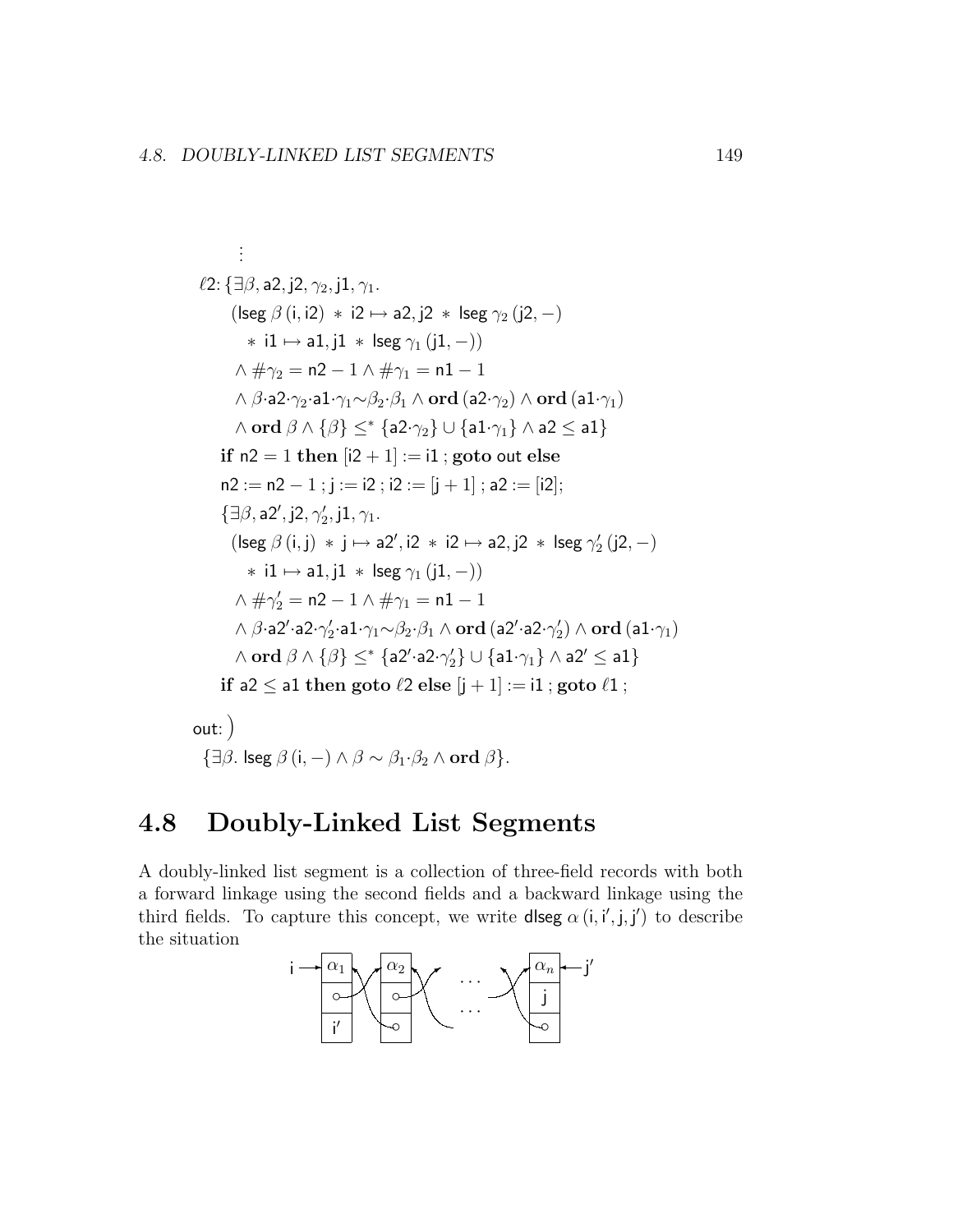The author knows of no way to verbalize this predicate succinctly — " $(i, i')$ " to  $(j, j')$  is a doubly-linked list representing  $\alpha$ " is both unwieldly and unlikely to summon the right picture to mind. But, as usual, the concept can be defined precisely by structural induction:

dlseg 
$$
\epsilon
$$
 (i, i', j, j')  $\stackrel{\text{def}}{=} \text{emp } \wedge i = j \wedge i' = j'$   
dlseg a· $\alpha$  (i, i', k, k')  $\stackrel{\text{def}}{=} \exists j. i \mapsto a, j, i' * dlseg \alpha (j, i, k, k').$ 

The second of these equations is illustrated by the following diagram:



Much as with simple list segments, one can prove the properties

dlseg a  $(i, i', j, j') \Leftrightarrow i \mapsto a, j, i' \wedge i = j'$ 

dlseg  $\alpha \cdot \beta$   $(i, i', k, k') \Leftrightarrow \exists j, j'.$  dlseg  $\alpha$   $(i, i', j, j') \ast$  dlseg  $\beta$   $(j, j', k, k')$ 

dlseg  $\alpha \cdot b$   $(i, i', k, k') \Leftrightarrow \exists j'.$  dlseg  $\alpha(i, i', k', j') \ast k' \mapsto b, k, j'.$ 

One can also define a doubly-linked list by

$$
dlist \alpha (i, j') = dlse g \alpha (i, nil, nil, j').
$$

However, one cannot define dlist directly by structural induction, since no proper substructure of a doubly-linked list is a doubly-linked list.

Also as with simple list segments, one can derive emptyness conditions, but now these conditions can be formulated for either the forward or backward linkages:

> dlseg  $\alpha(i, i', j, j') \Rightarrow (i = nil \Rightarrow (\alpha = \epsilon \land j = nil \land i' = j'))$ dlseg  $\alpha(i, i', j, j') \Rightarrow (j' = nil \Rightarrow (\alpha = \epsilon \wedge i' = nil \wedge i = j))$ dlseg  $\alpha$  (i, i', j, j')  $\Rightarrow$  (i  $\neq$  j  $\Rightarrow$   $\alpha \neq \epsilon$ ) dlseg  $\alpha$   $(i, i', j, j') \Rightarrow (i' \neq j' \Rightarrow \alpha \neq \epsilon)$ .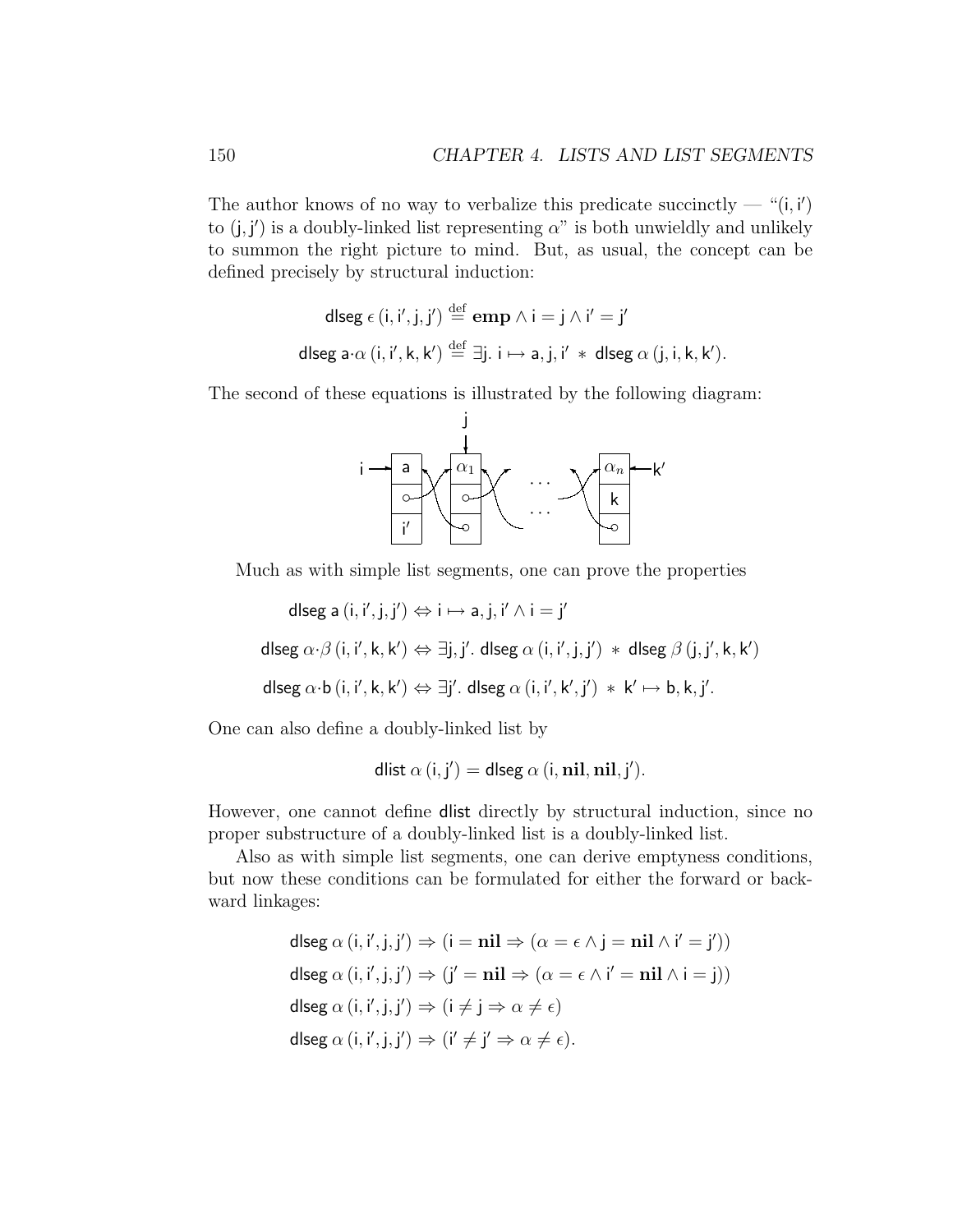Nevertheless, when  $i = j \wedge i' = j'$ , one may have either an empty segment or nonempty touching (i.e., cyclic) one. (One can also define nontouching segments.)

To illustrate programming with doubly-linked lists, we begin with a program for deleting an element at an arbitrary address k in a list. Here j and l are existentially quantified variables that address the neighbors of the element to be removed, or have the value nil if these neighbors do not exist; they are made into program variables by lookup operations at the beginning of the program.

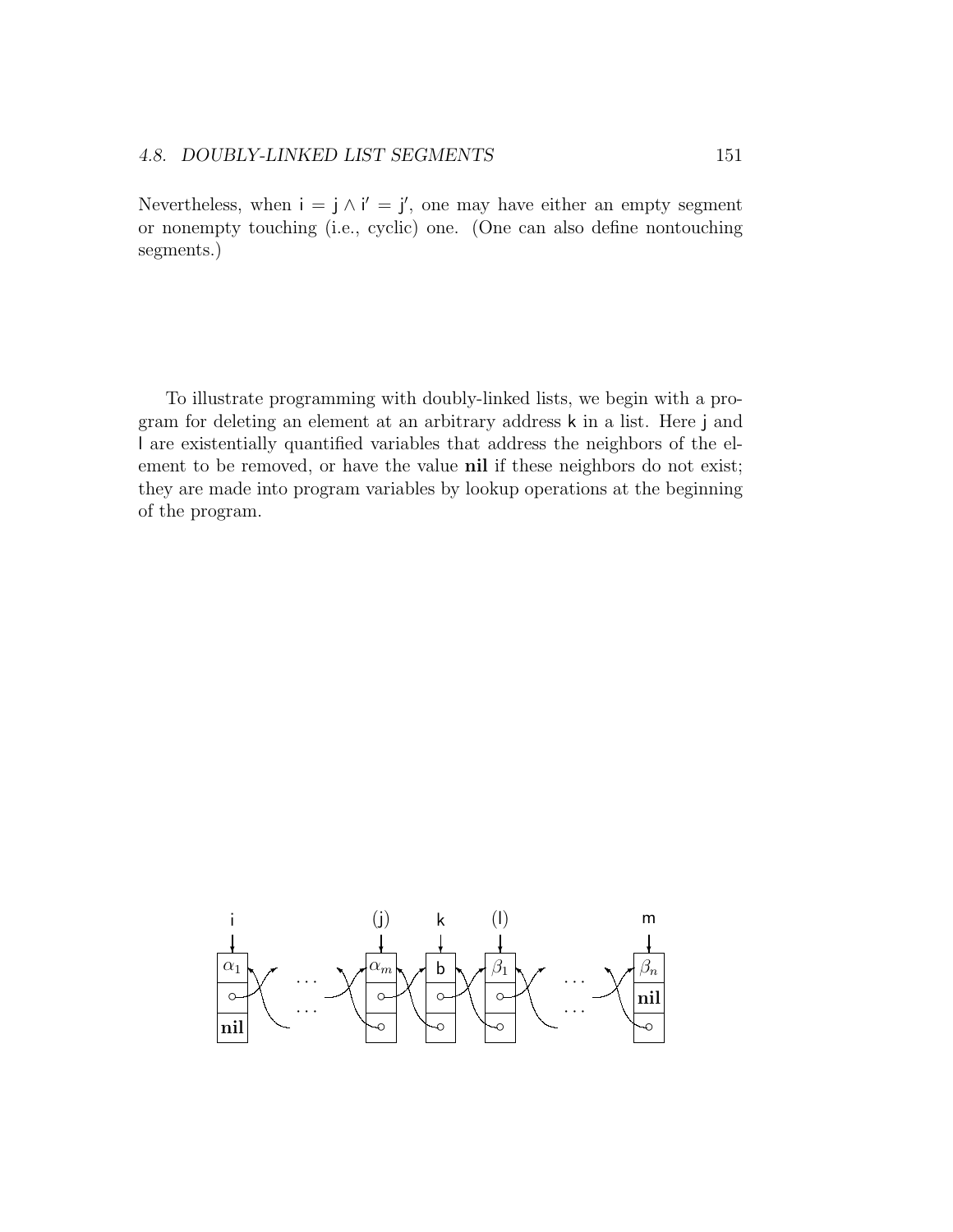```
\{\exists j, l. dlseg \alpha (i, nil, k, j) * k \mapsto b, l, j * dlseg \beta (l, k, nil, m)}
l := [k + 1]; j := [k + 2];
\{\text{dlseg }\alpha(i, \text{nil}, k, i) * k \mapsto b, l, i * \text{dlseg }\beta(l, k, \text{nil}, m)\}\dispose k; dispose k + 1; dispose k + 2;
\{dlseg \alpha (i, nil, k, j) * dlseg \beta (l, k, nil, m)}
if j = nil then
      \{i = k \wedge nil = j \wedge \alpha = \epsilon \wedge d \text{leg } \beta (l, k, nil, m)\}i := 1\{i = \lambda \text{ nil} = i \wedge \alpha = \epsilon \wedge \text{dlseg } \beta (l, k, nil, m) \}else
       \{\exists \alpha', \mathsf{a}, \mathsf{n}. \ (\mathsf{dlseg}\ \alpha'\ (\mathsf{i}, \mathbf{nil}, \mathsf{j}, \mathsf{n}) \ * \ \mathsf{j} \mapsto \mathsf{a}, \mathsf{k}, \mathsf{n} \}* dlseg \beta (l, k, nil, m)) \wedge \alpha = \alpha'·a}
      [i + 1] := 1;\{\exists \alpha', \mathsf{a}, \mathsf{n}. \ (\mathsf{dlseg}\ \alpha'\ (\mathsf{i}, \mathsf{nil}, \mathsf{j}, \mathsf{n}) \ * \mathsf{j} \mapsto \mathsf{a}, \mathsf{l}, \mathsf{n} \}* dlseg \beta (l, k, nil, m)) \wedge \alpha = \alpha'·a}
\{\mathsf{dlseg}\,\alpha\,(\mathsf{i},\mathsf{nil},\mathsf{l},\mathsf{j}) \; * \; \mathsf{dlseg}\,\beta\,(\mathsf{l},\mathsf{k},\mathsf{nil},\mathsf{m})\}\if \, l = nil then\{\text{dlseg }\alpha(i, \textbf{nil}, l, j) \wedge l = \textbf{nil} \wedge k = \textbf{m} \wedge \beta = \epsilon\}m := i\{\text{dlseg }\alpha(i, \textbf{nil}, l, j) \wedge l = \textbf{nil} \wedge j = \textbf{m} \wedge \beta = \epsilon\}else
       \{\exists a, \beta', n. (dlseg \alpha (i, nil, l, j) * l \mapsto a, n, k
               * dlseg \beta' (n, l, nil, m)) \land \beta = a \cdot \beta'}
      [1 + 2] := i\{\exists a, \beta', n. (dlseg \alpha (i, nil, l, j) * l \mapsto a, n, j
               * dlseg \beta' (n, l, nil, m)) \land \beta = a \cdot \beta'}
\{\mathsf{dlseg}\ \alpha\ (\mathsf{i}, \mathsf{nil}, \mathsf{l}, \mathsf{j}) \ * \ \mathsf{dlseg}\ \beta\ (\mathsf{l}, \mathsf{j}, \mathsf{nil}, \mathsf{m})\}\{\mathsf{dlseg}\ \alpha \cdot \beta\ (\mathsf{i}, \mathsf{nil}, \mathsf{nil}, \mathsf{m})\}
```
After looking up the values of j and l, and deallocating the record at k, the program either resets the forward pointer in the lefthand neighbor to l (the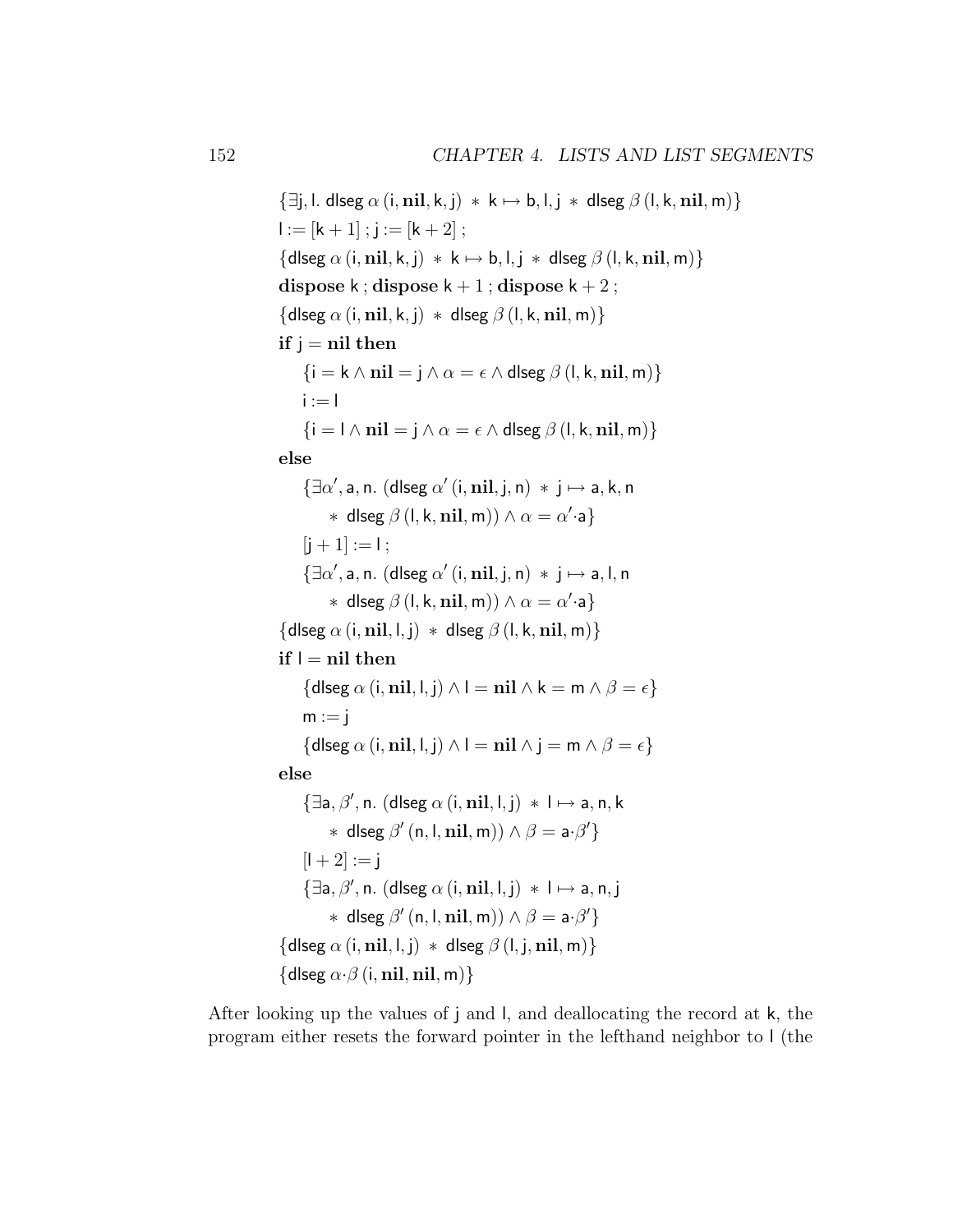#### 4.8. DOUBLY-LINKED LIST SEGMENTS 153

forward pointer of the deallocated record) or, if the left subsegment is empty, it sets i to l. Then it performs a symmetric operation on the right subsegment.

To develop another example, we introduce some tiny nonrecursive procedures for examining and changing doubly-linked list segments. We begin with a procedure that examines a left-end segment



and sets the variable j to the last address (or nil) on the forward linkage:

```
\textsf{lookuppt}(j; i, j')\{\alpha, j_0\} ={d!seq \alpha (i, nil, j_0, j')}if j' = nil then{d!seq \alpha (i, nil, j_0, j') \wedge i = j_0}i := ielse
              \{\exists \alpha',\mathsf{b},\mathsf{k}'.\;\; \alpha=\alpha'\!\cdot\!\mathsf{b} \wedge (\mathsf{dlseg}\; \alpha'\,(\mathsf{i},\mathsf{nil},\mathsf{j}',\mathsf{k}') \; * \; \mathsf{j}' \mapsto \mathsf{b},\mathsf{j}_0,\mathsf{k}')\}j := [j' + 1]\{\exists \alpha', \mathsf{b}, \mathsf{k}'. \ \alpha = \alpha' \cdot \mathsf{b} \wedge(d\text{lseg }\alpha' (i, nil, j', k') \, * j' \mapsto b, j_0, k') \wedge j = j_0\}{dlseg \alpha (i, \textbf{nil}, j_0, j' \rangle \wedge j = j_0 }.
```
Notice that the parameter list here makes it clear that the procedure call will only modify the variable j, and will not even evaluate the ghost parameters  $\alpha$  or j<sub>0</sub>. This information is an essential requirement for the procedure; otherwise the specification could be met by the assignment  $j := j_0$ .

Next, we define a procedure that changes a left-end segment so that the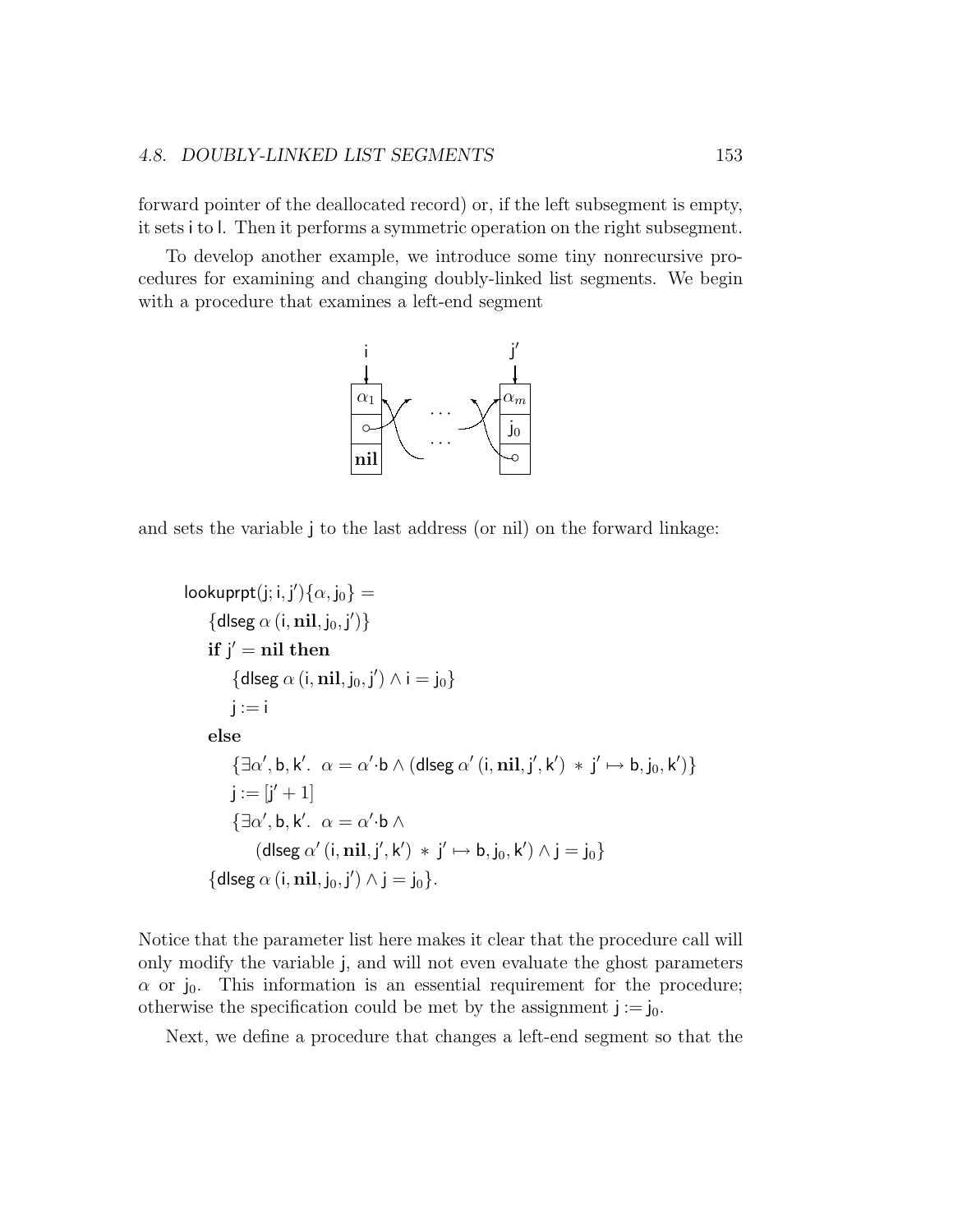last address in the forward linkage is the value of the variable j:

```
\mathsf{setrpt}(\mathsf{i};\mathsf{j},\mathsf{j}')\{\alpha,\mathsf{j}_0\} ={d!seq \alpha (i, nil, j_0, j')}if j' = nil then\{\alpha = \epsilon \wedge \text{emp} \wedge j' = \textbf{nil}\}\i := i\{\alpha = \epsilon \wedge \text{emp} \wedge j' = \text{nil} \wedge i = j\}else
                \{\exists \alpha',\mathsf{b},\mathsf{k}'.\ \alpha=\alpha'\!\cdot\!\mathsf{b}\wedge (\mathsf{dlseg}\ \alpha'(\mathsf{i},\mathsf{nil},\mathsf{j}',\mathsf{k}')\ * \mathsf{j}'\mapsto \mathsf{b},\mathsf{j}_0,\mathsf{k}')\}[j' + 1] := j\{\exists \alpha', \mathsf{b}, \mathsf{k}'. \alpha = \alpha' \cdot \mathsf{b} \wedge (\mathsf{dlseg} \alpha'(\mathsf{i}, \mathsf{nil}, \mathsf{j}', \mathsf{k}') * \mathsf{j}' \mapsto \mathsf{b}, \mathsf{j}, \mathsf{k}')\}\{ dlseg \alpha (i, nil, j, j') \}.
```
It is interesting to note that the Hoare triples specifying lookuprpt and setrpt have the same precondition, and the postcondition of lookuprpt implies that of setrpt, Thus, by weakening consequent, we find that lookuprpt satisfies the same specification as setrpt (though not vice-versa):

$$
\begin{aligned} & \{ \mathsf{dlseg} \; \alpha \left( \mathsf{i}, \mathbf{nil}, \mathsf{j}_0, \mathsf{j}' \right) \} \\ & \mathsf{lookuprpt}(\mathsf{j}; \mathsf{i}, \mathsf{j}') \{ \alpha, \mathsf{j}_0 \} \\ & \{ \mathsf{dlseg} \; \alpha \left( \mathsf{i}, \mathbf{nil}, \mathsf{j}, \mathsf{j}' \right) \} . \end{aligned}
$$

The real difference between the procedures is revealed by their parameter lists: lookuprpt $(\text{j};\text{i},\text{j'})\{\alpha,\text{j}_0\}$  modifies only j, while setrpt $(\text{i};\text{j},\text{j'})\{\alpha,\text{j}_0\}$  modifies only i.

One can define a symmetric pair of procedures that act upon right-end segments. By similar proofs, one can establish

$$
\begin{aligned}\n\text{lookup} &[i';i,j')\{\alpha,i'_0\} = \\
& \{ \text{dlseg } \alpha(i,i'_0,\mathbf{nil},j') \} \\
& \text{if } i = \mathbf{nil} \text{ then } i' := j' \text{ else } i' := [i+2] \\
& \{ \text{dlseg } \alpha(i,i'_0,\mathbf{nil},j') \wedge i' = i'_0 \} \n\end{aligned}
$$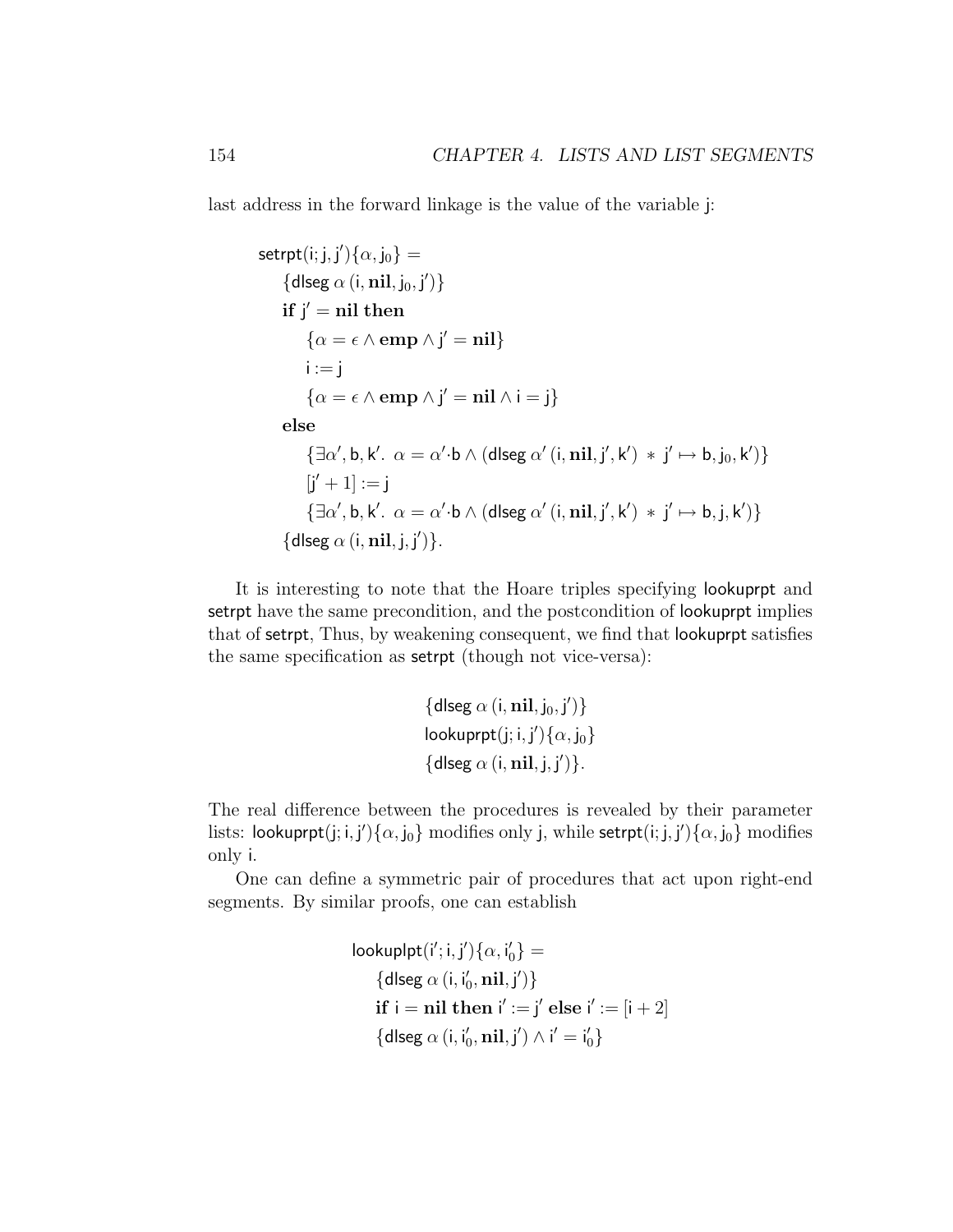and

$$
setlpt(j'; i, i')\{\alpha, i'_0\} =
$$
  

$$
\{d|seg \alpha(i, i'_0, nil, j')\}
$$
  
if i = nil then j' := i' else [i + 2] := i'  

$$
\{d|seg \alpha(i, i', nil, j')\}
$$

Now we can use these procedures in a program for inserting an element into a doubly-linked list after the element at address j:

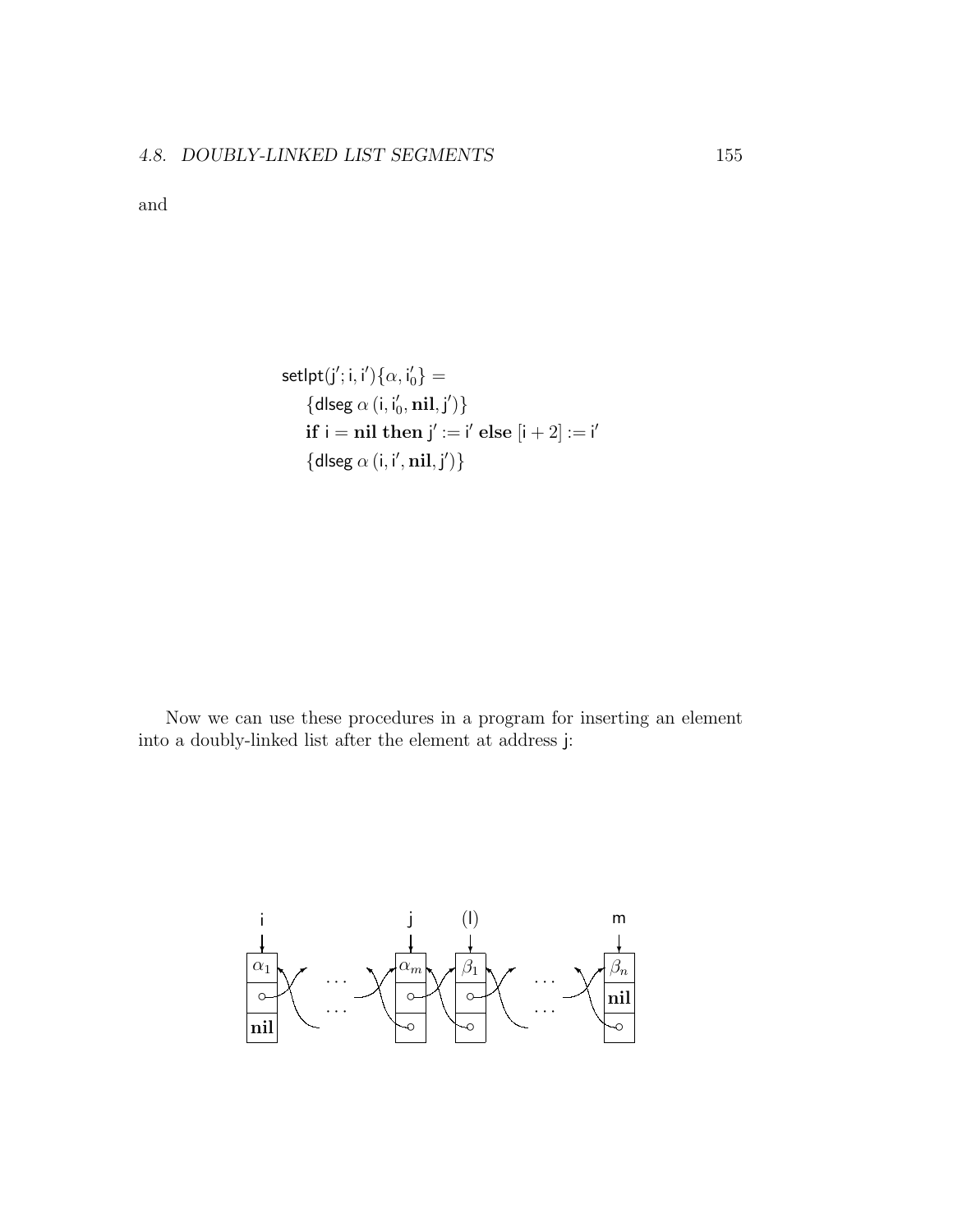```
{dlseg \alpha (i, \textbf{nil}, j_0, j')} lookuprpt(j; i, j'){\alpha, j<sub>0</sub>} {dlseg \alpha (i, \textbf{nil}, j_0, j') \wedge j = j<sub>0</sub>},
\{dlseg \alpha (i, \textbf{nil}, j_0, j')\} setrpt(i; j, j')\{\alpha, j_0\} \{dlseg \alpha (i, \textbf{nil}, j, j')\},\{dlseg \alpha (i, i'<sub>0</sub>, \textbf{nil}, j') lookuplpt(i'; i, j')\{ \alpha, i'_{0} \} \{dlseg \alpha (i, i'_{0}, \textbf{nil}, j') \wedge i'= i'_{0} \},
\{dlseg \alpha (i, i_0', \mathbf{nil}, j') set\mathsf{lpt}(j'; i, i')\{\alpha, i_0'\} \{ dlseg \alpha (i, i', \mathbf{nil}, j')\} \vdash\{\exists l. \text{dlseg } \alpha (i, nil, l, j) \times \text{dlseg } \beta (l, j, nil, m)\}\\{dlseg \alpha (i, nil, j<sub>0</sub>, j) * dlseg \beta (j<sub>0</sub>, j, nil, m)\}\{dlseg \alpha (i, \textbf{nil}, j_0, j) \}lookuprpt(\mathsf{l};\mathsf{i},\mathsf{j})\{\alpha,\mathsf{j}_0\}\{{\operatorname{dlseg}} \; \alpha \left( \mathsf{i}, \mathbf{nil}, \mathsf{j}_0, \mathsf{j} \right) \wedge \mathsf{l} = \mathsf{j}_0\}\mathcal{L}\overline{\mathcal{L}}\int* dlseg \beta (j_0, j, nil, m)\{(\text{dlseg }\alpha)(i, \textbf{nil}, j_0, j) * \text{dlseg }\beta(j_0, j, \textbf{nil}, m)) \wedge I = j_0\}{d lseg \alpha (i, nil, l, j) * d lseg \beta (l, j, nil, m)}\mathcal{L}
                                                                                                                                                            \int\exists j_0\{\mathsf{dlseg}\,\alpha\,(\mathsf{i},\mathsf{nil},\mathsf{l},\mathsf{j}) \; * \; \mathsf{dlseg}\,\beta\,(\mathsf{l},\mathsf{j},\mathsf{nil},\mathsf{m})\}\k := \text{cons}(a, l, j);
                 \{\text{dlseg }\alpha(i, \textbf{nil}, l, j) * k \mapsto a, l, j * \text{dlseg }\beta(l, j, \textbf{nil}, m)\}\\{dlseg \alpha (i, nil, l, j)\}setrpt(\mathsf{i}; \mathsf{k}, \mathsf{j})\{\alpha, \mathsf{l}\}{d!seq \alpha(i, nil, k, j)}\mathcal{L}\overline{\mathcal{L}}\int* k \mapsto a, l, j * dlseg \beta (l, j, \mathbf{nil}, \mathsf{m}){dlseg \alpha (i, nil, k, j) * k \mapsto a, l, j * dlseg \beta (l, j, nil, m)}
                       \{dlseg \beta (l, j, nil, m) }
                       \mathsf{setlpt}(m;l,k)\{\beta,j\}\{dlseg \beta (l, k, nil, m) }
                                                                           \mathcal{L}\overline{\mathcal{L}}\int* dlseg \alpha (i, \textbf{nil}, \textsf{k}, \textsf{j}) * \textsf{k} \mapsto \textsf{a}, \textsf{l}, \textsf{j}\{\text{dlseg }\alpha(i, \text{nil}, k, i) * k \mapsto a, l, i * \text{dlseg }\beta(l, k, \text{nil}, m)\}\\{\mathsf{dlseg}\ \alpha \cdot \mathsf{a} \cdot \beta\ (\mathsf{i}, \mathsf{nil}, \mathsf{nil}, \mathsf{m})\}
```
Here there are calls of three of the four procedures we have defined, justified by the use of (GCALLan), the frame rule, and in the first case, the rule for existential quantification.

The annotations for these procedure calls are quite compressed. For example, those for the the call of lookuprpt embody the following argument: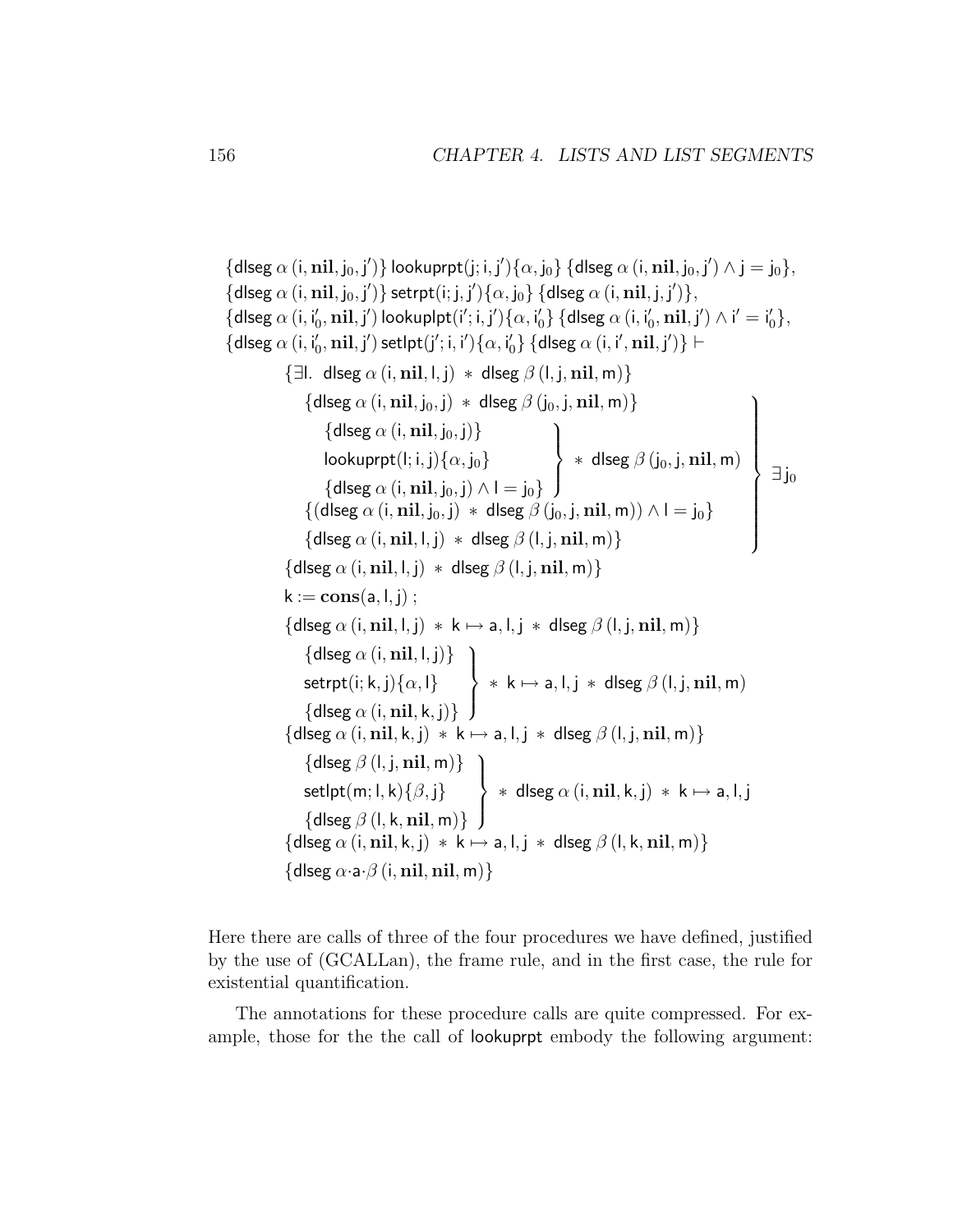Beginning with the hypothesis

$$
\begin{aligned} & \{ \mathsf{dlseg} \; \alpha \left( \mathsf{i}, \mathbf{nil}, \mathsf{j}_0, \mathsf{j}' \right) \} \\ & \mathsf{lookuprpt}(\mathsf{j}; \mathsf{i}, \mathsf{j}') \{ \alpha, \mathsf{j}_0 \} \\ & \{ \mathsf{dlseg} \; \alpha \left( \mathsf{i}, \mathbf{nil}, \mathsf{j}_0, \mathsf{j}' \right) \wedge \mathsf{j} = \mathsf{j}_0 \}, \end{aligned}
$$

we use (GCALLan) to infer

$$
\begin{aligned} & \{ \mathsf{dlseg} \; \alpha \left( \mathsf{i}, \mathbf{nil}, \mathsf{j}_0, \mathsf{j} \right) \} \\ & \mathsf{lookuprpt}(\mathsf{l}; \mathsf{i}, \mathsf{j}) \{ \alpha, \mathsf{j}_0 \} \\ & \{ \mathsf{dlseg} \; \alpha \left( \mathsf{i}, \mathbf{nil}, \mathsf{j}_0, \mathsf{j} \right) \wedge \mathsf{l} = \mathsf{j}_0 \} . \end{aligned}
$$

Next, after checking that the only variable l modified by lookuprpt $(i, i, j)$  does not occur free in dlseg  $\beta$  (j<sub>0</sub>, j, nil, m), we use the frame rule, the purity of  $I = j_0$ , and obvious properties of equality to obtain

$$
\begin{aligned}\n\{\text{dlseg }\alpha\left(i,\textbf{nil},j_0,j\right)\ *\ \text{dlseg }\beta\left(j_0,j,\textbf{nil},m\right)\} \\
\text{lookuprpt}(l;i,j) \{\alpha,j_0\} \\
\{(\text{dlseg }\alpha\left(i,\textbf{nil},j_0,j\right)\land l=j_0)\ *\ \text{dlseg }\beta\left(j_0,j,\textbf{nil},m\right)\} \\
\{(\text{dlseg }\alpha\left(i,\textbf{nil},j_0,j\right)\ *\ \text{dlseg }\beta\left(j_0,j,\textbf{nil},m\right)\land l=j_0\} \\
\{\text{dlseg }\alpha\left(i,\textbf{nil},l,j\right)\ *\ \text{dlseg }\beta\left(l,j,\textbf{nil},m\right)\}.\n\end{aligned}
$$

Finally, after checking that  $j_0$  is not modified by lookuprpt(l; i, j), we use the rule for existential quantification, as well as predicate-calculus rules for renaming and eliminating existential quantifiers, to obtain

```
\{\exists l. \text{dlseg } \alpha (i, nil, l, j) \ast \text{dlseg } \beta (l, j, nil, m)\}\\{\exists j_0. \text{ disse } \alpha(i, \textbf{nil}, j_0, j) \times \text{dlseg } \beta(j_0, j, \textbf{nil}, m)\}\lookuprpt(l; i, j)\{\alpha, j_0\}\{\exists j_0. dlseg \alpha (i, nil, l, j) * dlseg \beta (l, j, nil, m) }
\{\mathsf{dlseg}\ \alpha\ (\mathsf{i}, \mathsf{nil}, \mathsf{l}, \mathsf{j}) \ * \ \mathsf{dlseg}\ \beta\ (\mathsf{l}, \mathsf{j}, \mathsf{nil}, \mathsf{m})\}.
```
We can now illustrate how the difference in the variables modified by lookuprpt and setrpt affects the usage of these procedures. For example, if we replaced the call setrpt(i; k, j){ $\alpha$ , l} in the insertion program by the call lookuprpt(k; i, j) $\{\alpha, \beta\}$ , which satisfies the same triple, the application of the frame rule would fail, since the call would modify the actual parameter k, which occurs free in  $k \mapsto a, l, j *$  dlseg  $\beta$  (l, j, nil, m).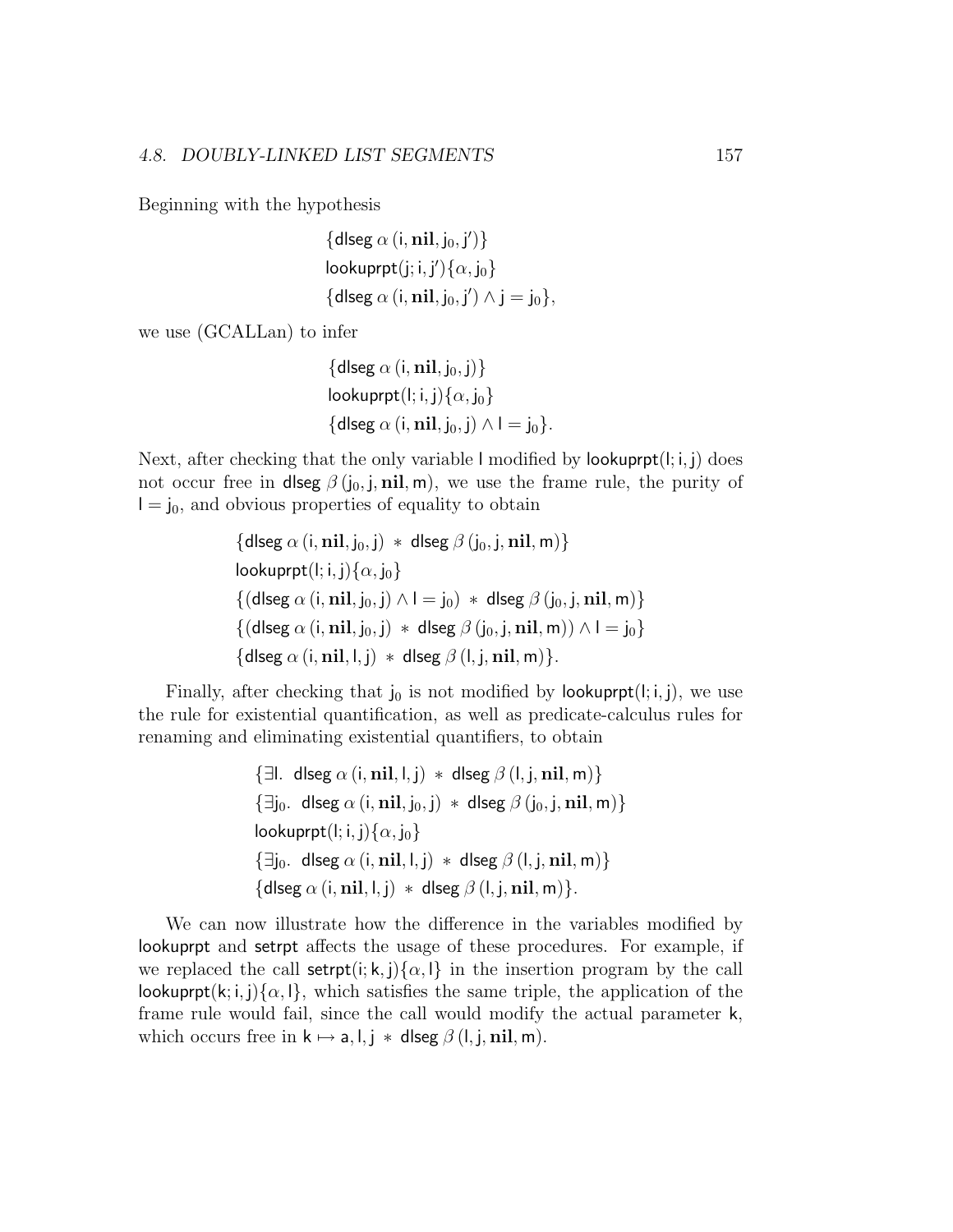### 4.9 Xor-Linked List Segments

An xor-linked list segment is a variation of the doubly-linked case where, in place of the forward and backward address fields, one stores in a single field the exclusive **or** of these values. We write **xlseg**  $\alpha$  (i, i', j, j') to describe the situation



which is defined inductively by

$$
\mathsf{x} \mathsf{lseg} \, \epsilon \, (\mathsf{i}, \mathsf{i}', \mathsf{j}, \mathsf{j}') \stackrel{\text{def}}{=} \mathbf{emp} \, \wedge \mathsf{i} = \mathsf{j} \, \wedge \mathsf{i}' = \mathsf{j}'
$$
\n
$$
\mathsf{x} \mathsf{lseg} \, \mathsf{a} \cdot \alpha \, (\mathsf{i}, \mathsf{i}', \mathsf{k}, \mathsf{k}') \stackrel{\text{def}}{=} \exists \mathsf{j}. \, \mathsf{i} \mapsto \mathsf{a}, (\mathsf{j} \oplus \mathsf{i}') \, * \, \mathsf{x} \mathsf{lseg} \, \alpha \, (\mathsf{j}, \mathsf{i}, \mathsf{k}, \mathsf{k}'),
$$

where  $\oplus$  denotes the exclusive **or** operation.

The basic properties are very similar to those of doubly-linked segments:

$$
\mathsf{x} \mathsf{lseg}\; \mathsf{a}\; (\mathsf{i},\mathsf{i}',\mathsf{j},\mathsf{j}') \Leftrightarrow \mathsf{i} \mapsto \mathsf{a}, (\mathsf{j} \oplus \mathsf{i}') \land \mathsf{i} = \mathsf{j}'
$$
\n
$$
\mathsf{x} \mathsf{lseg}\; \alpha \cdot \beta\; (\mathsf{i},\mathsf{i}',\mathsf{k},\mathsf{k}') \Leftrightarrow \exists \mathsf{j},\mathsf{j}'.\; \mathsf{x} \mathsf{lseg}\; \alpha\; (\mathsf{i},\mathsf{i}',\mathsf{j},\mathsf{j}') \; * \; \mathsf{x} \mathsf{lseg}\; \beta\; (\mathsf{j},\mathsf{j}',\mathsf{k},\mathsf{k}')
$$
\n
$$
\mathsf{x} \mathsf{lseg}\; \alpha \cdot \mathsf{b}\; (\mathsf{i},\mathsf{i}',\mathsf{k},\mathsf{k}') \Leftrightarrow \exists \mathsf{j}'.\; \mathsf{x} \mathsf{lseg}\; \alpha\; (\mathsf{i},\mathsf{i}',\mathsf{k}',\mathsf{j}') \; * \; \mathsf{k}' \mapsto \mathsf{b}, (\mathsf{k} \oplus \mathsf{j}'),
$$

while the emptyness conditions are the same:

 $x \text{lseg } \alpha(i, i', j, j') \Rightarrow (i = nil \Rightarrow (\alpha = \epsilon \land j = nil \land i' = j'))$  $x$ lseg  $\alpha(i, i', j, j') \Rightarrow (j' = nil \Rightarrow (\alpha = \epsilon \wedge i' = nil \wedge i = j))$  $x$ lseg  $\alpha$   $(i, i', j, j') \Rightarrow (i \neq j \Rightarrow \alpha \neq \epsilon)$  $x$ lseg  $\alpha$   $(i, i', j, j') \Rightarrow (i' \neq j' \Rightarrow \alpha \neq \epsilon)$ .

as is the definition of lists:

xlist 
$$
\alpha(i, j') = x \text{lseg } \alpha(i, \text{nil}, \text{nil}, j').
$$

To illustrate programming with xor-linked list segments, we define a procedure analogous to setrpt in the previous section, which changes a left-end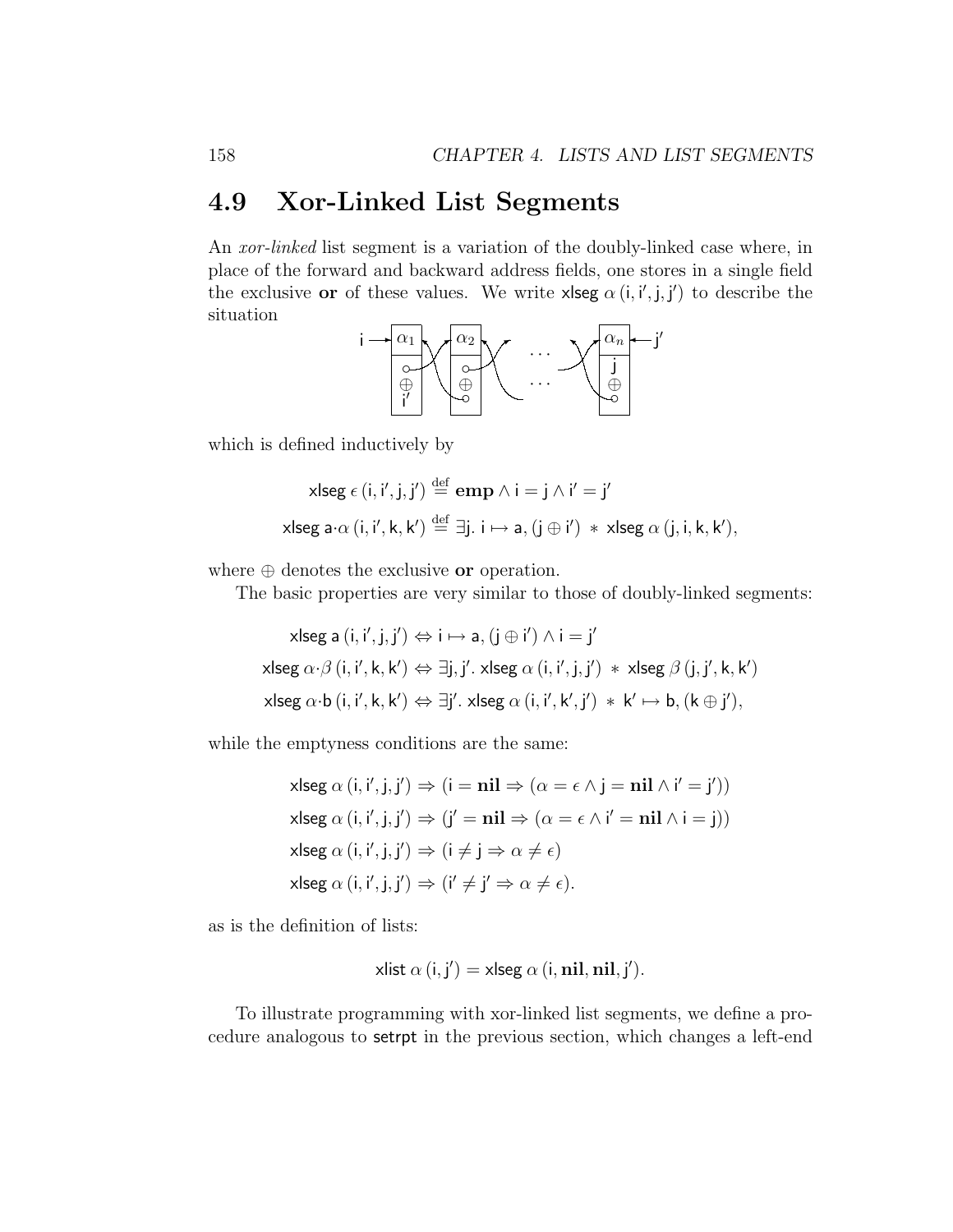segment so that the last address in the forward linkage is the value of the variable j. As before, the procedure body is a conditional command:

```
\mathsf{x}setrpt(i; j, j', k)\{\alpha\} =\{x \leq \alpha (i, nil, j, j') }
      if j' = nil then\{\alpha = \epsilon \wedge \text{emp} \wedge j' = \textbf{nil}\}\i := k\{\alpha = \epsilon \wedge \text{emp} \wedge j' = \text{nil} \wedge i = k\}else
            \{\exists \alpha', \mathsf{b}, \mathsf{k}'. \ \alpha = \alpha' \cdot \mathsf{b} \wedge (\mathsf{x|seg}\ \alpha' \ (\mathsf{i}, \mathsf{nil}, \mathsf{j}', \mathsf{k}') \ * \mathsf{j}' \mapsto \mathsf{b}, (\mathsf{j} \oplus \mathsf{k}') )\}\{j' \mapsto b, (j \oplus k')\}newvar x in
                  (x := [j' + 1];{x = j \oplus k' \land j' \mapsto b, -}[j'+1]:=x\oplus j\oplus k\{x = j \oplus k' \land j' \mapsto b, x \oplus j \oplus k\}{j' \mapsto b, j \oplus k' \oplus j \oplus k}\{j' \mapsto b, k \oplus k'\}\mathcal{L}\begin{array}{c} \hline \end{array}\begin{array}{c} \hline \end{array}∗
                                                                                                                 \alpha = \alpha' \cdot b \wedgexlseg \alpha' (i, \mathbf{nil}, \mathbf{j}', \mathbf{k}')
                                                                                                                                                                            \setminus\mathcal{L}\begin{array}{c} \hline \end{array}\begin{array}{c} \hline \end{array}\exists \alpha', \mathsf{b}, \mathsf{k}'\{\exists \alpha', \mathsf{b}, \mathsf{k}'. \ \alpha = \alpha' \cdot \mathsf{b} \wedge (\mathsf{x|seg}\ \alpha' \ (\mathsf{i}, \mathsf{nil}, \mathsf{j}', \mathsf{k}') \ * \mathsf{j}' \mapsto \mathsf{b}, (\mathsf{k} \oplus \mathsf{k}'))\}\{x \leq \alpha (i, nil, k, j') }.
```
(Notice that what was the ghost variable  $j_0$  in the specification of setrpt has become a variable j that is evaluated (but not modified) by xsetrpt.

Similarly, one can define a procedure

```
xset\text{lpt}(j'; i, i', k)\{\alpha\} =\{x \leq \alpha(i, i', nil, j')\}\text{if } i = \text{nil } \text{then } j' := k \text{ else}newvar x in (x := [i + 1]; [i + 1] := x \oplus i' \oplus k\{x \leq \alpha (i, k, nil, j') }
```
that changes the last address in the backward linkage of a right-hand segment.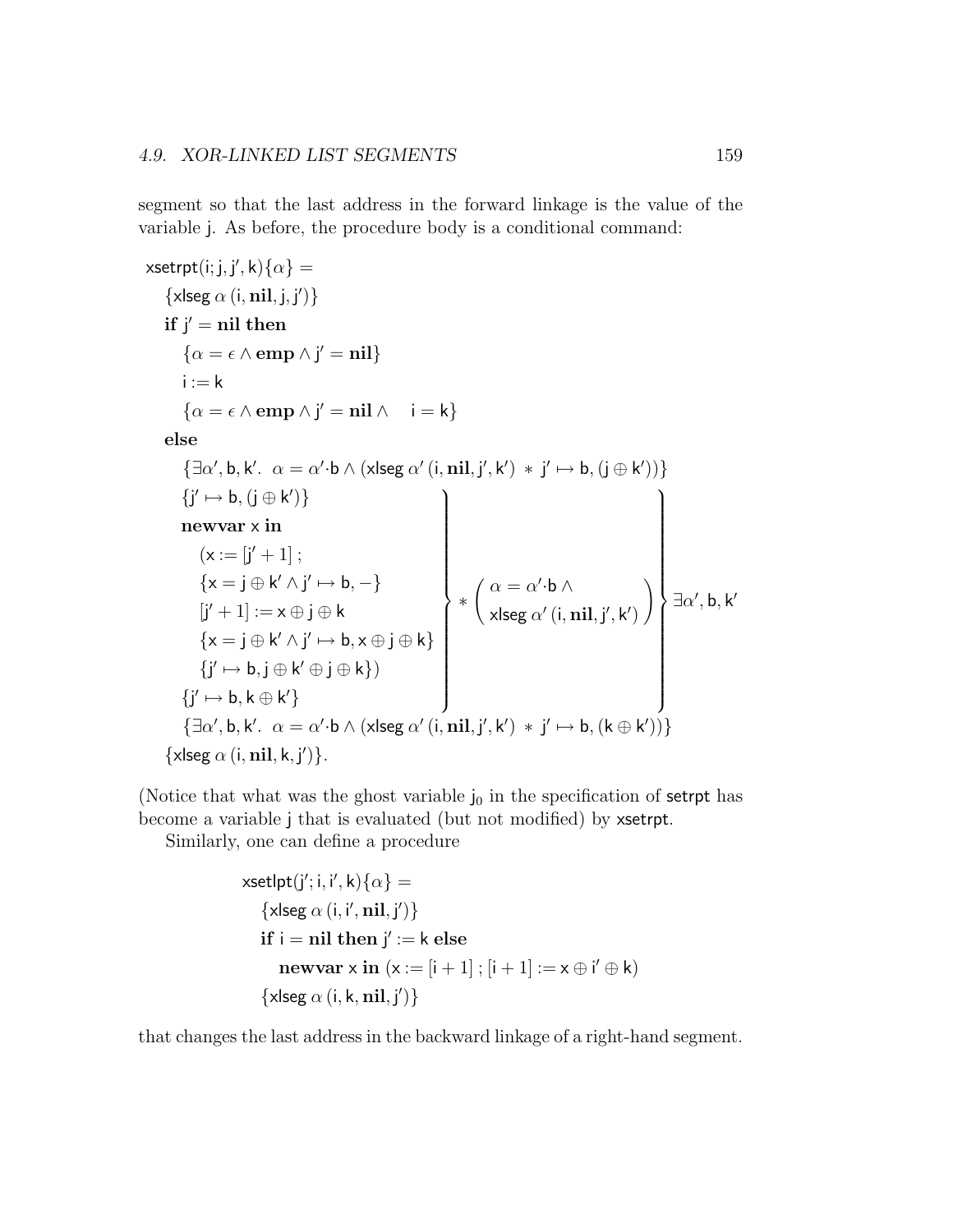Then one can use these procedures in a program for inserting an element into an xor-linked list:



 $\{x \leq \alpha$  (i, nil, l, j) \*  $x \leq \beta$  (l, j, nil, m) }  $k := \mathbf{cons}(a, l \oplus j)$ ;  $\{x \le g \alpha (i, nil, l, j) \cdot k \mapsto a, (l \oplus j) \cdot x \le g \beta (l, j, nil, m)\}$  $\{x \le \alpha(i, \textbf{nil}, l, j)\}$ xsetrpt $(\mathsf{i}; \mathsf{l}, \mathsf{j}, \mathsf{k})\{\alpha\}$  $\{x$ lseg  $\alpha$  (i, nil, k, j)}  $\mathcal{L}$  $\overline{\mathcal{L}}$  $\int$  $*$  k  $\mapsto$  a,  $(\mathsf{I} \oplus \mathsf{j}) \ *$  xlseg  $\beta$   $(\mathsf{I}, \mathsf{j}, \mathsf{nil}, \mathsf{m})$ { $x$ lseg  $\alpha$  (i,  $\overline{\textbf{m}}$ , k, j)  $*$  k  $\mapsto$  a, (l  $\oplus$  j)  $*$  xlseg  $\beta$  (l, j,  $\overline{\textbf{n}}$ l, m)}  $\{x \le g \beta (l, j, nil, m)\}$ xsetlpt $(m;l,j,k)\{\beta\}$  $\{x \le g \beta(l, k, nil, m)\}$  $\mathcal{L}$  $\overline{\mathcal{L}}$  $\int$  $*$  xlseg  $\alpha$   $(i, nil, k, j) * k \mapsto a, (l \oplus j)$  $\{x \le \alpha \ (i, nil, k, j) \ * \ k \mapsto a, (l \oplus j) \ * \ x \le g \ \beta \ (l, k, nil, m)\}$  $\{x \leq \alpha \cdot a \cdot \beta \ (i, nil, nil, m) \}$ 

Notice that, to know where to insert the new element, this program must be provided with the addresses of both the preceding and following elements. Typically, in working with xor-linked lists, one must work with pairs of addresses of adjacent elements. (As a minor consequence, the insertion program does not need to use a procedure analogous to lookuprpt.)

Finally, we note that xor-linked segments have the extraordinary property that, as can be proved by induction on  $\alpha$ ,

xlseg 
$$
\alpha
$$
 (i, i', j, j')  $\Leftrightarrow$  xlseg  $\alpha^{\dagger}$  (j', j, i', i),

and thus

xlist 
$$
\alpha
$$
 (i, j')  $\Leftrightarrow$  xlist  $\alpha^{\dagger}$  (j', i).

Thus xor-linked segments can be reversed in constant time, and xor-linked lists can be reversed without changing the heap.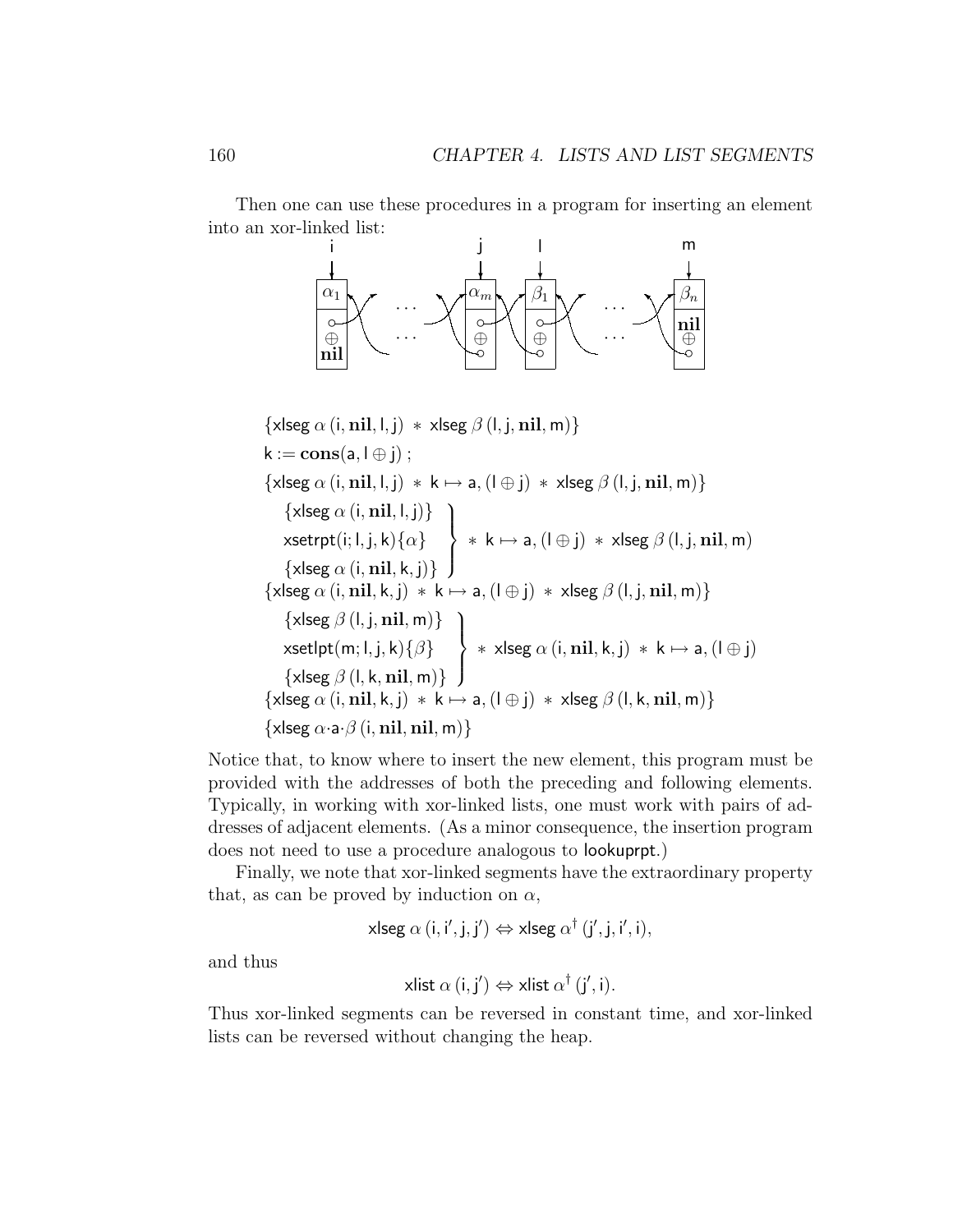### Exercise 1

Write an annotated specification for a program that will remove an element from a cyclic buffer and assign it to y. The program should satisfy

```
{\exists \beta. (lseg a·\alpha (i, j) * lseg \beta (j, i)) \land m = #a · \alpha \land n = #a·\alpha + \#\beta \land m > 0}
· · ·
{\exists \beta. (lseg \alpha (i, j) * lseg \beta (j, i)) \wedge m = \#\alpha \wedge n = \#\alpha + \#\beta \wedge y = a }.
```
## Exercise 2

Prove that  $\exists \alpha$ . ntlseg  $\alpha$  (i, j) is a precise assertion.

## Exercise 3

When

$$
\exists \alpha, \beta. \ (\text{lseg } \alpha \text{ (i, j)} \ * \ \text{lseg } \beta \text{ (j, k)}) \land \gamma = \alpha \cdot \beta,
$$

we say that j is an *interior pointer* of the list segment described by lseg  $\gamma$  (i, k).

- 1. Give an assertion describing a list segment with two interior pointers  $j_1$  and  $j_2$ , such that  $j_1$  comes before than, or at the same point as,  $j_2$  in the ordering of the elements of the list segment.
- 2. Give an assertion describing a list segment with two interior pointers  $j_1$ and  $j_2$ , where there is no constraint on the relative positions of  $j_1$  and  $j_2$ .
- 3. Prove that the first assertion implies the second.

## Exercise 4

A braced list segment is a list segment with an interior pointer j to its last element; in the special case where the list segment is empty, j is nil. Formally,

```
brlseg \epsilon\left( \mathsf{i},\mathsf{j},\mathsf{k}\right) \overset{\text{def}}{=}\mathbf{emp}\wedge\mathsf{i}=\mathsf{k}\wedge\mathsf{j}=\mathbf{nil}brlseg \alpha \cdot a (\mathsf{i},\mathsf{j},\mathsf{k}) \stackrel{\rm def}{=} \mathbf{l} \mathbf{seg} \; \alpha \, (\mathsf{i},\mathsf{j}) \, \ast \, \mathsf{j} \mapsto \mathsf{a}, \mathsf{k}.
```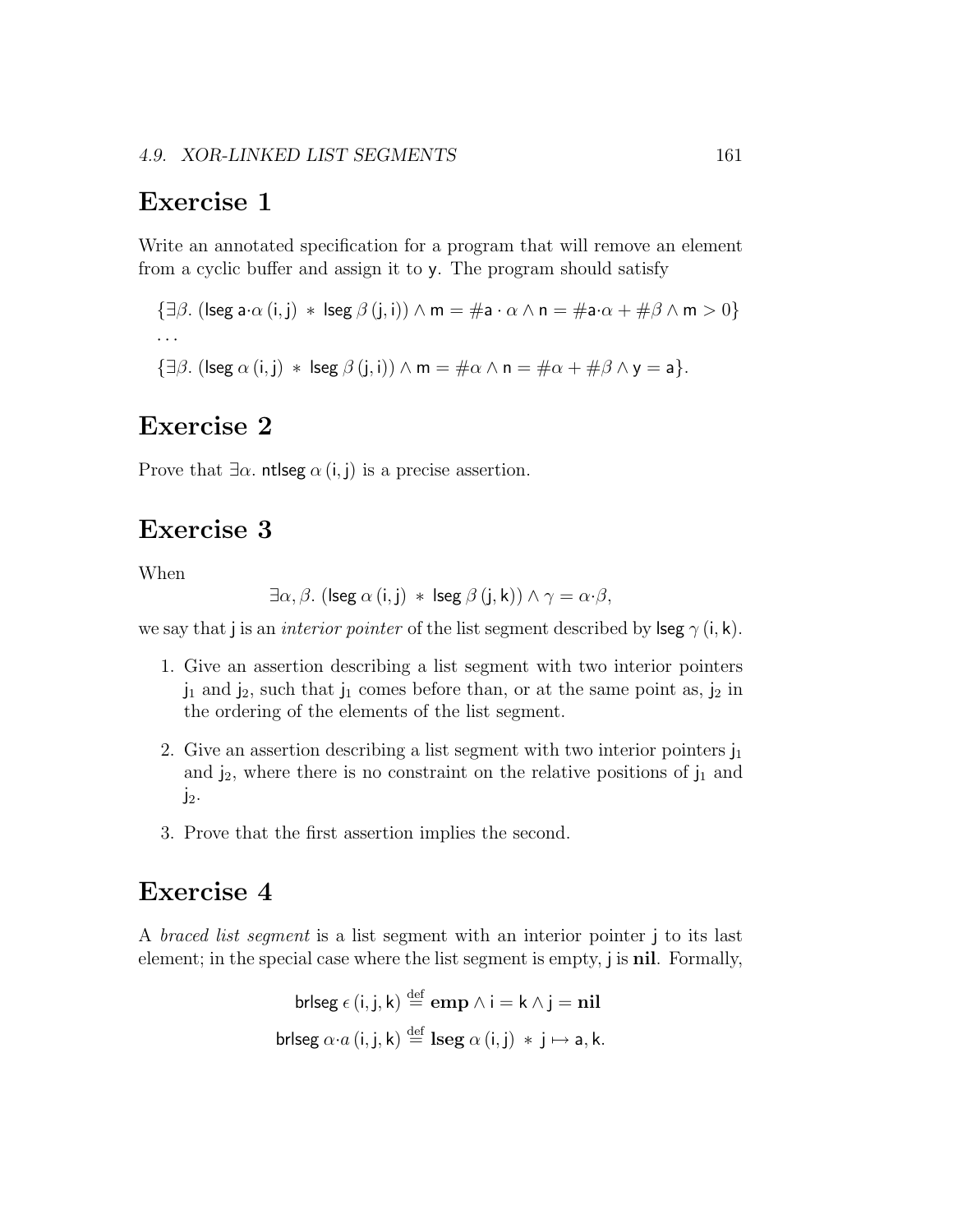Prove the assertion

brlseg 
$$
α
$$
 (i, j, k) ⇒ lseg  $α$  (i, k).

### Exercise 5

Write nonrecursive procedures for manipulating braced list segments, that satisfy the following hypotheses. In each case, give an annotated specification of the body that proves it is a correct implementation of the procedure. In a few cases, you may wish to use the procedures defined in previous cases.

1. A procedure for looking up the final pointer:

{briseg  $\alpha$  (i, j, k<sub>0</sub>)} lookuppt(k; i, j){ $\alpha$ , k<sub>0</sub>} {briseg  $\alpha$  (i, j, k<sub>0</sub>)  $\wedge$  k = k<sub>0</sub>}.

(This procedure should not alter the heap.)

2. A procedure for setting the final pointer:

{brlseg  $\alpha$  (i, j, k<sub>0</sub>)} setpt(i; j, k){ $\alpha$ , k<sub>0</sub>} {brlseg  $\alpha$  (i, j, k)}.

(This procedure should not allocate or deallocate heap storage.)

3. A procedure for appending an element on the left:

{brlseg  $\alpha$  (i, j, k<sub>0</sub>)} appleft(i, j; a){ $\alpha$ , k<sub>0</sub>} {brlseg a· $\alpha$  (i, j, k<sub>0</sub>)}.

4. A procedure for deleting an element on the left:

{brlseg a· $\alpha$  (i, j, k<sub>0</sub>)} delleft(i, j; ){ $\alpha$ , k<sub>0</sub>} {brlseg  $\alpha$  (i, j, k<sub>0</sub>)}.

5. A procedure for appending an element on the right:

{brlseg  $\alpha$  (i, j, k<sub>0</sub>)} appright(i, j; a){ $\alpha$ , k<sub>0</sub>} {brlseg  $\alpha$ ·a (i, j, k<sub>0</sub>)}.

6. A procedure for concatenating two segments:

 $\{{\sf brlseg}~\alpha\ ({\sf i,j,k_0}) \ast {\sf brlseg}~\beta\ ({\sf i}',{\sf j}',{\sf k}'_0)\}$  $\mathsf{conc}(\mathsf{i},\mathsf{j};\mathsf{i}',\mathsf{j}')\{\alpha,\beta,\mathsf{k}_0,\mathsf{k}'_0\}$  $\{\mathsf{brlseg}\ \alpha\!\cdot\!\beta\,(\mathsf{i}, \mathsf{j}, \mathsf{k}_0')\}.$ 

(This procedure should not allocate or deallocate heap storage.)